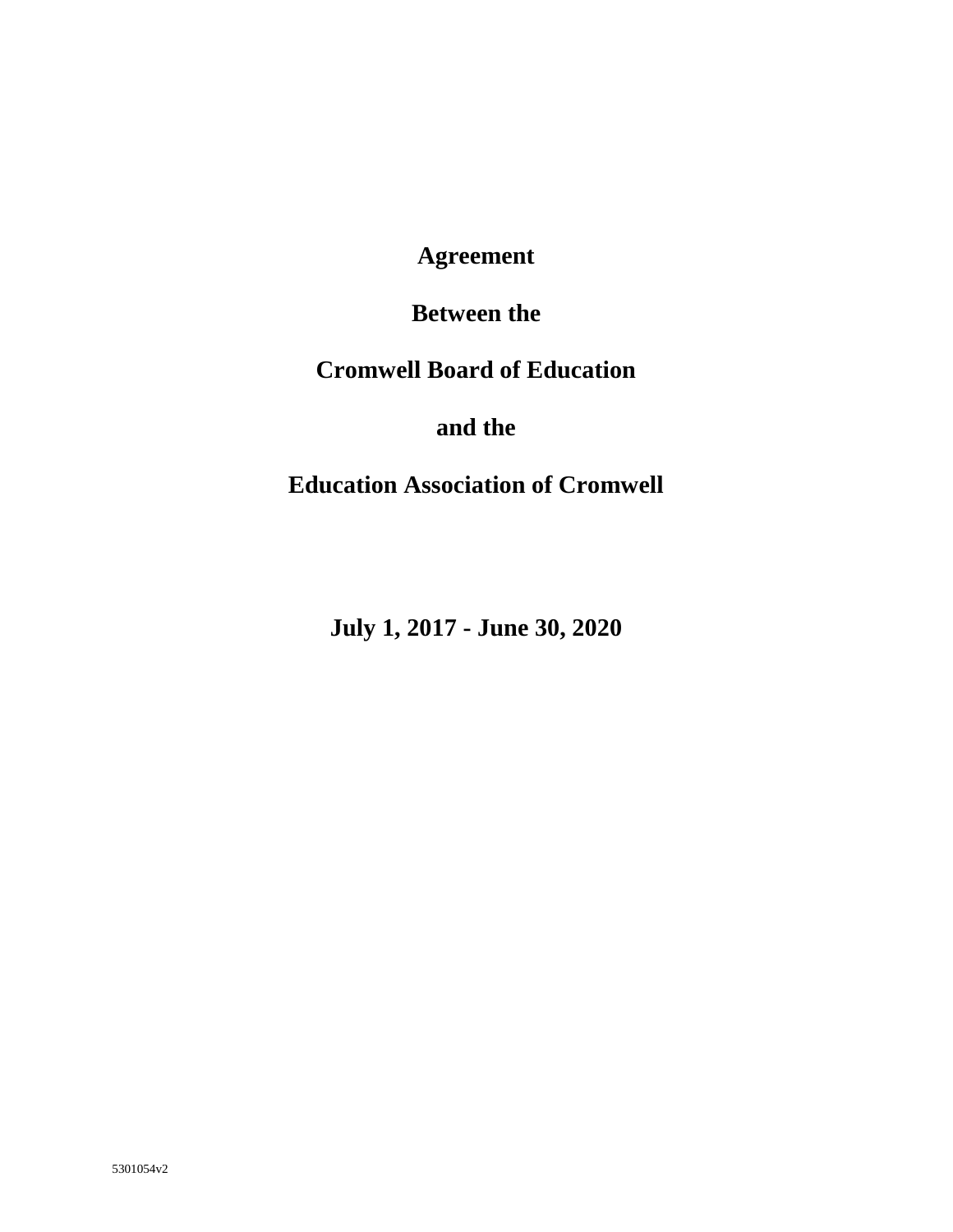## **TABLE OF CONTENTS**

# **Article**

## **Page**

| I             | 1              |
|---------------|----------------|
| $\mathbf{I}$  | $\overline{2}$ |
| Ш             | $\overline{2}$ |
| IV            | 6              |
| V             | 7              |
| VI            | 7              |
| <b>VII</b>    | 9              |
| <b>VIII</b>   | 12             |
| IX            | 12             |
| X             | 13             |
| XI            | 14             |
| <b>XII</b>    | 14             |
| XIII          | 15             |
| <b>XIV</b>    | 17             |
| XV            | 17             |
| <b>XVI</b>    | 17             |
| <b>XVII</b>   | 18             |
| XVIII         | 19             |
| <b>XIX</b>    | 19             |
| XX            | 20             |
| XXI           | 21             |
| XXII          | 22             |
| XXIII         | 23             |
| <b>XXIV</b>   | 24             |
| XXV           | 24             |
| XXVI          | 25             |
| <b>XXVII</b>  | 27             |
| <b>XXVIII</b> | 27             |
| <b>XXIX</b>   | 28             |
| XXX           | 28             |
| <b>XXXI</b>   | 28             |

# **Appendix A**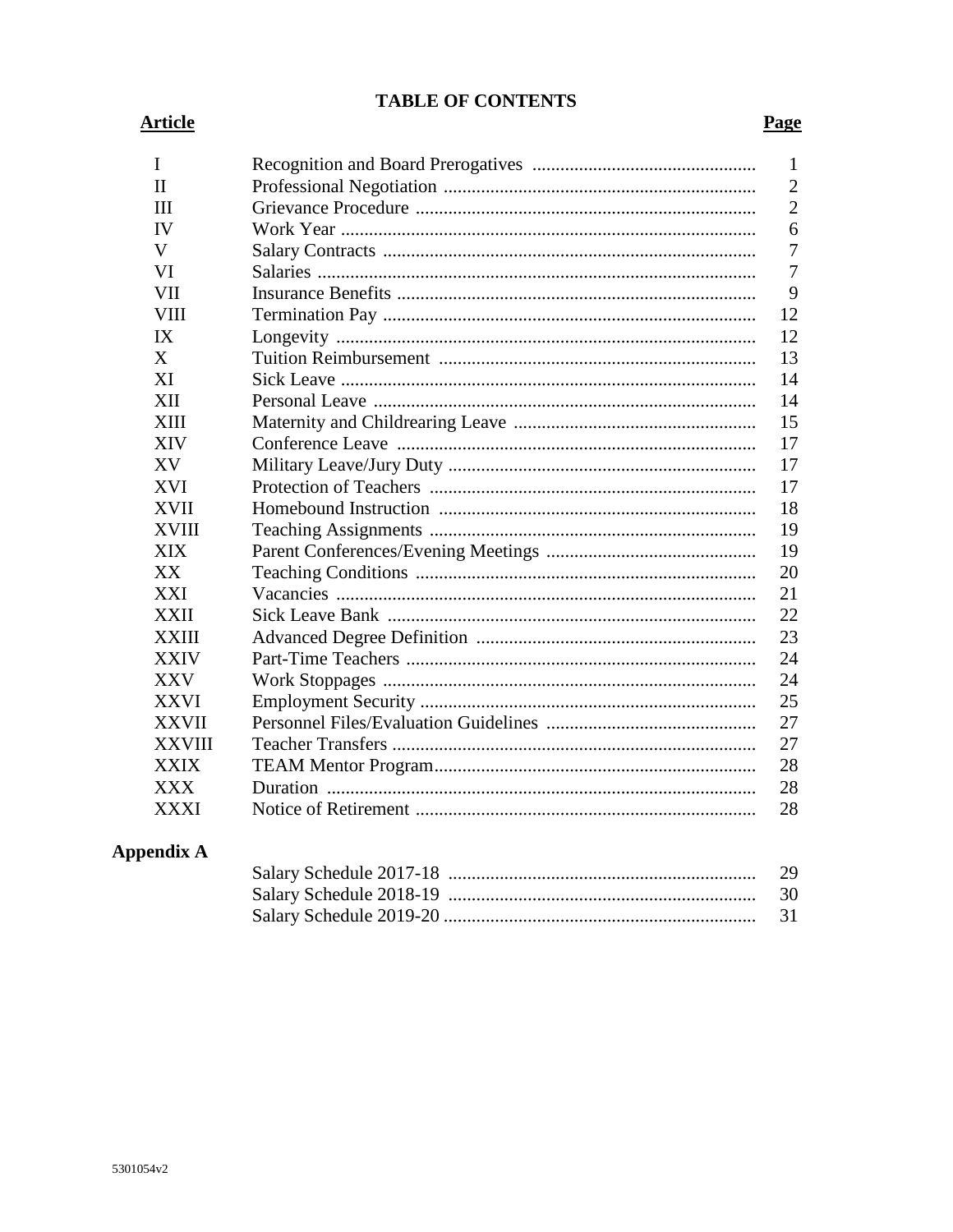## **TABLE OF CONTENTS (Cont.)**

#### **Article Page**

| <b>Appendix B</b> |
|-------------------|
|-------------------|

| <b>Memoranda of Understanding</b> |      |
|-----------------------------------|------|
|                                   | - 37 |
|                                   | 38   |
|                                   | 39   |
|                                   |      |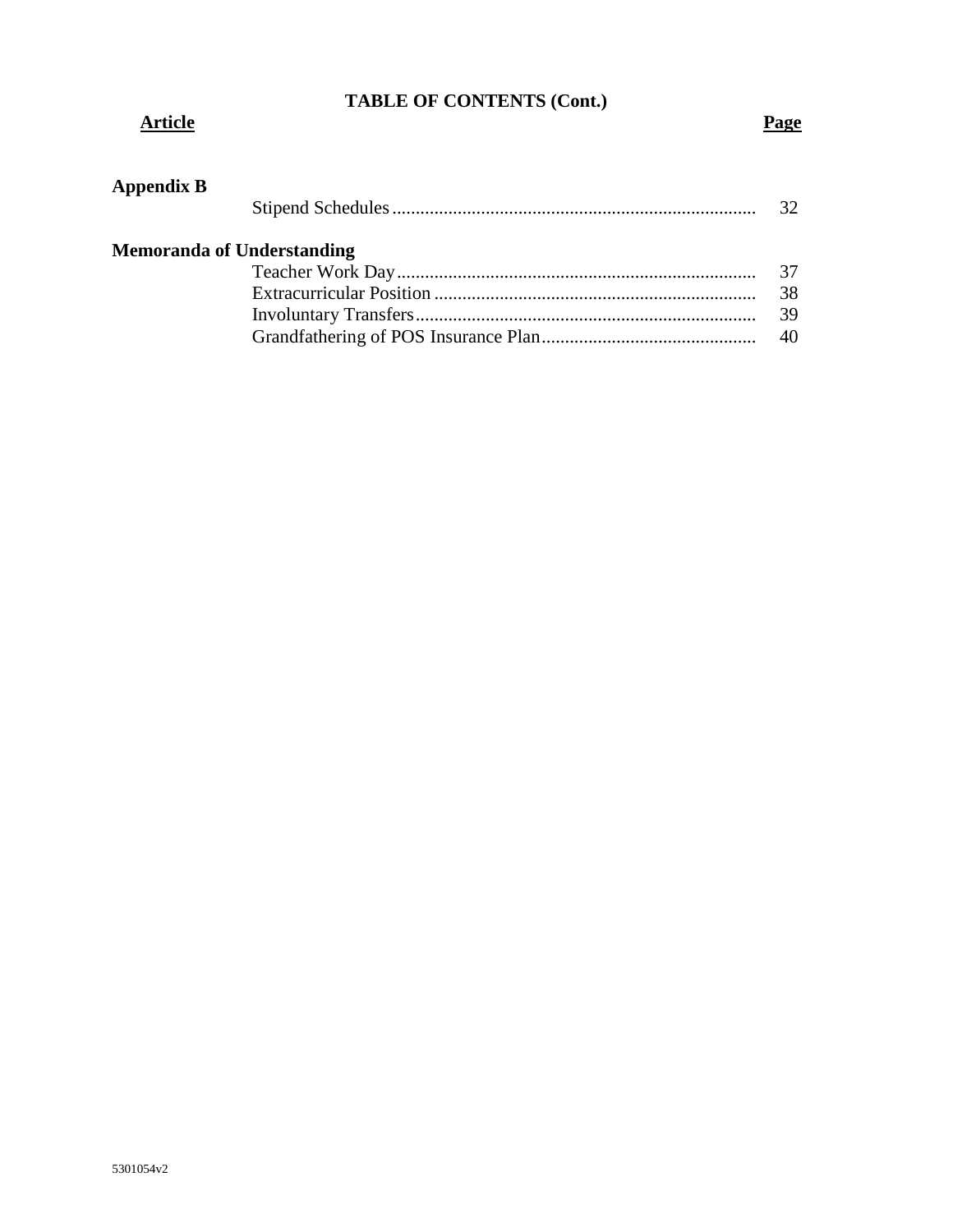THIS AGREEMENT MADE AND ENTERED INTO on the day of . 2017 by and between the Cromwell Board of Education (hereinafter referred to as the "Board") and the Education Association of Cromwell, Connecticut Education Association and the National Education Association (hereinafter referred to as the "Association").

A. This Agreement is negotiated under Section 10-153a through 10-153f of the General Statutes of the State of Connecticut, as amended, in order (a) to fix for its term the salaries and all other conditions of employment provided herein, and (b) to encourage the development of an effective professional staff in order that the cause of public education may best be served. It is recognized that a professional staff will be most effective if it has both a high quality and a high morale.

B. The Board and the Association recognize the importance of responsible participation by the entire professional staff in the education process, planning, development and growth. To this end they agree to maintain communication to inform about programs, to guide in development and to assist in planning and growth either by committee, individual consultation or designated representatives.

## **Article I Recognition and Board Prerogatives**

A. The Board hereby recognizes the Association as the exclusive representative agent for teacher negotiations, as defined in Sections 10-153a through 10-153n of the Connecticut General Statutes, as amended, for all certified personnel employed in positions requiring a teaching or other certificate and employees holding a durational shortage area permit (herein called "teachers"), excluding those requiring an administrative or supervisory certificate.

B. Except as otherwise specifically provided in this agreement, as amended from time to time, the Board has and will continue to retain the sole right, responsibility and prerogative to direct the operation of the public schools of the town of Cromwell including but not limited to the following: to maintain public elementary and secondary schools and such other educational activities as in its judgment will best serve the interests of the town of Cromwell; to give the children of Cromwell as nearly equal advantages as may be practicable; to decide the need for school facilities; to determine the need and program for summer school, if any; to determine the number, age and qualifications of the pupils to be admitted into each school; to employ, assign and transfer certified professional employees in accordance with this agreement; to suspend or dismiss certified professional employees in accordance with statute; to designate the schools which shall be attended by the various children within the Town; to make such provisions as will enable each child of school age residing in the Town to attend school for the period required by law and provide for the transportation of children wherever it is reasonable and desirable; to prescribe rules for the management, studies, classification and discipline for the public schools; to decide the textbooks to be used; to make rules for arrangement, use and safekeeping of the school libraries and to approve the books selected therefore; to approve plans for school buildings; to prepare and submit budgets and in its sole discretion, expend monies appropriated by the Town for the maintenance of the schools and make such transfers of funds within the appropriated budget as it shall deem desirable; to adopt policies, practices and procedures for the conduct of school business and from time to time change or abolish such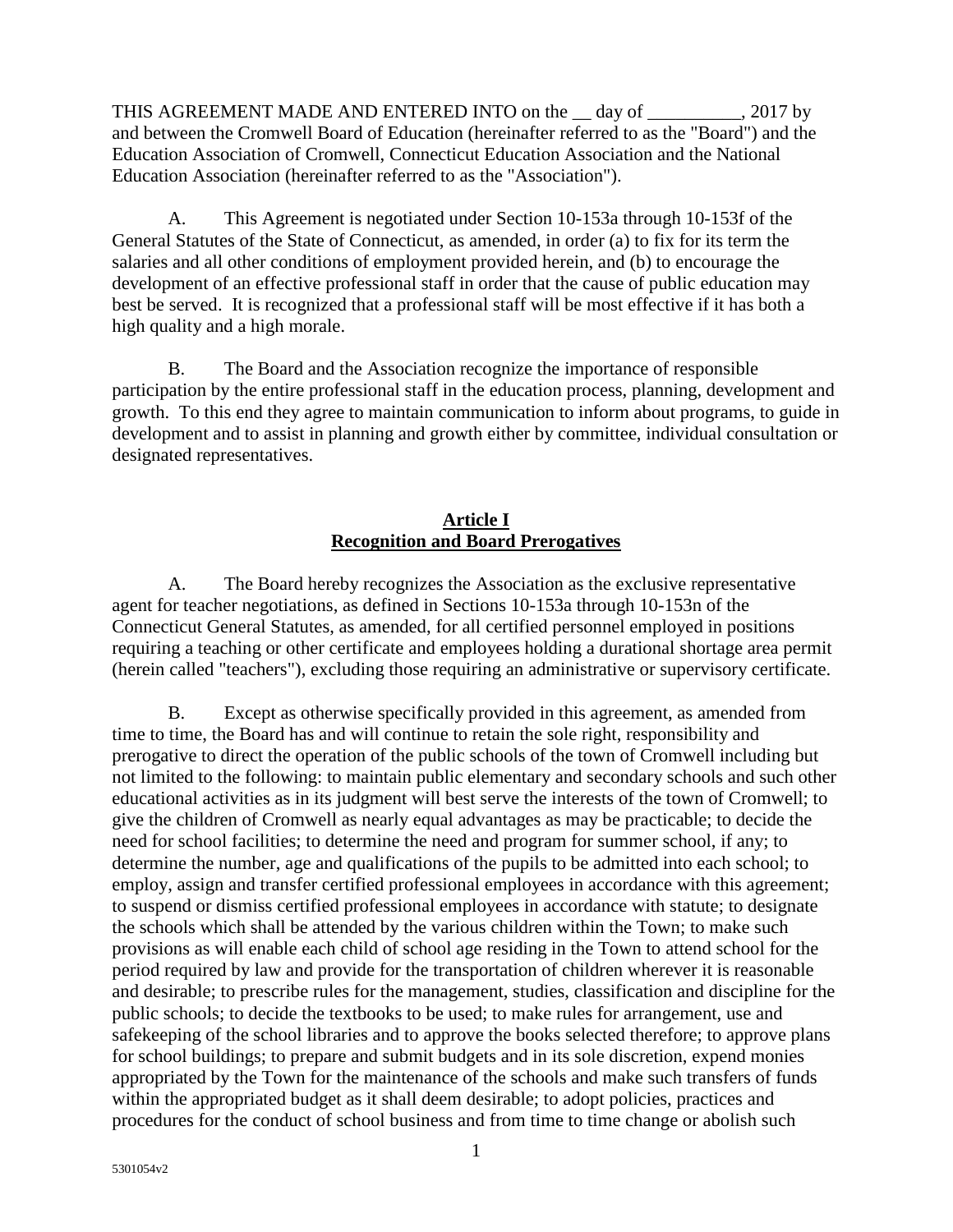policies, practices and procedures with the exception of mandatory subjects of bargaining; to prescribe and enforce reasonable rules and regulations for the maintenance of discipline and for the performance of work in accordance with the requirements of the school system; to establish job descriptions and job classifications and from time to time change such job descriptions and job classifications; and to determine the length and scheduling of the student school day and the student school year. These rights, responsibilities and prerogatives are not subject to delegation in whole or in part, except that the same shall not be exercised in a manner inconsistent with or in violation of any of the specific terms and provisions of this agreement.

#### **Article II Professional Negotiation**

A. It is the intent and purpose of the parties hereto that their agreements promote and improve the quality of education in the Town of Cromwell, provide for orderly professional negotiation between the Board and the Association, and secure prompt and fair disposition of grievances so as to promote positive influences upon the operation of the educational process.

#### Representation

1. The Association agrees to represent equally all certified personnel and those holding a durational shortage area permit in the teachers' unit without regard to membership or participation in, or association with, the activities of the Association or any other employee organization.

#### **Article III Grievance Procedure**

#### A. Purpose

The purpose of this procedure is to secure, at the lowest administrative level, equitable solutions to problems which may from time to time arise concerning the interpretation or application of this Agreement. Both parties agree that these proceedings shall be kept as informal and confidential as may be appropriate at any level of the procedure.

- B. Definitions
	- 1. *"Grievance"* shall mean a claim by a teacher, a group of teachers or the Association that:
		- (i) there has been a violation, misinterpretation or misapplication of this Agreement.
		- (ii) that the Administration has violated a procedure contained within the district's teacher evaluation plan. Nothing herein shall be interpreted to provide a right to any teacher, or the Association, to file a grievance regarding the contents, merits, or any aspect of any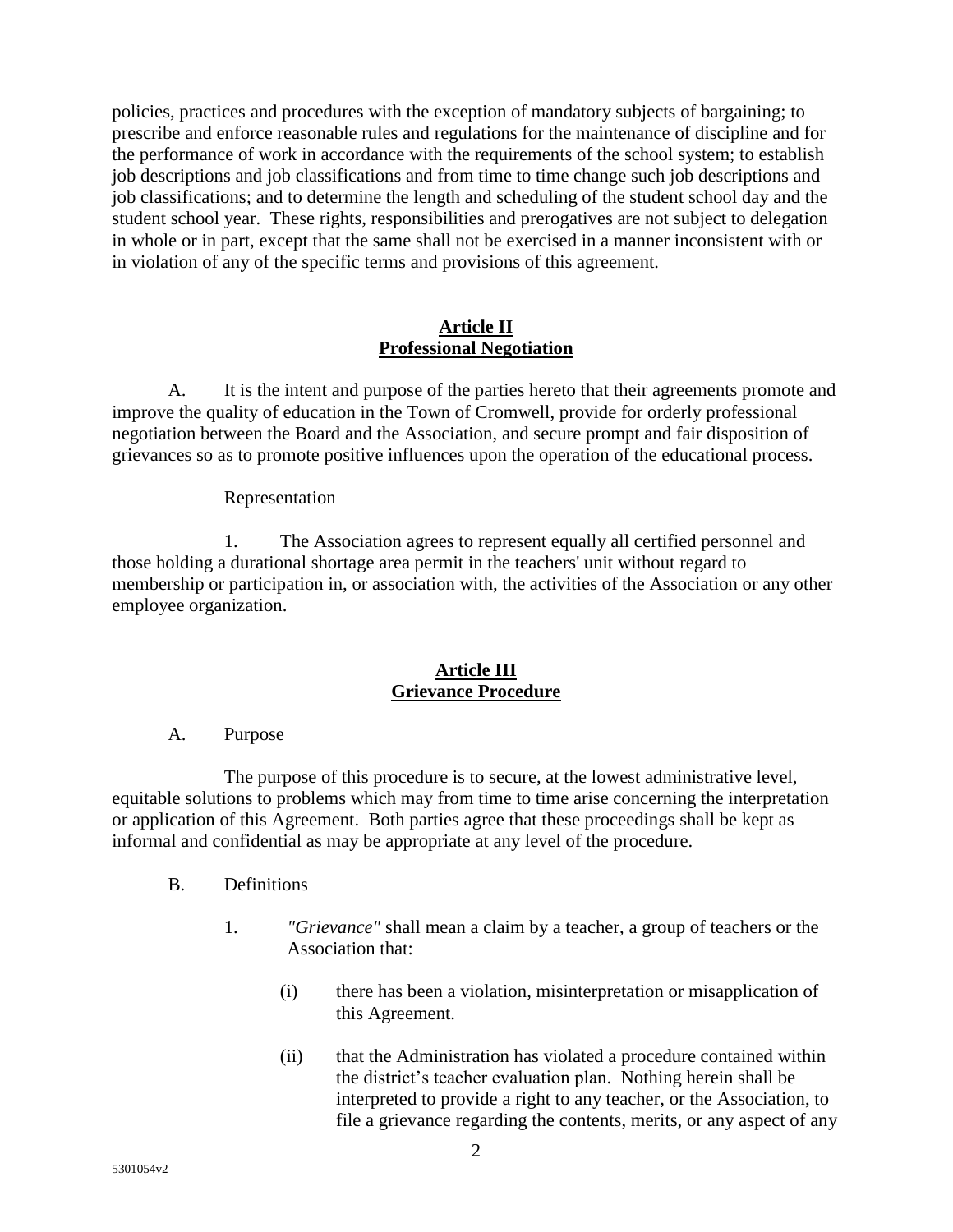#### teacher's evaluation except for procedural violations.

Whether a grievance involves a member or several members of the bargaining unit, the grievant shall be represented by the Association. The Association shall have the sole authority to determine if a grievance will proceed to arbitration.

Teachers employed under a Durational Shortage Area Permit cannot utilize the grievance procedure in cases of termination, layoff and recall.

2. *"Teacher"* shall mean any professional employee in the teachers' unit as defined under Section 10-153 of the Connecticut General Statutes.

3. *"Principal"* shall mean the principal of the school in the case of an aggrieved teacher assigned to one school, and in the case of an aggrieved teacher with multiple school duties, "principal" shall mean immediate supervisor. However, the Board shall not be bound by a decision rendered by a member of the teachers' unit.

4. *"Days"* shall mean working days when school is in session, except that after June 1 "days" shall mean calendar days, so that the matter may be resolved before the end of the school term or as soon as possible thereafter.

## C. Time Limits

1. Since it is important that grievances be processed as rapidly as possible, the number of days indicated at each step shall be considered as a maximum. The time limit specified may, however, be extended by written agreement of the parties.

2. If a teacher does not file a written grievance at Level One of the formal procedure within thirty (30) days after the teacher knew or can reasonably be expected to have known of the act or condition on which the grievance is based, then the grievance shall be considered waived. Grievances regarding the district's teacher evaluation plan shall be in writing and filed within twenty (20) business days of the alleged act or omission regarding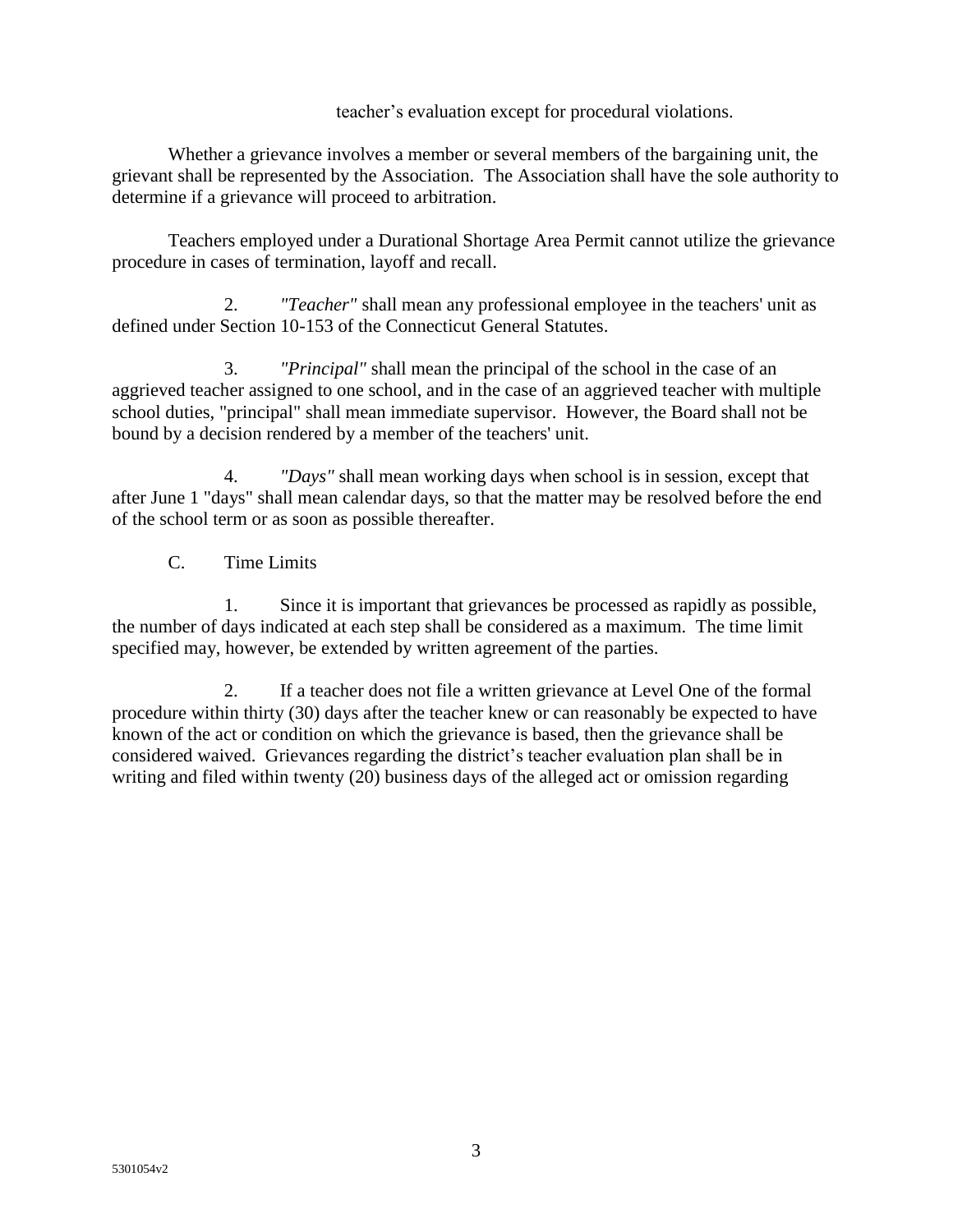procedure(s) under the evaluation plan and shall recite the specific procedure(s) under the evaluation plan allegedly violated and the specific relief requested.

3. Failure of the aggrieved at any level to appeal a grievance to the next level within the specified time limits shall be deemed to be acceptance of the last decision rendered.

4. Failure of the Administration or the Board to render a decision within the specified time limit shall be deemed to be a denial of the grievance submitted, and the aggrieved may proceed to the next level within the time limit which would apply if a written denial had been rendered on the day on which the time period for response expired.

5. Grievances regarding the district's teacher evaluation plan shall only be processed to the Board of Education level of the formal grievance procedure. The decision of the Board of Education shall be final. These grievances shall not proceed to arbitration.

D. Informal Procedure

If a teacher feels that he may have a grievance, he is encouraged but not obligated to discuss the grievance with his principal first with the objective of resolving the matter informally.

## Level One -- Principal

- (a) If the teacher feels that his grievance has not been resolved through the informal procedure set forth above or has elected not to follow the informal procedure under (D), he may then present his claim to the principal as a written grievance setting forth the facts on which the claim is based, the provisions of this Agreement which are in issue, if any, and the remedy requested.
- (b) The principal shall, within five (5) days after receipt of the written grievance, meet with the aggrieved and render his decision and the reasons therefore in writing to the aggrieved teacher with a copy to the Association.

## Level Two -- Superintendent of Schools

- (a) If the aggrieved teacher is not satisfied with the disposition of his grievance at Level One, he may, within five (5) days after receipt of the decision, file his written grievance with the Superintendent of Schools.
- (b) The Superintendent shall, within five (5) days after receipt of the grievance, meet with the aggrieved teacher for purposes of resolving the grievance. The Superintendent shall within ten (10) days after the meeting, render his decision and the reasons therefore in writing to the aggrieved teacher with a copy to the Association.

Level Three -- Board of Education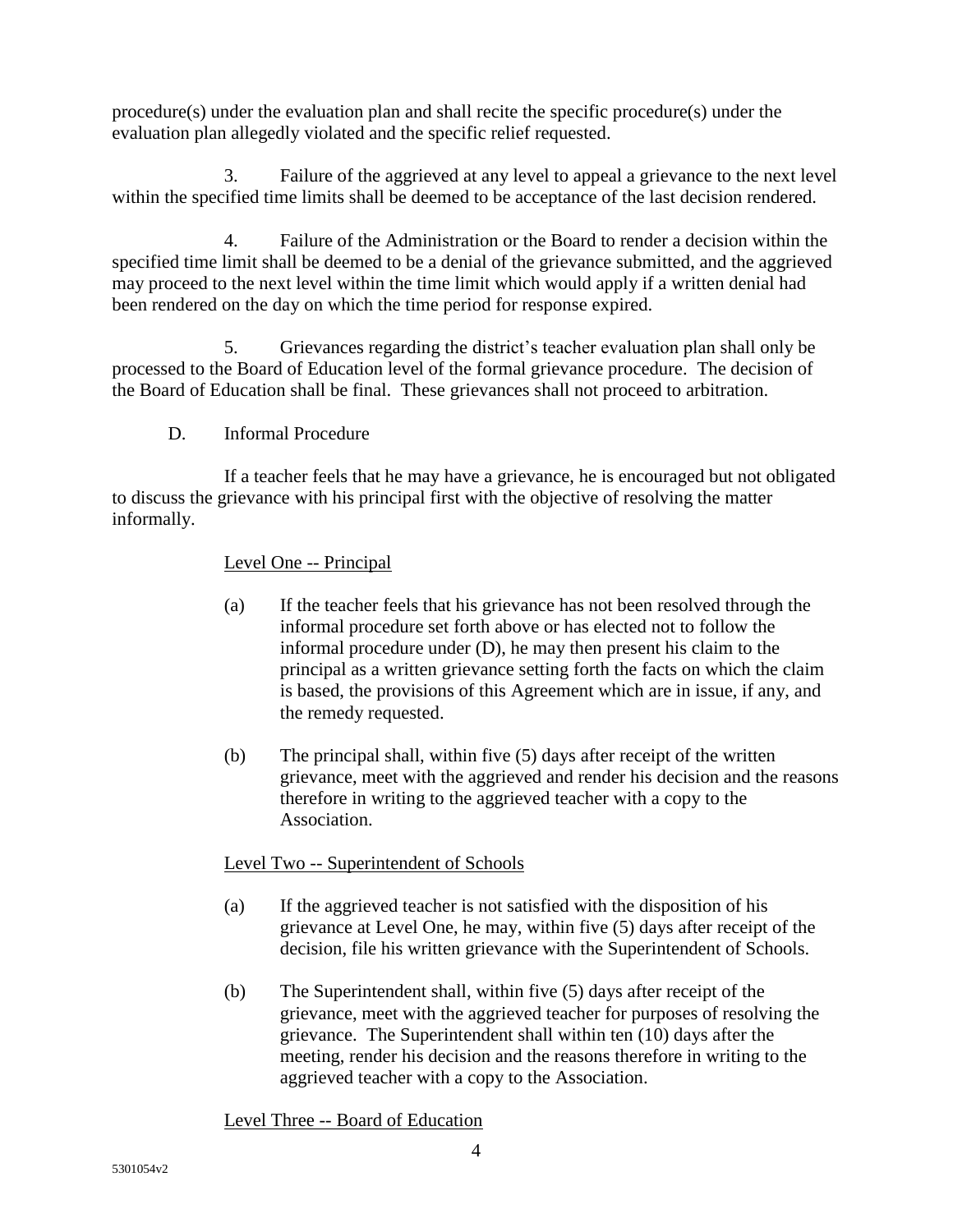- (a) If the aggrieved teacher is not satisfied with the disposition of his grievance at Level Two, he may, within five (5) days after receipt of the decision, file his grievance with the Board of Education.
- (b) The Board of Education shall within ten (10) days after receipt of the grievance, meet with the aggrieved teacher for the purpose of resolving the grievance. The Board shall, within ten (10) days after such meeting, render its decision and the reasons therefore in writing to the aggrieved person with a copy to the Association.

#### Level Four -- Arbitration

- (a) If the grievance alleges a violation, misinterpretation or misapplication of this Agreement, the Association may, within ten (10) days after receipt of the decision at Level Three, submit the grievance to arbitration by filing a request for arbitration with the American Arbitration Association with a copy of such request to the Board. The Association may, upon mutual agreement with the Board, file the grievance with a designated arbitrator or with an alternate dispute resolution center or forum.
- (b) Arbitration shall be conducted according to the rules and procedures of the American Arbitration Association or rules of the designated alternate center or forum. Unless otherwise agreed to by the parties, the arbitrator shall hear and decide only one grievance in each case. He shall be bound by and must comply with all the terms of this Agreement. He shall have no power to add to, delete from, or modify in any way the provisions of this Agreement. If the grievance alleges a violation, misinterpretation or misapplication of this Agreement, the arbitrator's decision shall be final and binding upon the Board, the Association and the aggrieved teacher.
- (c) The costs of the arbitration shall be borne equally by the Association and the Board.
- E. Rights of Teachers to Representation

1. No reprisals of any kind shall be taken by either party or by any member of the Administration or Association against any participant in the grievance procedure by reason of such participation.

F. Miscellaneous

1. If a grievance affects teachers in more than one school, the Association may elect to submit such grievance in writing commencing at Level Two of the formal procedure.

2. All documents, communications and records dealing with the processing of a grievance shall be filed separately from the personnel files of the participants.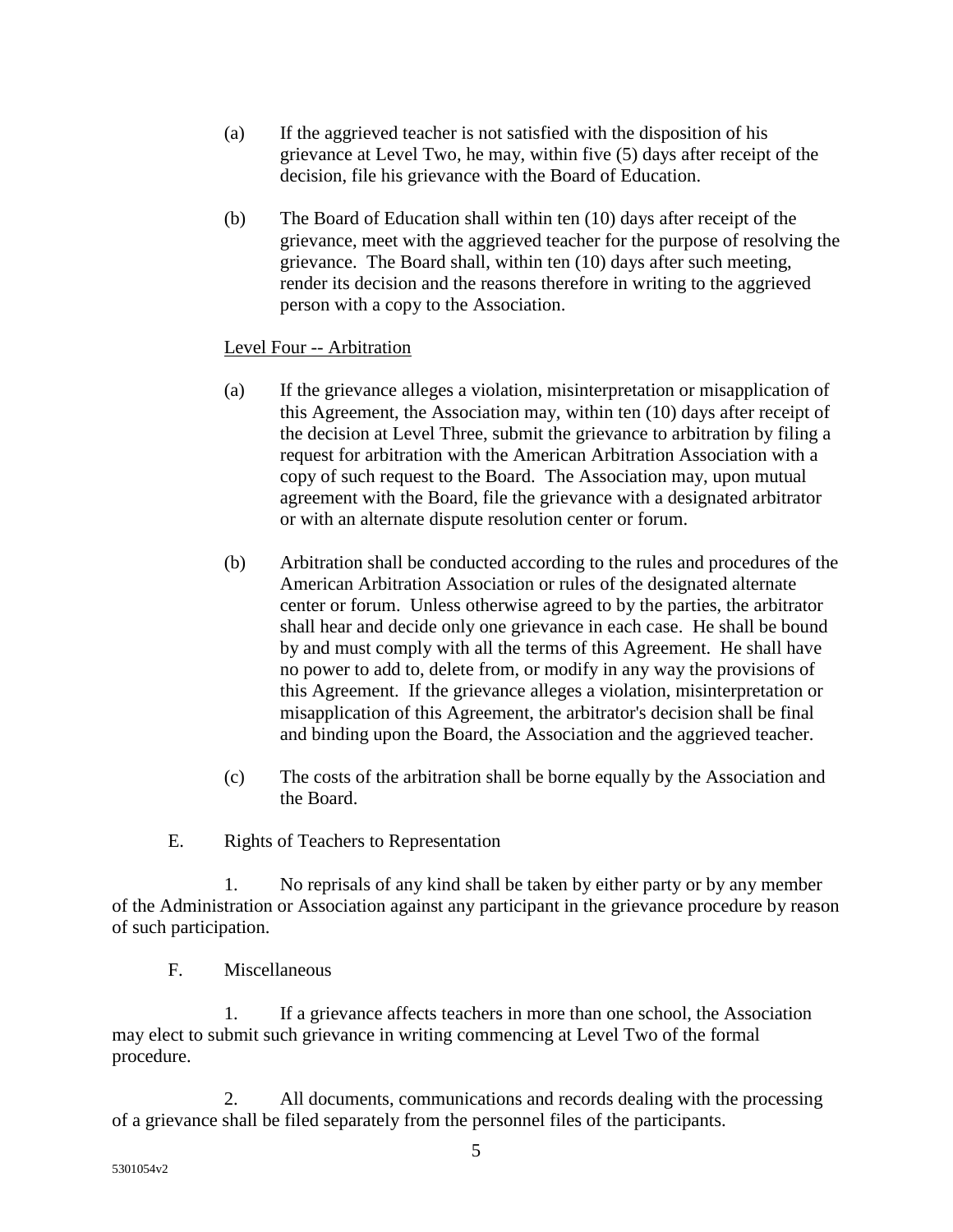3. Grievance processing forms shall be mutually agreed upon by the Association and the Board and shall be made available through the Association and in each school's main office.

4. Either the Association or the Board may, at any level of the grievance procedure, act through a committee of its members designated for that purpose.

5. No teacher or group of teachers may file for arbitration as individuals; only the Association may file an appeal to arbitration hereunder.

6. Meetings held under this procedure shall be conducted at a time and place that will afford a fair and reasonable opportunity to attend such meetings for all persons requested to be present. Whenever possible, such meetings are to be held at times when none of the participants have obligations to classes or individual students. When such meetings are held during school hours, all persons requested to be present shall be excused without loss of pay or leave time for that purpose.

## **Article IV Work Year**

A. The salaries in Appendix A shall be based upon a teacher work year, which, as of the date of this Agreement, is one hundred and eighty-seven (187) days. Four (4) days shall be used for professional development and curriculum development. The Board will bargain over the impact that any increase in the number of school days may have upon the conditions of employment.

B. Guidance counselors shall be paid at their per diem rate for any days assigned beyond or before the teachers' scheduled work year.

C. Every effort shall be made to schedule PPT's at a time convenient for the teacher if such meetings must take place beyond or before the teacher's scheduled work year. In no event shall a teacher be required to attend a PPT outside the normal work year on a day when he or she is scheduled to be away from his or her town of residence.

#### **Article V Salary Contracts**

The Board agrees to provide each teacher with annual notice, for informational purposes only, of the following:

- 1. Number of sick days available for coming year
- 2. Teaching assignments
- 3. Salary Schedule step

5301054v2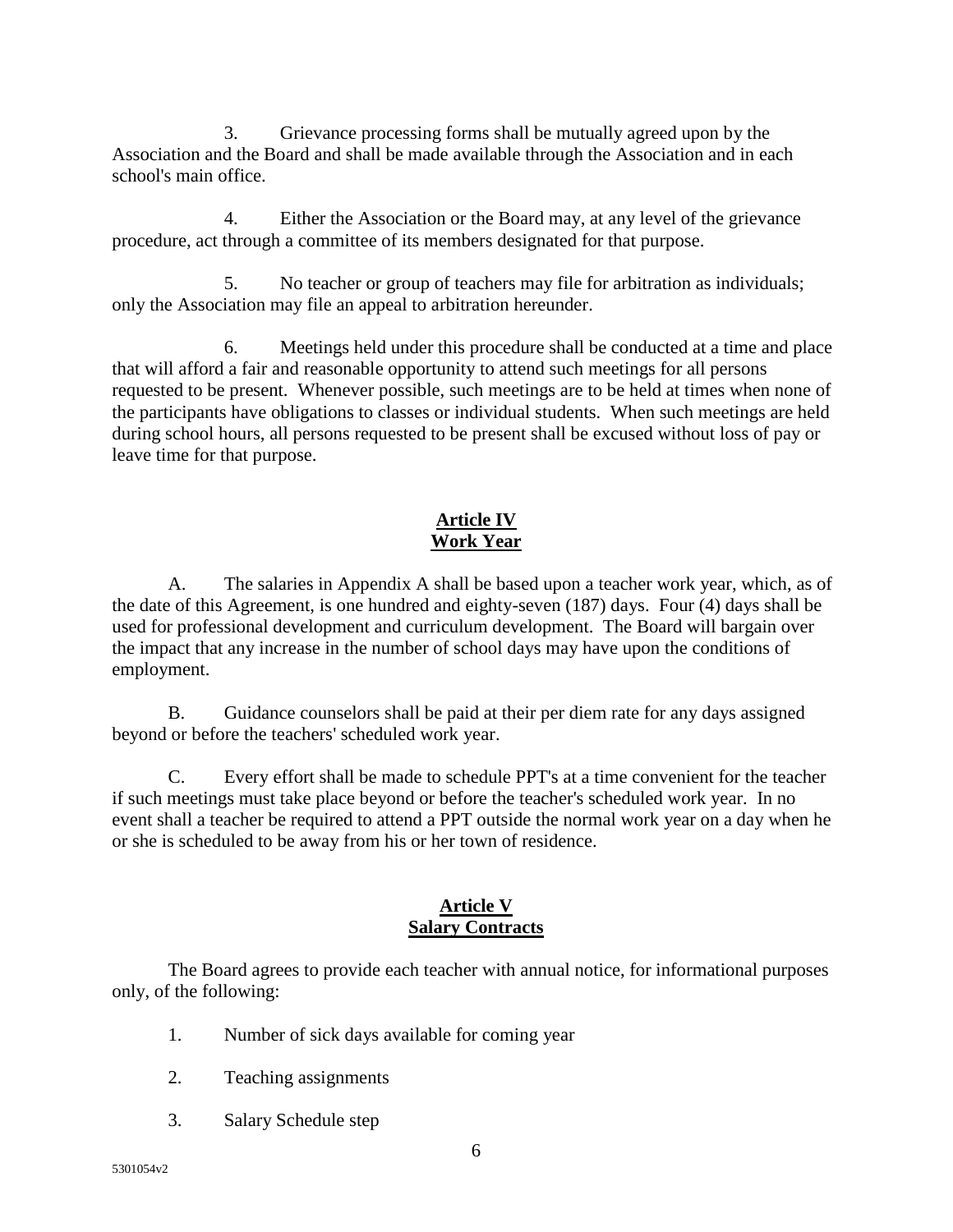- 4. Annual salary
- 5. Insurance costs

For stipend positions, the Board of Education shall notify teachers of their stipends subsequent to official Board of Education authorization.

## **Article VI Salaries**

A. Salaries under this Agreement shall be paid according to the salary schedule set forth in Appendix "A," which is attached hereto and which is a part of this Agreement. The Superintendent may grant one step on the salary schedule for every two steps of previous relevant non-public school full-time employment to a maximum of seven steps.

B. Stipend Positions

1. Stipend positions for which compensation shall be paid and the amounts of such compensation are set forth in Appendix "B" which is attached hereto and which is a part of this Agreement.

2. Teachers shall apply annually, upon posting, for any stipend position set forth in Appendix B.

C. Schedule of Payments

1. Paychecks will be issued on the first Friday after the opening of school and every two weeks thereafter. Teachers may opt to receive 1/22 of their salary per paycheck or 1/26 of their salary per paycheck. In the latter case, the final four twenty-sixths of the salary shall be paid with the last paycheck in June.

2. If a scheduled payday shall fall on a non-school day, the check shall be paid on the last school day preceding.

3. Teachers shall be provided the option of having their paycheck issued to one eligible financial institution, including credit unions, by automatic electronic deposit.

D. Payroll Deductions

1. In addition to those payroll deductions required by law, other agencies are eligible for payroll deductions in accordance with past practice. Such deductions shall be authorized by the teacher prior to the end of the preceding school year, and later changes in such deductions must be justified. All requests for deductions must be made in writing on approved authorization forms. Such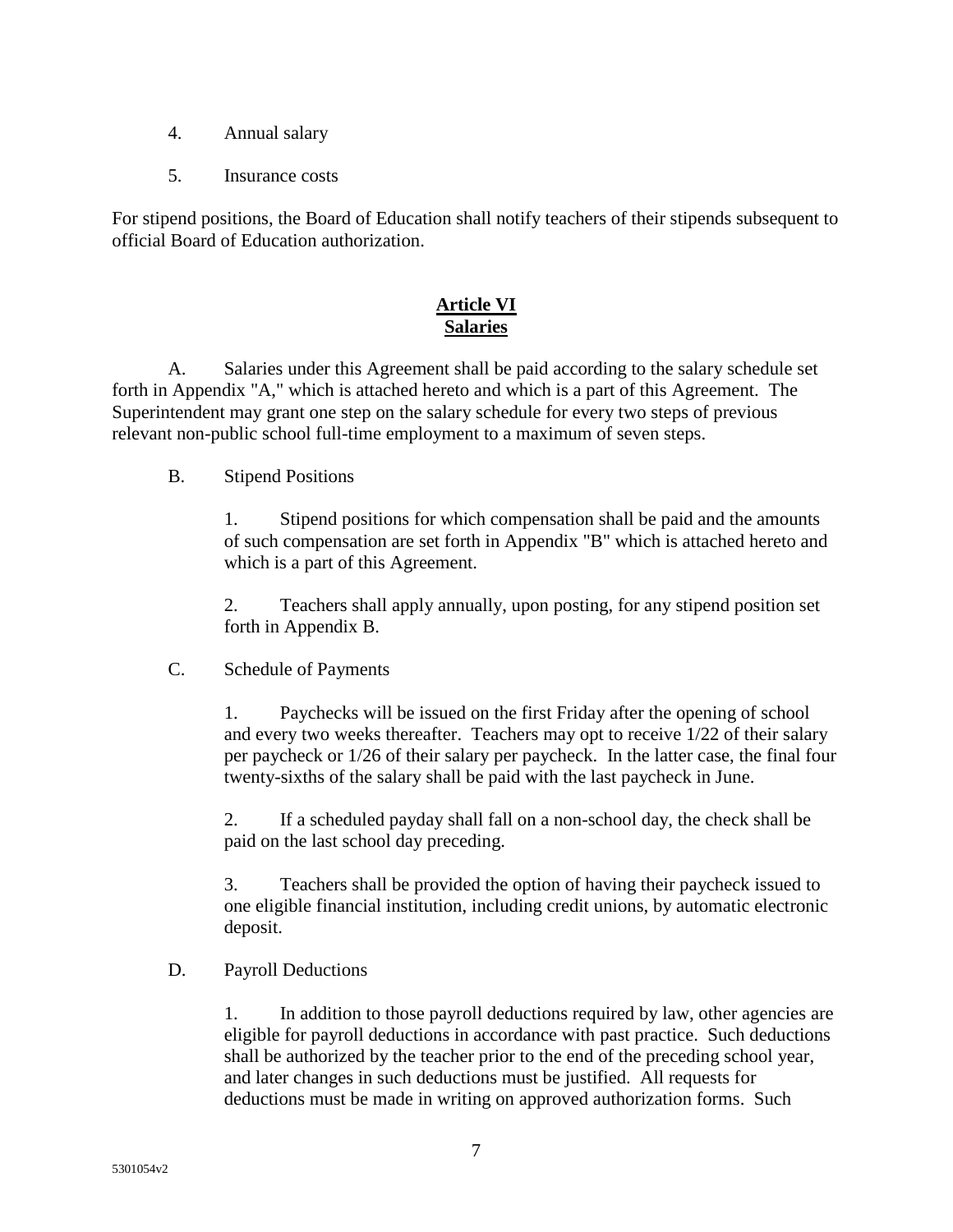deductions shall be transmitted to the receiving authority within one week after deductions are made.

- 2. Dues Deduction and Service Fee
	- a. Condition of Employment

All teachers employed by the Cromwell Board of Education shall, as a condition of employment, join the Association or pay a service fee to the Association. The service fee shall be in accordance with the law and shall not exceed the cost uniformly required of members of the Association for collective bargaining, contract administration and grievance adjustment. The Association agrees to administer the agency service fee in accordance with the law.

b. Deductions

The Cromwell Board of Education agrees to deduct from each teacher an amount equal to the Association membership dues or service fee by means of payroll deductions. The amount of the deduction for membership shall be equal to the total Association membership dues divided by twenty (20) paychecks from September to June. The amount of the deductions for service fee shall be equal to the total service fee divided by twelve (12) paychecks from January to June. The amount of Association membership dues shall be certified by the Association to the Board of Education prior to the opening of the school year. The amount of service fee shall be certified by the Association to the Board of Education prior to January 1st of each school year.

c. Subsequent Employment

Those teachers whose employment commences after the start of the school year shall pay a prorated amount equal to the percentage of the remaining school year.

d. Forwarding of Monies

The Board of Education agrees to forward to the Association each month a check for the amount of money deducted during that month. The Board shall include with such check a list of teachers for whom such deductions were made.

e. Save Harmless

The Association shall indemnify and save the Board and/or Town of Cromwell harmless against all claims, demands, suits or other forms of liability, including attorney's fees, which may arise by reason of any action taken in making deductions and remitting the same to the Association. If the Association fails to meet its obligations under this provision, Section D of this article shall be null and void and shall be severed from this Agreement.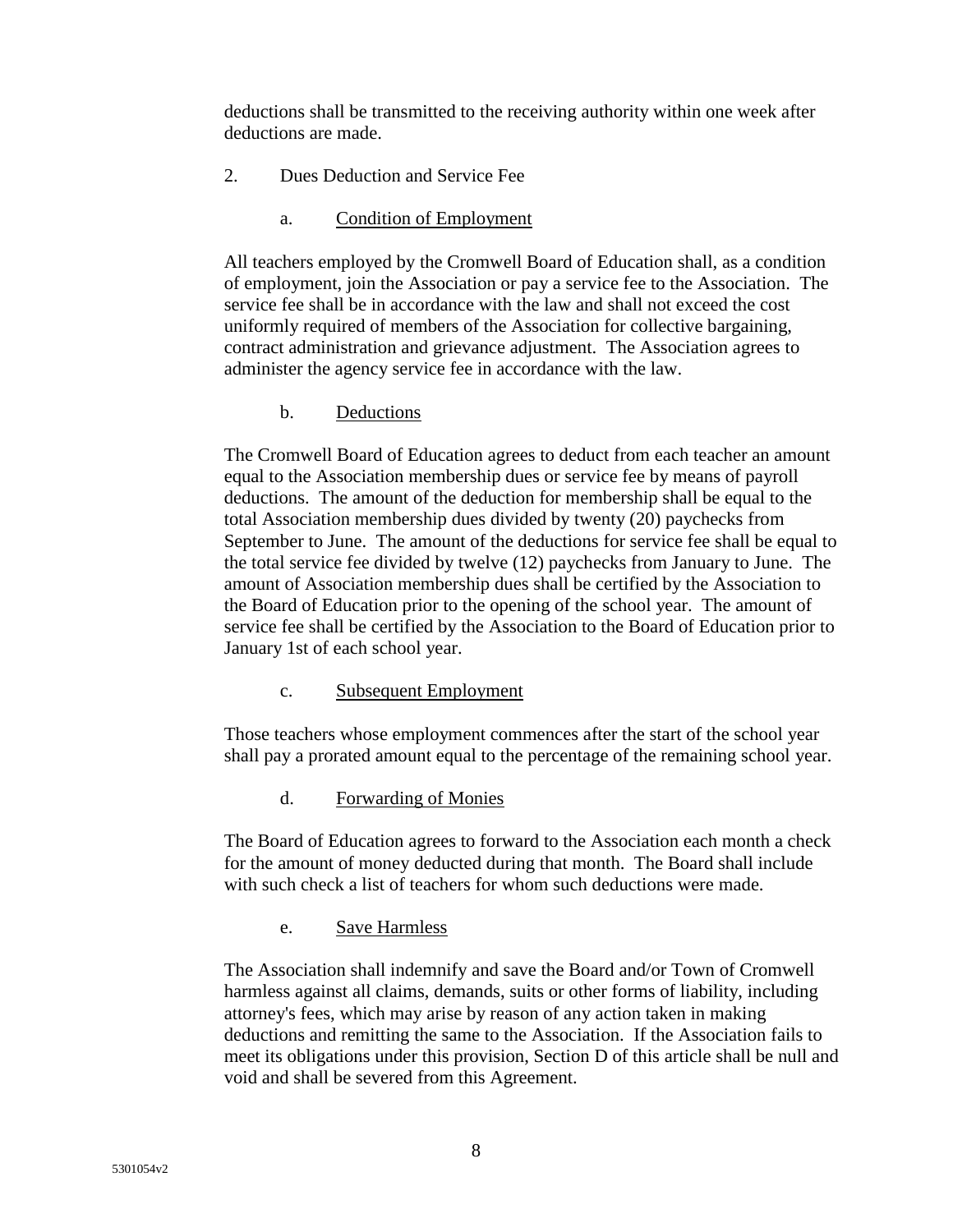f. The singular reference to the "Association" herein shall be interpreted as referring to the Education Association of Cromwell, the Connecticut Education Association and the National Education Association.

#### g. Rebate for Non-Members

Any non-member wishing a rebate for that portion of his/her service fee in excess of the costs of collective bargaining, contract administration and grievance adjustment may apply for such rebate to the Treasurer of the Association or his designated agent. Such rebate, if any is due, shall be made in accordance with law.

#### **Article VII Insurance Benefits**

A. The Board shall offer a HDHP health plan with Health Savings Account. The HDHP will be the sole plan for all teachers.

|                           | In Network Expenses                 | Out of Network Expenses     |  |
|---------------------------|-------------------------------------|-----------------------------|--|
| Base Insurance Plan       |                                     | Flex POS Plan               |  |
| <b>Annual Deductible</b>  | \$2,500/\$5,000<br>\$5,000/\$10,000 |                             |  |
| Co-Insurance              | 0% after deductible                 | 20% after deductible, up to |  |
|                           |                                     | co-insurance maximum        |  |
| Co-Insurance              | \$0                                 | \$5,000/\$10,000            |  |
| Maximum                   |                                     |                             |  |
| Out of Pocket             | \$3,500/\$7,000                     | \$10,000/\$20,000           |  |
| Maximum                   |                                     |                             |  |
| Preventive Medicine       | \$0                                 |                             |  |
| <b>Prescription Drugs</b> | \$5/\$30/\$40<br>after              | 20% after deductible, up to |  |
|                           | deductible                          | co-insurance maximum        |  |

B. The HDHP Plan shall have the following benefit elements

The Board's contribution to the applicable HSA deductible during the term of this contract shall be as follows: For each teacher who elects to participate in the HSA-HDHP, the Board will deposit into the teacher's HSA account one thousand two hundred fifty dollars (\$1,250) for single coverage and two thousand five hundred dollars (\$2500) for two person or family coverage in each year the teacher selects HSA-HDHP coverage. The Board's contributions toward the applicable HSA deductible amount will be deposited into the teacher's HSA account in one lump sum on the same day as the teacher's first payroll check. The Board shall have no obligation to fund any portion of the HSA deductible amount for retired teachers or other individuals upon their separation from employment.

The Board shall contribute the following percentages for the annual premium of the HDHP for individual, two person, and family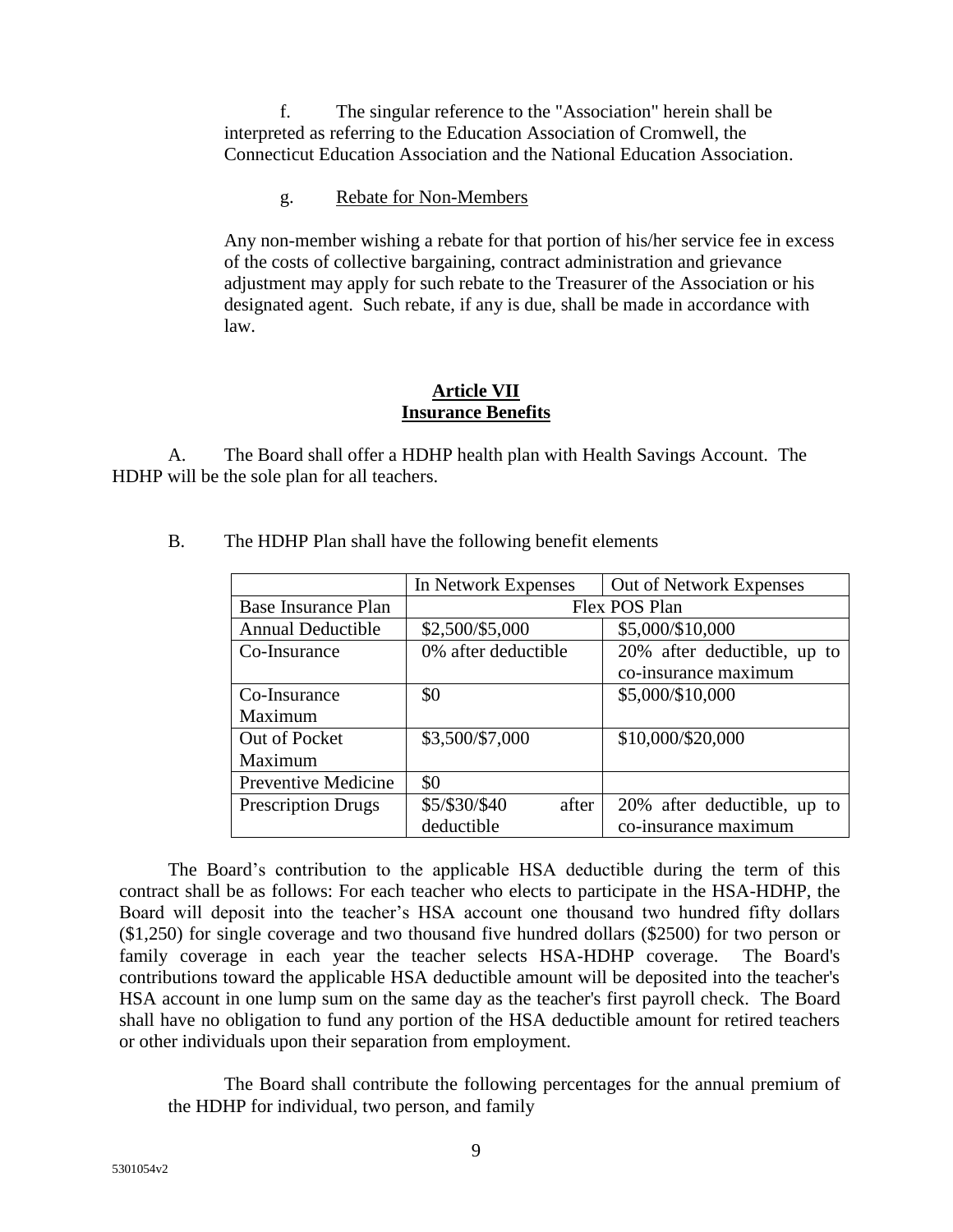| 2017-18 | 82.0% |
|---------|-------|
| 2018-19 | 81.5% |
| 2019-20 | 80.5% |

Participating employees shall contribute the following percentages for the annual premium of the HDHP for individual, two-person, and family:

| 2017-18 | 18.0% |
|---------|-------|
| 2018-19 | 18.5% |
| 2019-20 | 19.5% |

C. The Board shall contribute the following percentages for the annual premium of the full service Blue Cross/ Blue Shield dental plan for individual, two person, and family coverage for full-time teachers.

2017-20 77%

Participating full-time employees shall contribute the following percentages for the annual premium of the full service Blue Cross/ Blue Shield dental plan for individual, two person and family coverage.

2017-20 23%

Teachers may elect coverage under Dental Rider A, but the cost of such coverage shall be borne entirely by the teacher.

\*Contribution levels for part-time teachers are detailed in Article XXV.

D. The Board shall provide Group Life Insurance coverage of \$35,000 for all teachers.

E. Insurance carriers may be changed at any time providing that the overall level of benefits remain substantially equivalent.

F. Teachers who are on leave of absence shall have the opportunity to continue under group coverage at their own expense, at 100% of the cost of the annual premium, to the extent permitted by the carrier.

G. Subject to law, including the rules and regulations of the Internal Revenue Service, the Board shall no later than the effective date of this Agreement, implement and maintain a "Section 125" salary reduction agreement which shall be designed to permit exclusion from taxable income of the employee's share of health insurance premiums.

H. The Board has the right to implement a Workers' Compensation Managed Care Plan, also known as a Workers' Compensation Preferred Provider Plan, in accordance with Connecticut General Statutes 31-279, et al.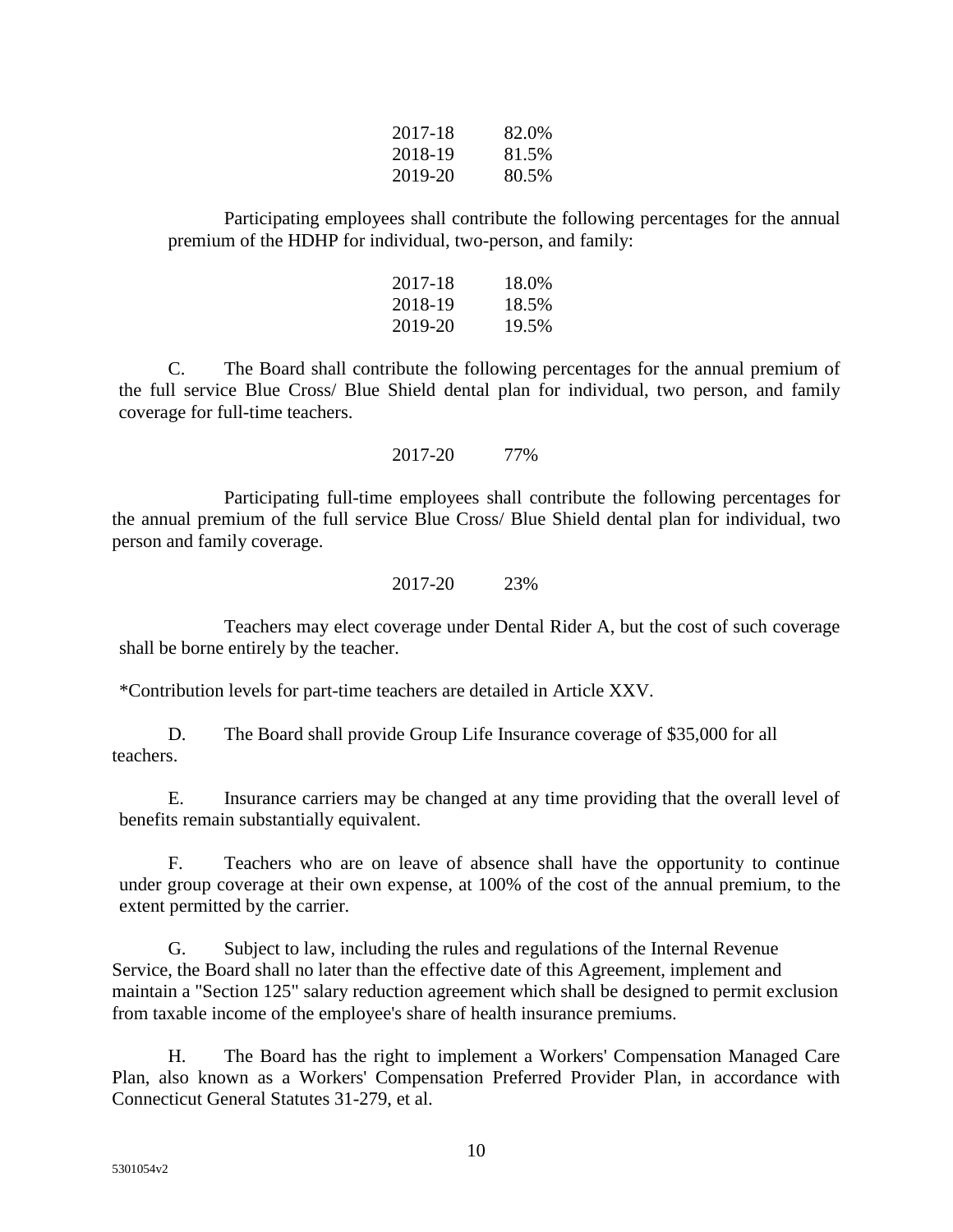I. Board agrees to offer a Long-Term Disability Plan for teachers. Teachers who elect to participate in the plan shall pay 100% of the cost of the premium.

J. The Board shall offer a HDHP with a Health Reimbursement Account ("HRA") option as the base health insurance plan for teachers who are not eligible to participate in an HSA. The plan itself will have the same benefits and deductible as the HDHP/HSA. However, it will feature an HRA that will reimburse eligible claims that are applied to the medical plan deductible up to the same total dollar amount as would otherwise have been contributed to a participant in the HSA at the same enrollment coverage.

K. The Patient Protection and Affordable Care Act ("PPACA"; Public Law 111-148) has set forth and codified under the Internal Revenue Code (IRC) §4980I the imposition of an excise tax related to employer provided health insurance plans that exceed certain value thresholds. The impact of the excise tax is scheduled to take effect in 2020. Should any Federal statute or regulation pertaining to IRC §4980I be mandated to take effect during the term of this Agreement, triggering the imposition of an excise tax with respect to any of the contractually agreed upon insurance plans offered herein, the parties agree to commence mid-term negotiations in accordance with the Teacher Negotiation Act. During such mid-term negotiations, the parties will reopen Insurance Article VII (Insurance Benefits) for the purpose of addressing the impact of the excise tax. No other provision of the contract shall be reopened during such mid-term negotiations.

## **Article VIII Termination Pay**

A. When a teacher leaves the Cromwell School System before the end of the year, he shall be paid on a per diem basis for those days he had worked

## **Article IX Longevity**

A. Teachers hired after July 1, 1999, are ineligible for the longevity benefit described within this article.

B. After twenty (20) years of employment as a teacher, fifteen (15) of which must be cumulative service in the Cromwell School System and subject to the provisions in Section C below, a teacher shall receive an increment above the maximum for which he or she is eligible as follows:

## \$550.00

C. After twenty-five (25) years of employment as a teacher, fifteen (15) of which must be cumulative service in the Cromwell School System and subject to the provisions of Section D below, a teacher shall receive an increment above the maximum for which he or she is eligible as follows:

#### \$700.00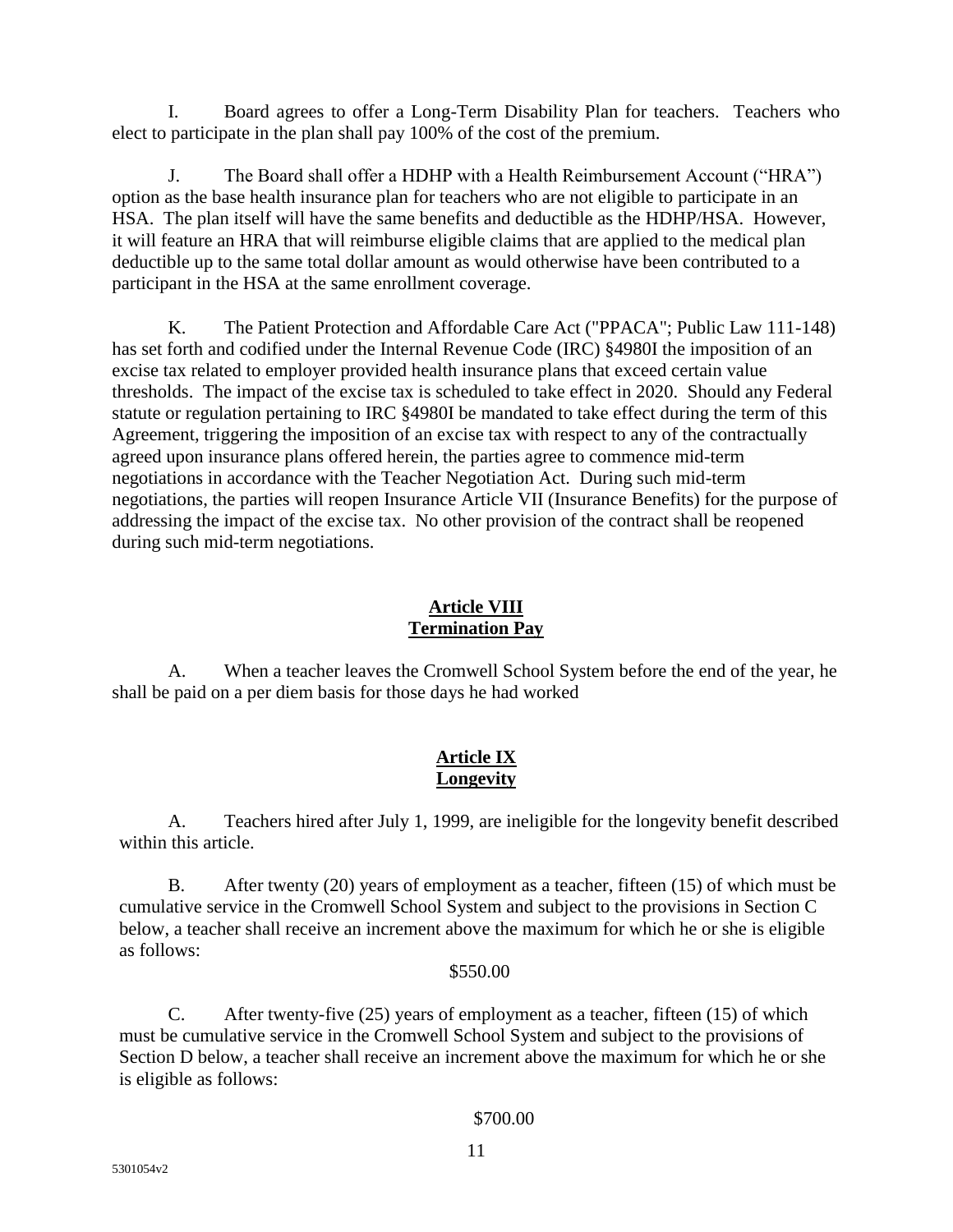D. Longevity shall be granted only in recognition of continued professional growth. The criteria for professional growth shall include but not be limited to the following considerations:

- 1. Educational advancement
- 2. Experience beneficial to the teacher as a professional (e.g., travel)
- 3. Research and writing of a professional nature
- 4. Participation in special school programs and committee work
- 5. Creativity in teaching
- 6. Leadership in professional organizations

#### **Article X Tuition Reimbursement**

A. The Board shall reimburse teachers for tuition costs as follows: three hundred (\$300) dollars for each credit hour of a semester course which is acceptable toward fulfillment of the requirements toward the State requirements for a second M.A. degree, a  $6<sup>th</sup>$  year degree, or a Ph.D. degree.

B. To be eligible for tuition reimbursement under this Article, the teacher must meet the following conditions:

- The courses toward fulfilling the second M.A. degree, the Sixth Year Degree or the Ph.D. degree must be directly related to the teacher's academic area or the education field in general;
- The teacher must have completed one year of satisfactory service in the Cromwell School System;
- The teacher must have successfully completed the semester course. For purposes of this article, successful completion means, at a minimum, receipt of a B or a P (in a pass-fail course) for the completed course work. The teacher shall submit a copy of the course transcript along with the request for reimbursement;
- The teacher must be actively employed by the Board when applying for tuition reimbursement;
- Such grants are subject to the prior approval of the Superintendent who shall determine**,** whether the chosen course is appropriate, and whether the above conditions have been met.

C. The Board shall reimburse teachers for full tuition costs at a state college or university and reasonable costs for books and materials of any course it requires beyond educational qualifications mandated by the State Department of Education.

D. A tuition reimbursement form will be made available for the applicant and the Superintendent to sign.

E. Each teacher shall be limited to 9 credits per year.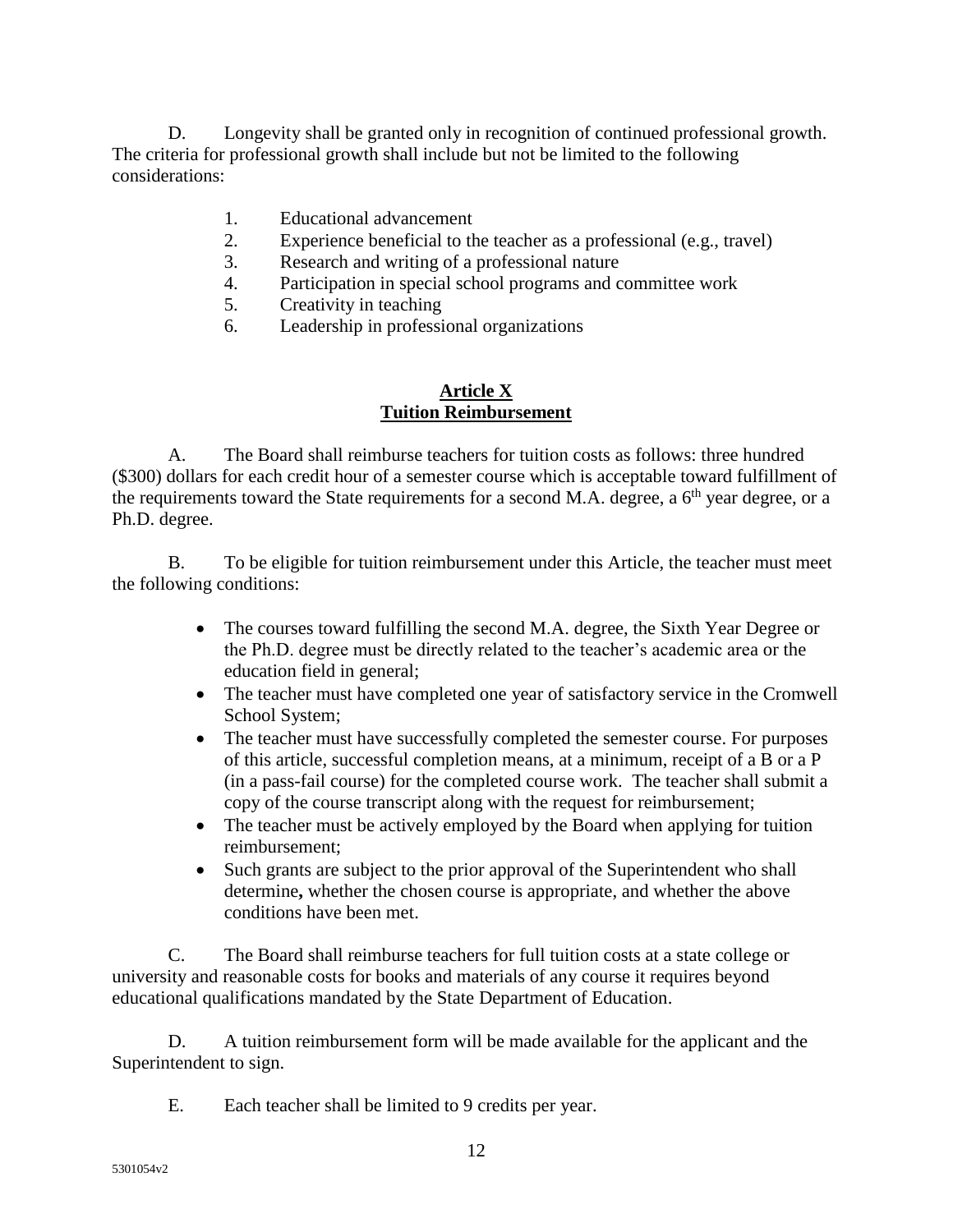F. Teachers shall be eligible for tuition reimbursement as set forth in this Article, provided that they agree to remain employed by the Board for at least two (2) full school years following the payment of any such reimbursement, and provided further that they actually remain employed by the Board for at least two (2) school years following the payment of any such reimbursement. Such agreements shall be executed in writing on forms provided by the Board. In the event that such a teacher separates from employment by the Board prior to the expiration of such two (2) year period (other than involuntary separation initiated by the Board) the teacher shall be required to repay to the Board the full amount of any such reimbursement paid by the Board, at the time of such separation.

## **Article XI Sick Leave**

A. All certified professional employees and those holding a durational shortage area permit shall be granted annually seventeen (17) days of sick leave with full pay. Sick leave shall be accumulative to one hundred eighty-three (183) days. All certified professional employees and those holding a durational shortage area that are hired on or after July 1, 2014, shall be granted annually fifteen (15) days of sick leave with full pay and such sick leave shall be accumulative to one hundred eighty (180) days. The Board reserves its right to require reasonable documentation of absences due to chronic or extended employee illness. If the Board requires a physician's opinion, the Board will pay for any associated cost not covered by insurance. The Board will pay within thirty (30) days of proof of cost (e.g. exceeding policy maximum). Teachers shall not utilize sick leave time for wellness appointments and/or routine preventative appointments.

B. With the first paycheck each school year, each teacher will be notified as to his/her current number of accumulated sick leave days.

C. Teachers shall be allowed, on an annual basis, to use up to five (5) accumulated sick days for illness in the immediate family. For purposes of this article, "immediate family" shall be defined as follows: parent, child, spouse and any person living in the employee's household.

#### **Article XII Personal Leave**

A. Each member of the bargaining unit may receive full pay for a maximum of five days (5) in any school year for personal reasons that cannot be transacted outside the normal school day to include, but not be limited to, care of ill family members, religious holidays, attendance and travel at graduation for family members, marriage of family members, compulsory legal matters, doctor appointments and funerals of family members. Under unusual circumstances, the Superintendent of Schools may extend the maximum allowance of five (5) days per year.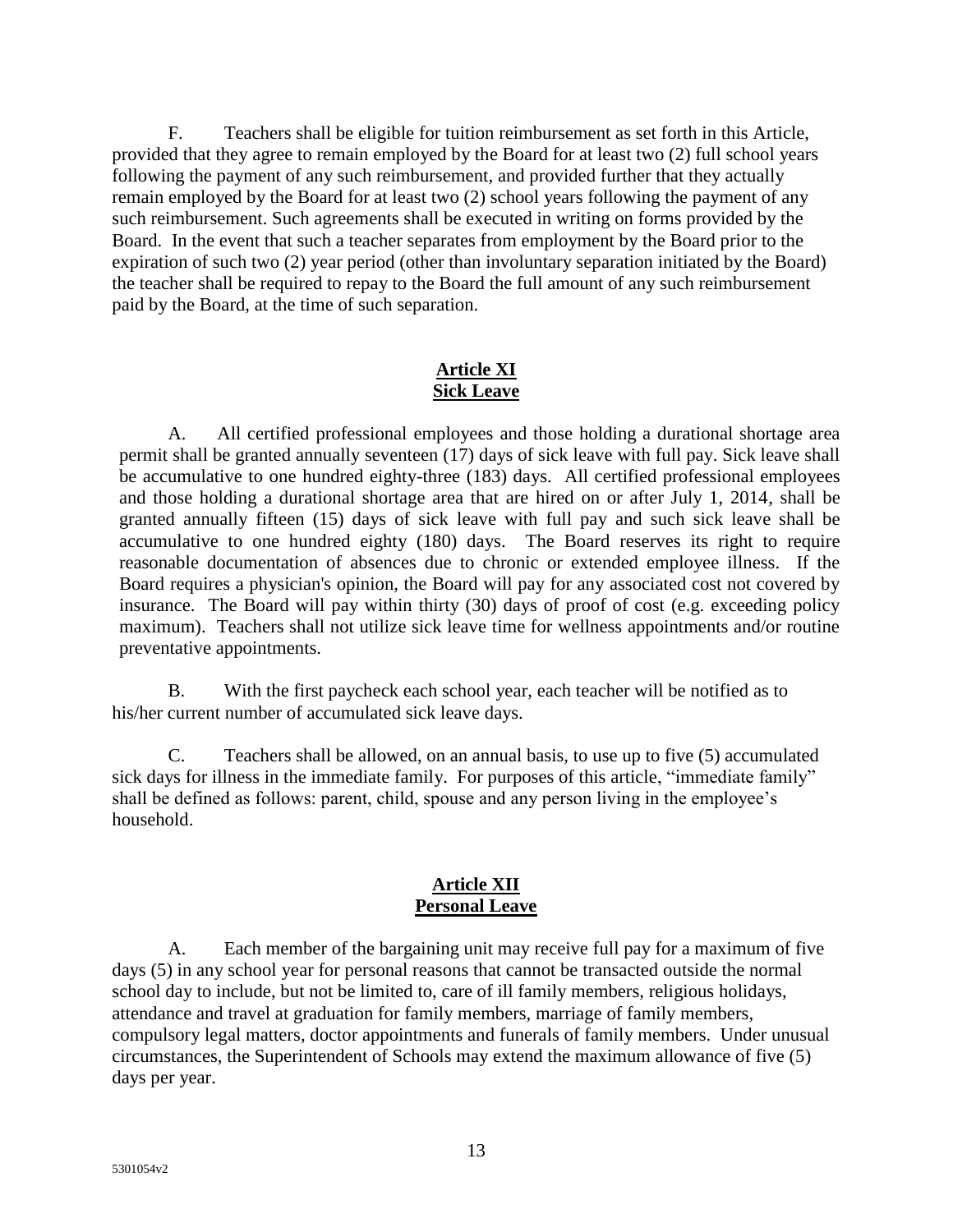For purposes of this article, the term "family" shall include, but not be limited to, the following: parents, spouse, children, siblings, grandparents, grandchildren, aunts, uncles, nieces, nephews, spouse's parents, domestic partner, legal guardian, and any person living in the employee's household.

Teachers will be required to check personal or personal/personal day leave only on the provided form.

B. To qualify for such leave, the teacher must request it through the Superintendent of Schools and, whenever possible, must make the request at least five (5) days in advance. The Superintendent shall respond in writing within seventy-two (72) hours of the request whenever possible.

C. Such days cannot be taken immediately before or after a vacation or holiday unless the teacher provides the reason to the Superintendent and she/he approves. No more than ten (10) members of the teachers' unit from a single school shall be granted such a personal day on the same date. Such requests shall be granted in the order received by the Superintendent.

D. Not more than three (3) officers or other representatives of the Association may be granted leave with full pay to attend administrative hearings or judicial proceedings related to negotiation or administration of the collective bargaining agreement, or to attend to other Association business if approved by the Superintendent. The Association shall provide the Superintendent with the names of teachers who the Association wishes to attend at least 48 hours prior to the meeting.

E. The Board may in its discretion grant a long term leave of absence without pay and without salary step advancement for one school year, renewable in the discretion of the Board for a second school semester, for the following reasons:

- 1. Illness or disability of the teacher beyond accumulated sick leave.
- 2. Serious extended illness in the immediate family.
- 3. Study or research.
- 4. Other personal problems necessitating extended absence from school.

## **Article XIII Maternity and Childrearing Leave**

A. The Board and the Association recognize that teachers are entitled to extended leaves for maternity related disabilities in accordance with federal and/or state law.

B. 1. Any tenured teacher shall be entitled, upon written request submitted to the Superintendent of Schools, to an extended leave of absence without pay for purposes of childrearing, apart from any period of maternity disability leave with pay.

2. The Superintendent must receive initial notification of intent to take childrearing leave in writing no less than sixty (60) calendar days prior to the time such leave is to commence, or in the case of adoption, as soon as possible.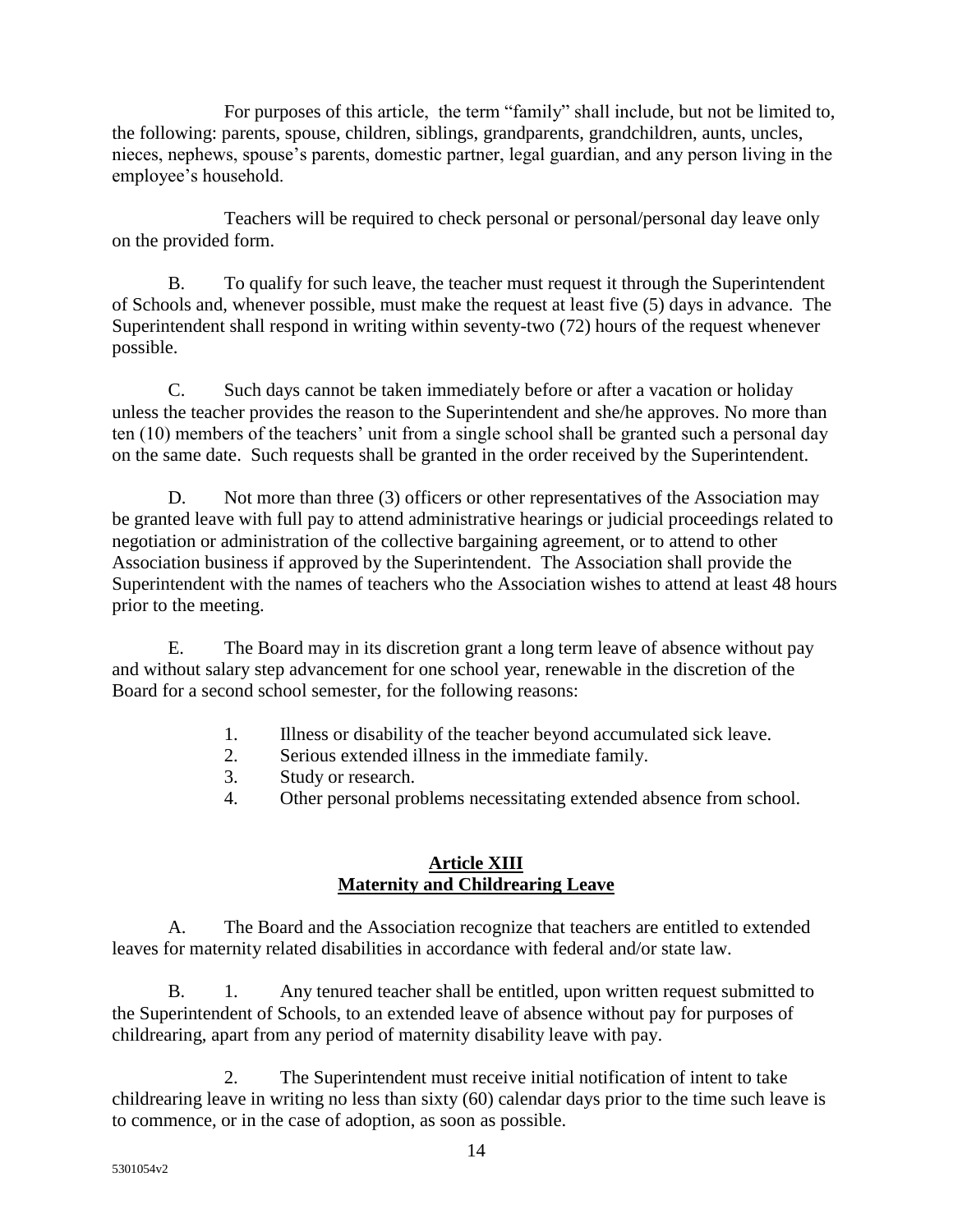3. Childrearing leave will commence on the date that maternity disability leave ends, or on a date established by agreement with the Superintendent of Schools or his designee.

4. If childrearing leave commences before January 1, in any twelve-month period from July through June 30, such leave will be for the balance of the school year. The teacher shall return to work on the first teacher workday of the subsequent school year. If childrearing leave commences after January 1, the teacher may choose to return to work on either the first teacher workday of the subsequent school year or the first teacher workday of the second subsequent school year.

5. A teacher on childrearing leave must submit written notice to the Superintendent of Schools or his designee of intention to return to active employment upon termination of leave in accordance with the following schedule:

- (a) Generally, such notice must be submitted no later than April 1 of the school year leave is to end.
- (b) However, a teacher may submit a notice to take childrearing leave after April 1 and request leave only for the balance of that school year. In such a case, the teacher must notify the Superintendent or his designee of intention to return to active employment at the same time that the request for leave is submitted.
- (c) The Superintendent or his designee may waive this requirement in cases of extreme hardship.

6. Such leave shall be without pay, but upon return, service credit and benefits accrued prior to the leave shall be reinstated. Upon return, any teacher whose leave exceeded ninety days shall be placed on the step of the salary schedule he or she occupied during the last school year worked by the teacher. Any returning teacher whose leave did not exceed ninety days shall be placed on the salary scheduled one step higher than that he or she occupied during the last school year worked by the teacher. Any returning teacher whose leave did not exceed ninety days shall be placed on the salary schedule one step higher than that he or she occupied during the last school year worked (unless said leave and said reinstatement occurs in the same school year), provided the relevant salary schedule in Appendix A includes step movement. This leave shall apply to parents who expect the birth or adoption of a child within the period of such leave and shall be available to both male and female teachers. Leaves of absence under this paragraph may be granted to non-tenured teachers and those holding a durational shortage area permit at the absolute discretion of the Board.

7. If any portion of this Article is inconsistent with federal or state laws, the provisions of such laws will prevail.

C. The employment rights of bargaining unit members under Article XXVIII shall neither be diminished nor expanded as a result of a teacher's right to parenthood reinstatement.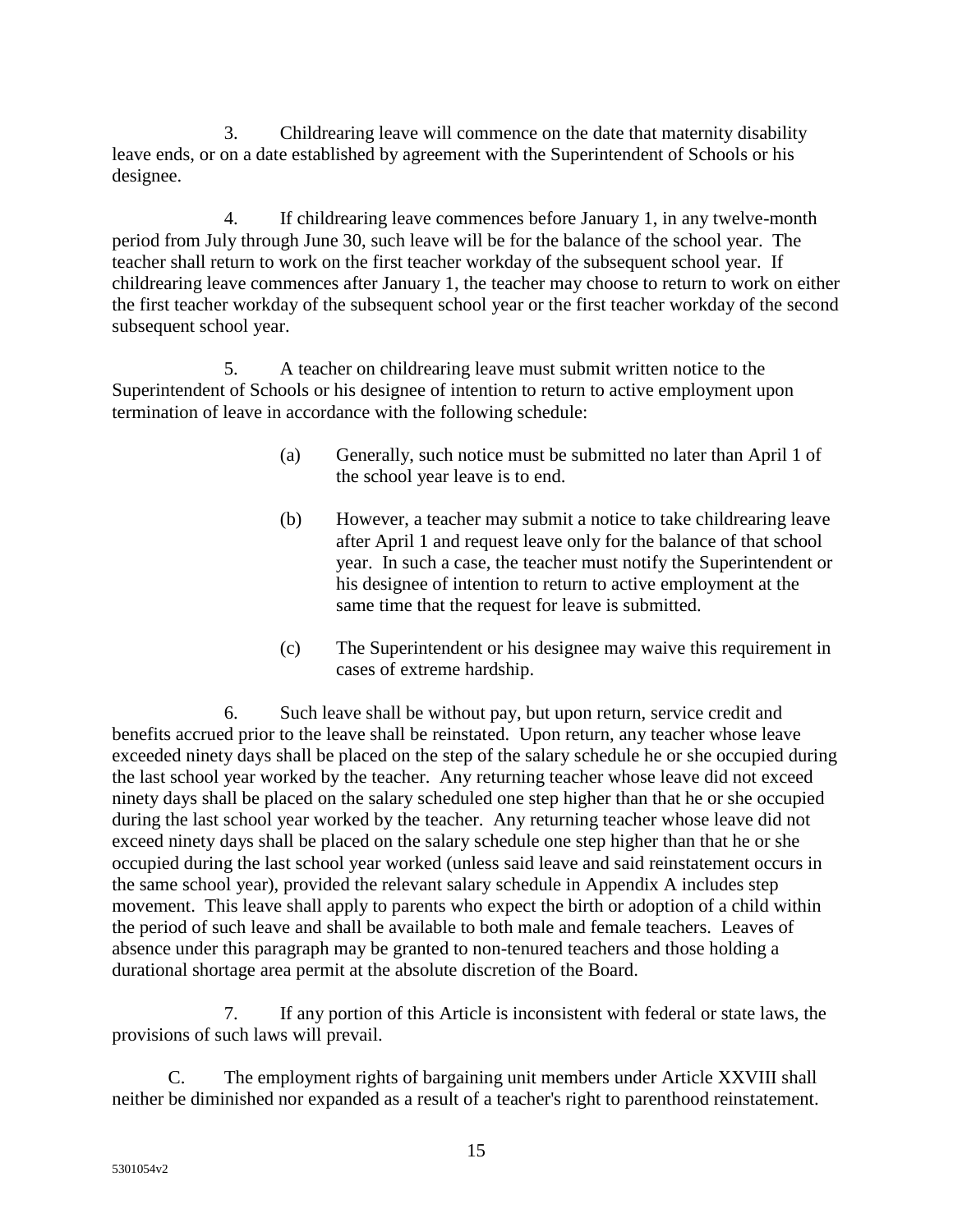D. An expectant father or one who adopts a child shall be permitted up to two (2) weeks of paternity leave provided the employee takes such leave within three (3) weeks of the child arriving home. The employee shall be entitled to use accrued leave time during such leave. The employee must notify the Superintendent of his selected date of departure at least ninety (90) calendar days prior to the beginning of the leave.

#### **Article XIV Conference Leave**

A. When it is evident that convention or conference attendance or the observation of an activity in another school building or school system will contribute to the effectiveness of the instructional program, the Superintendent may grant convention or conference leaves or permission to observe an activity in another building or school system to teachers without loss of pay within applicable budget limitations.

B. The Board agrees to reimburse all teachers attending a convention or conference or observing activities in another school system for reasonable and necessary expenses. The teacher and the Superintendent shall agree prior to the leave as to what categories of expenses are appropriate for reimbursement under the circumstances. This shall not preclude approval of unanticipated expenses after the conference. Social expenses are not reimbursable.

## **Article XV Military Leave/Jury Duty**

A teacher who is called for National Guard or reserve duty shall try to have his service deferred to a time that will not conflict with his obligations to his students. If the teacher must serve in any emergency, he shall receive the difference between his regular pay and his military pay for the duration of the emergency.

All teachers who are called to serve as jurors shall receive their regular pay less their pay as jurors for each day of jury duty, provided that such teacher gives written notice to the Superintendent or his designee within 48 hours after he/she receives the call to jury duty and provided the teacher furnishes the Superintendent or his/her designee with a copy of any check stub or receipt indicating the dates for which jury duty pay was received.

## **Article XVI Protection of Teachers**

A. The Board agrees to protect and save any teacher harmless in accordance with the provisions of Connecticut General Statutes §10-235.

B. Except in compelling circumstances teachers shall report within two working days in writing to their principal and to the central office all cases of assault suffered by them in connection with their employment. Such report shall be forwarded through the Superintendent to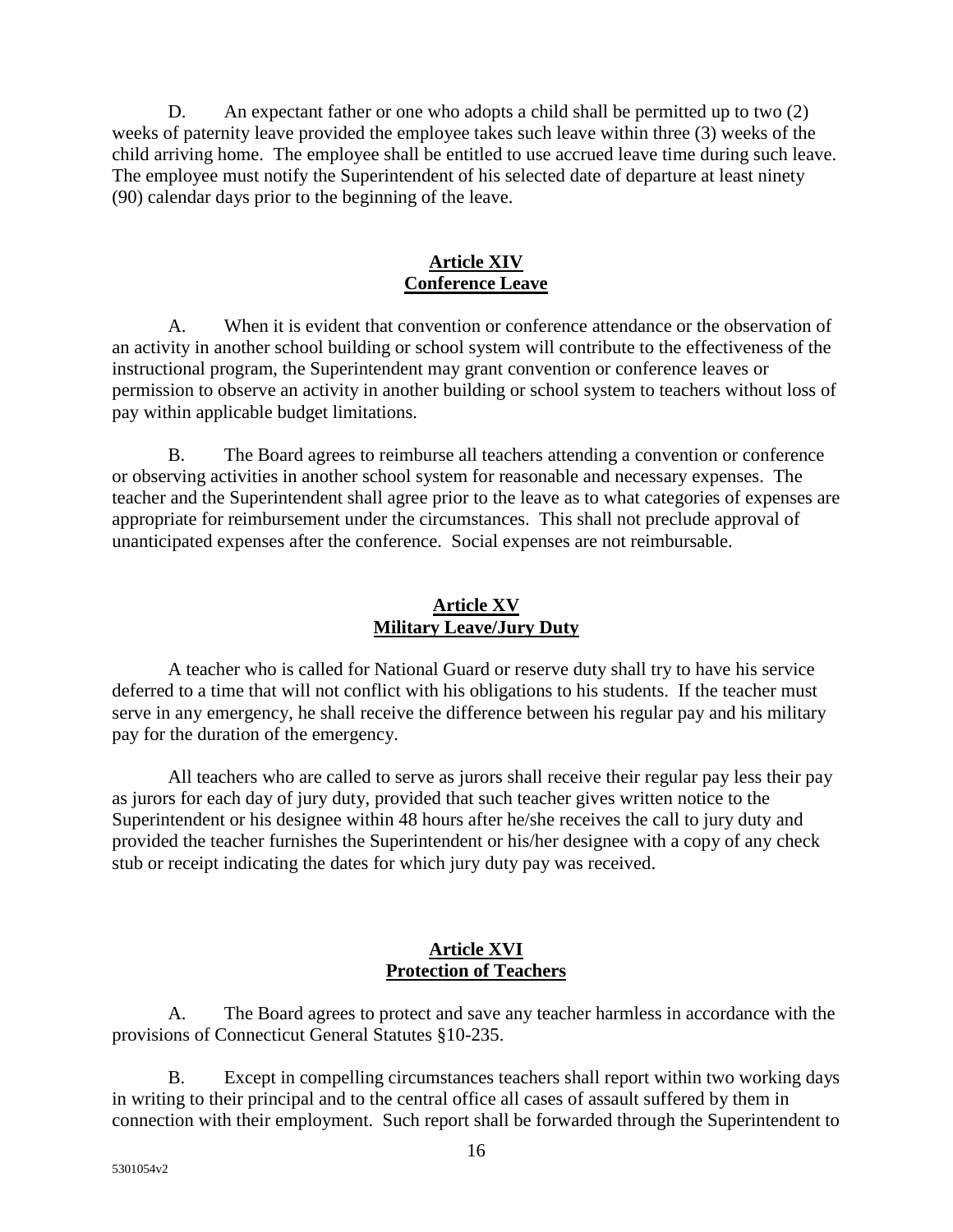the Board which shall comply with any request from the teacher for information in its possession not privileged under law which relates to the incident or the persons involved.

C. The Board shall reimburse for damage to personal property used for instructional purposes up to a maximum of \$2,000 total for all claims per year. The Board will take into account negligence, if any, by the teacher. As a condition of reimbursement, a teacher bringing personal property to school shall complete such written form as the administration may designate prior to use of such property for instructional purposes.

D. The Board and the Association wish to declare their mutual intent to promote a harmonious working relationship to ensure that the cause of public education may be best served in Cromwell. With this key principle in mind, it is the policy of the board of education to maintain a working environment free from harassment, insults or intimidation. Any infraction of this policy by supervisors or co-workers should be reported immediately to the Superintendent or his/her designee and the CEA President in accordance with the district's policies and procedures. The Superintendent or his/her designee shall investigate and address the complaint and communicate how the issue was addressed to the Association at the next labor management meeting. This section shall not be subject to the grievance procedure outlined in Article III of this Agreement.

E. In accordance with Connecticut General Statute §10-220a(b), the Professional Development and Evaluation Committee (PDEC) shall have at least 4 teachers as representative members of the bargaining unit being appointed to the committee by the Association President, and such other representatives as the Board deems appropriate. The committee shall maintain an equal ratio of representatives from both the Association and the Board. All committee members shall be given adequate time to review relevant documentation in advance of any PDEC meetings.

#### **Article XVII Homebound Instruction**

When members of the bargaining unit are used for homebound instruction, teachers will be paid at the rate of \$45.00 per hour during the term of this contract.

## **Article XVIII Teaching Assignments**

A. "Teaching Assignment" shall be defined as any certified teaching position to which a teacher may be assigned.

B. Teachers initially employed by the Board shall receive their building, grade and/or subject assignments from the Superintendent of Schools.

C. Teachers already in the System shall receive notification of their programs for the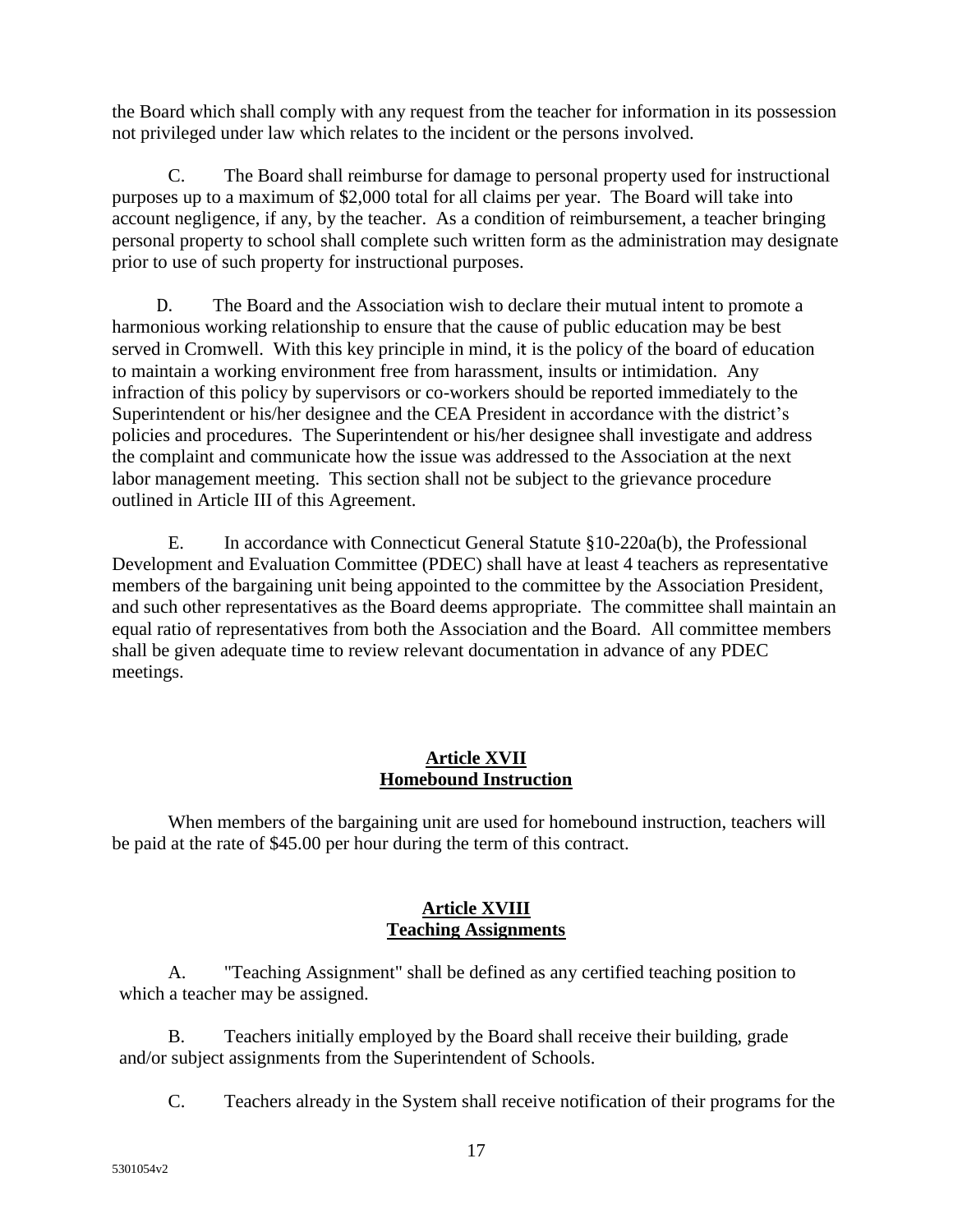ensuing school year, including grade, subject and specific preparations, as soon as assignments are finalized, in any event prior to the end of the current school year.

D. In the event of a change in circumstances or conditions during the months of June through August (resignation, death, promotion, leave of absence, and so forth), such assignments may be changed only as required thereby with prompt notice to the teacher.

E. The Superintendent of Schools shall be responsible for the assignment of teachers. Assignment decisions shall be based on the best interests of the students and the school system. In general, in the determination of assignments, the Superintendent shall consider the training, experience and preference of the teacher to the extent that these considerations do not conflict with the demonstrable instructional requirements and the best interest of the school system and the pupils.

F. When the services of a substitute teacher cannot be obtained, a staff teacher who is not confined with teaching a class may be requested to cover a class or classes. In such instances that teacher so serving as an emergency substitute shall be reimbursed at the rate of twenty-six dollars (\$26.00) per class period.

G. If a teacher has previously planned to use his planning period for special preparations for his instructional program, he may decline to cover the class provided another teacher is available to cover the class.

#### **Article XIX Parent Conferences/Evening Meetings**

A. Teachers shall be required to attend up to four (4) evening meetings/sessions per year, which shall include, but not be limited to, two (2) evening parent conference sessions and the annual Open House, all of which will be scheduled as determined by the Administration. The Board agrees to negotiate with the Association over the impact on compensation if it increases the number of evening meetings/sessions beyond the four (4) described above. If teachers are scheduled to return for an evening parent conference session, they may leave school at the conclusion of the students' day.

#### **Article XX Teaching Conditions**

A. **Class Size.** The Board shall make every effort to maintain class size at a size that will provide the best instructional program for the pupils of the Cromwell schools. When, in the judgment of the administration, the competence or experience of a teacher, or the group of children, or the subject matter being taught are such that the class size is too great for a suitable program of learning experiences to be conducted, the Board shall consider all feasible means of assisting the teacher to meet his responsibilities.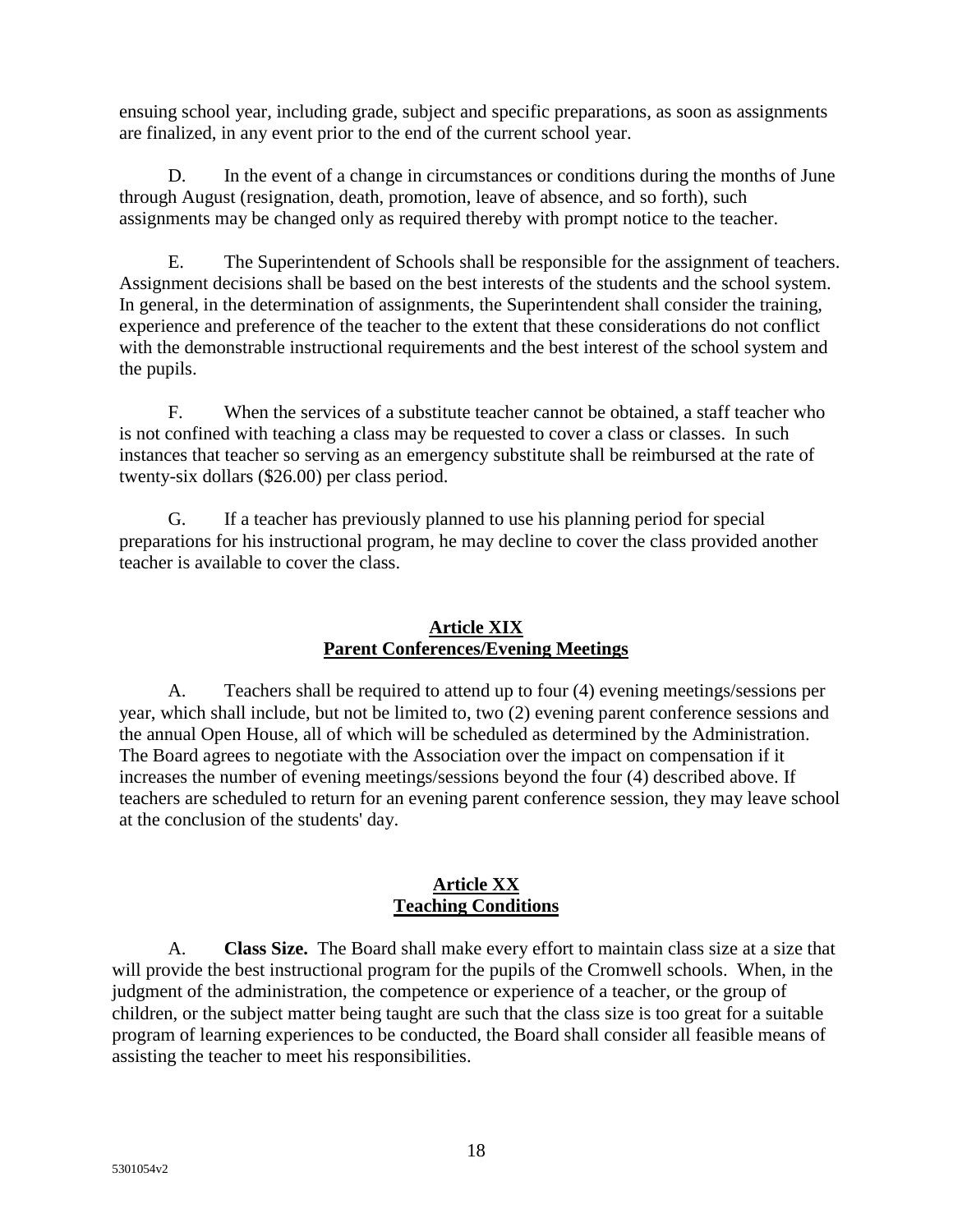B. **Staffing Policy.** The Board and the Association agree that a teacher's primary responsibility is to teach, and that his energies should be utilized to this end. In its staffing policy, the Board shall give this principle every consideration in the staffing of the schools.

C. **Preparation Time.** Teachers in the middle and high schools shall have a minimum of one (1) preparation period per day. All teachers at the elementary level shall have a minimum of two hundred twenty-five (225) minutes per week of preparation time in blocks of no less than forty (40) minutes. Preparation time will ordinarily be scheduled during the period in which specialists are conducting their classes. It is the mutual intent that the period of time in the Agreement as "preparation time" is reserved for teachers' use in the preparation of instruction. Except in discernible emergencies, not to exceed ten (10) times in a school year, this time should not be used for other activities which do not have a direct bearing on the teacher's preparation for instruction in the classroom. For purposes of this section, discernible emergencies shall include but not be limited to, PPT meetings and 504 meetings.

D. **Job Descriptions.** The Board shall make available copies of the document "Cromwell Public School Job Descriptions" to the members of the Association.

E. **Teaching Load.** The standard teaching load for all secondary teachers shall be five (5) classes per quarter, semester, or year.

1. Volunteers (if any) must be taken first.

2. No teacher can be required to teach a sixth class for more than two (2) consecutive years.

3. A first or second year teacher in the TEAM program will not be required nor can they volunteer to teach a sixth class.

A teacher assigned to teach a sixth class shall be compensated an additional seven and a half percent (7.5%) of his or her current salary for such assignment. If such an assignment is half a year, the stipend shall be prorated.

An academic teacher will not be assigned a duty on a day in which the teacher has a lab section that doubles a teaching period on a particular school day.

F. **Teacher Work Day.** The teacher workday shall be thirty five (35) minutes beyond the length of the student school day.

Each building principal shall determine annually, based on student needs, including transportation, when the teacher workday commences in his/her building. Under no circumstances shall the teacher work day commence more than twenty (20) minutes before the student day, or end more than thirty (30) minutes beyond the end of the student day.

The Board of Education will bargain with the Association concerning any impact an increase in the length of the student day may have upon members of the Association only as required by law.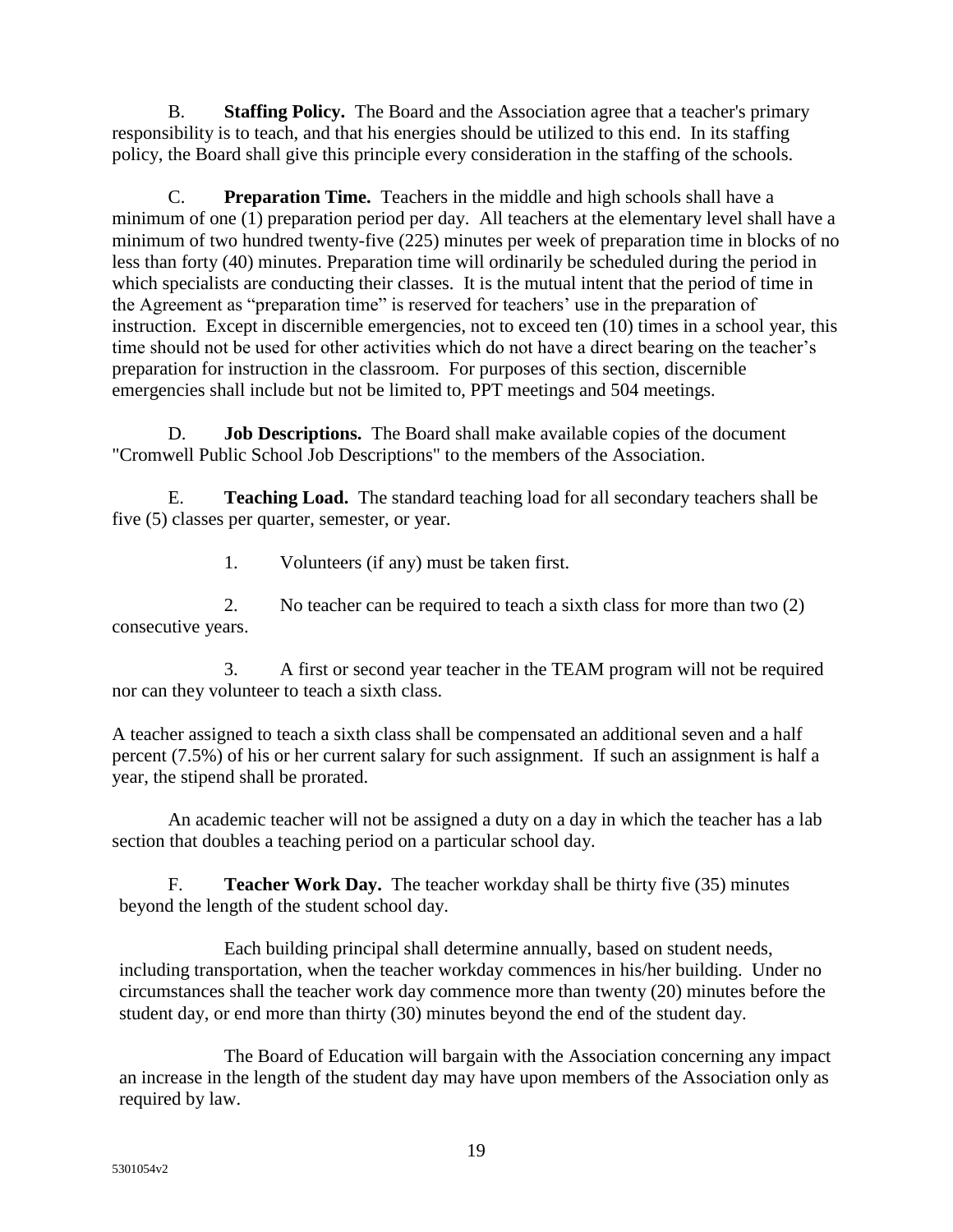The Board may change the start or end time at any or all of the schools, provided the total length of the school day remains the same, without bargaining with the Association.

G. **Professional Activities.** The Board and the Association recognize and agree that teachers' responsibility to their students and their profession entails the performance of duties and the expenditure of time beyond the normal student day. As such, teachers shall be expected to be available for activities of a professional nature outside regular school hours for two and one-half (2.5) hours per month, thirty (30) minutes of which shall be dedicated to faculty meetings when necessary. The remaining two hours will be scheduled in two (2) one (1) hour sessions or one (1) two (2) hour session. Such work will be scheduled as determined by the Administration and provided to all staff members by August  $15<sup>th</sup>$  each year. All teachers shall be required to sign in at such professional activities.

## **Article XXI Vacancies**

A. The Board agrees to publicize all teaching vacancies and positions requiring administrative or supervisory certification or for which an extracurricular or co-curricular salary is paid.

1. For the purpose of posting vacancies as defined in this article, the administration shall each year first assign and/or transfer existing staff in accordance with applicable contract language. Notice of all known vacancies shall be publicized after all members of the bargaining unit have been assigned and/or transferred.

2. All teaching and extra-curricular vacancies shall be publicized at least ten (10) days prior to the filling of vacancies.

When there is to be a vacancy in a coaching or extra-curricular position, the Board shall post a notice of such vacancy in each building at least ten (10) school days prior to posting outside the System so that Cromwell teachers have an adequate opportunity to apply for the position and be given due consideration.

When there is to be a vacancy in a teaching position, the Board shall simultaneously post a notice of such vacancy in each building and outside the System. Cromwell teachers will have an adequate opportunity to apply for the position and will be given due consideration. All internal applicants shall be granted an interview provided they possess the requisite certification and/or qualifications.

3. Individual notification shall be made during the summer months to teachers who have requested such notification in writing. In addition, if a vacancy occurs over the summer recess, notice shall be sent to the President of the Association. Vacancies that arise during the school year may be filled on a temporary basis (not to extend beyond June 30 of the current school year) until such procedure can be followed.

4. When in the judgment of the Superintendent and the Board the qualifications, attainments and professional background of an internal and external candidate are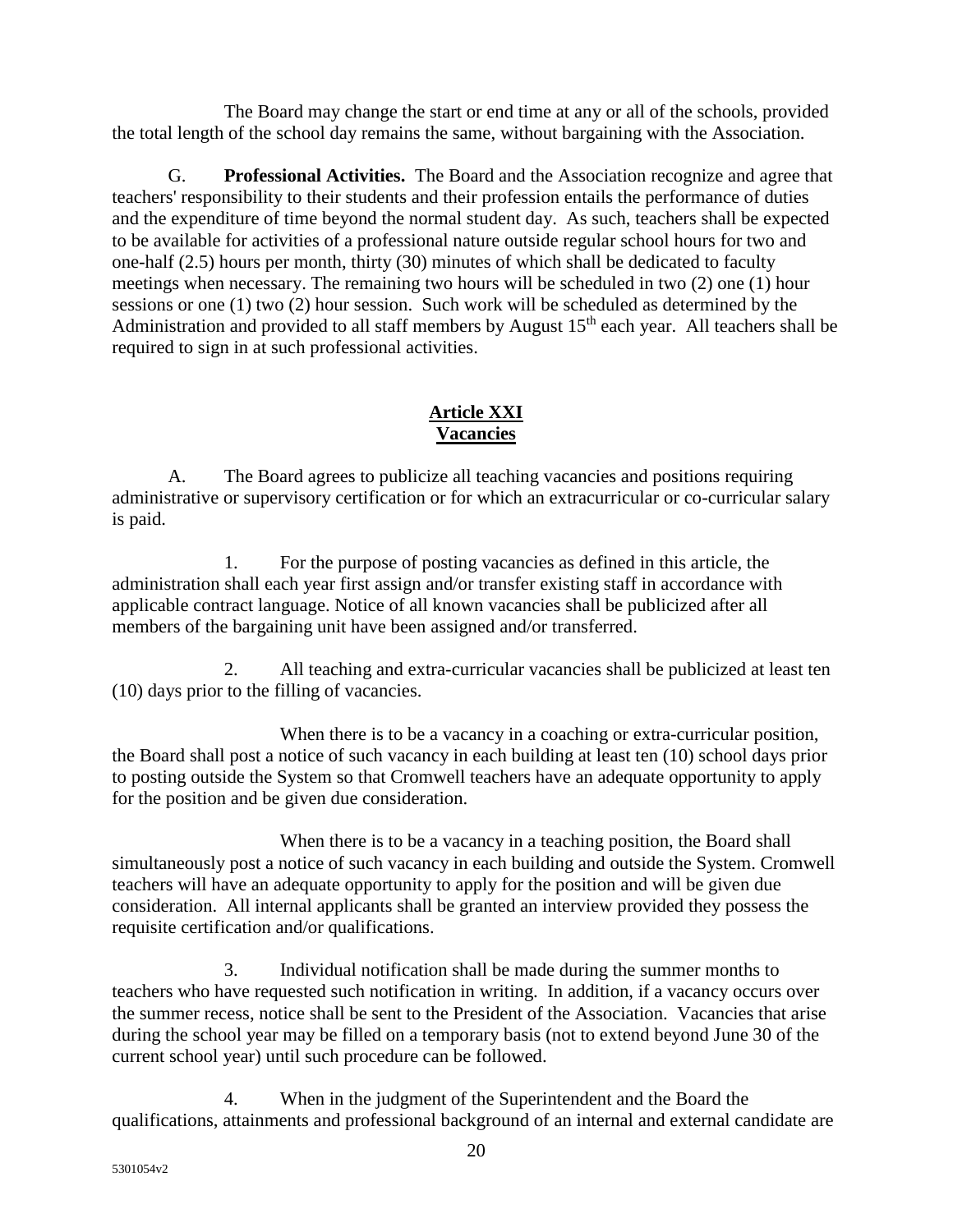comparable, the vacancy shall be given to the internal candidate within the Cromwell School System.

5. Written notification of filling vacancies shall be given to each applicant.

## **Article XXII Sick Leave Bank**

For the purpose of providing additional coverage after exhaustion of individual annual and/or accumulated sick leave only in the event of serious illness as evidenced by medical certification, the Board and the Association agree to establish a Sick Leave Bank as of June 30, 1991.

A. Participation by members of the certified staff and those holding a durational shortage area permit shall be mandatory. Teachers shall contribute one (1) day of accumulated sick leave each year to the bank.

B. The bank shall be administered by a committee of two representatives selected by the Superintendent and two selected by the Association and one representative selected by vote of the above-mentioned four representatives. This committee shall consider the eligibility of teachers to draw from the bank.

C. The following criteria shall be used by the Sick Leave Bank Committee in determining the eligibility of a teacher to draw from the Bank and determining the amount of leave:

- 1. A teacher must have completed two (2) years of service in Cromwell.
- 2. A teacher must have used up all accumulated full pay sick leave.
- 3. A teacher must submit competent and timely evidence that a request is necessary due to serious and lengthy illness that is not covered by workers' compensation.

D. Upon compliance with Section C above, the Sick Leave Bank Committee may issue up to two (2) grants of days from the Sick Leave Bank. The cumulative total of the two (2) grants shall not exceed ninety (90) days.

E. The Sick Leave Bank shall have a minimum of seventy-five (75) days in reserve. If the number of days falls below 75, then Section A shall be reapplied. However, the total number of Sick Leave Bank days in reserve shall not exceed three hundred (300). In the event the 300 maximum would be exceeded, then Section A of this Article would not be reapplied.

F. The decisions of the Sick Leave Bank Committee shall be final and binding and not be subject to the grievance procedure or arbitration.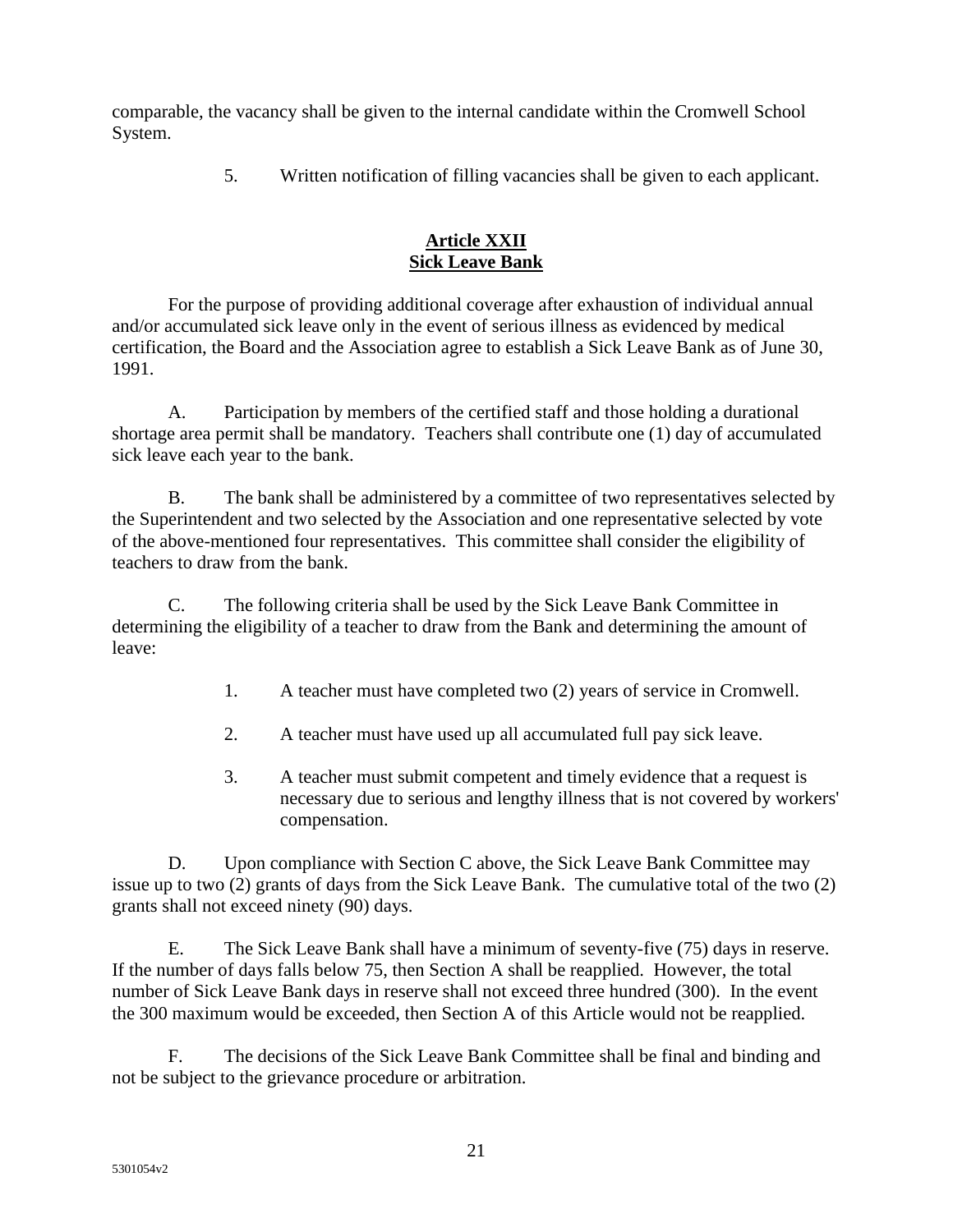#### **Article XXIII Advanced Degree Definition**

A. Only teachers who were placed on the fifth year salary lane prior to June 30, 2005 are eligible for salary payment on the basis of the following definition. The fifth year equals thirty (30) graduate credits beyond the Bachelor's Degree but not a Master's Degree. These credits may be obtained from study at any certified college or university. At least twenty-one (21) of these credits must be earned in the subject field in which the teacher is under contract to teach. The remaining credits must be earned in courses approved by the college or university.

- B. The sixth year equals:
	- 1. A sixth year certificate earned in an accredited college or university in a program approved by the Superintendent.
	- 2. Thirty (30) graduate credits beyond a Master's Degree earned in a planned program approved by an accredited college or university and the Superintendent.
	- 3. State certification in the area of speech clinician.
- C. The Ph.D. equals a Ph.D. or Ed.D. earned at an accredited college or university.

## **Article XXIV Part-Time Teachers**

A. Any teacher hired prior to July 1, 1991, and working at least one-half the regular student school day shall receive the same insurance benefits accorded to full-time teachers. Any part-time teacher hired on or after July 1, 1991, shall receive the same insurance benefits accorded full-time teachers but on a prorated basis. Thus, teachers who work less than 1.0 FTE for the Board, shall pay a proportionate amount for their insurance that is based on their FTE differential. For example .4 FTE teacher would pay 60% for his/her insurance, and a .7 FTE teacher would pay 30% for his/her insurance. At no time, however, during the life of this Agreement shall a teacher who works less than full time for the Board pay a lower percentage for his/her insurance than 1.0 FTE teacher.

All other benefits, including paid leave of any kind, shall be available on a prorated basis to those assigned to teach less than full-time. This language is applicable only to computation of benefits.

B. Where the Board of Education elects to permit two teachers to share a single position, all insurance and other benefits shall be prorated. The Board reserves the right to permit or deny job-sharing requests and to terminate existing job-sharing in its sole discretion.

C. For the purposes of this Article, a "single position" is defined as a position established by the Board of Education as full-time and which would in the absence of a jobsharing request be filled by one teacher.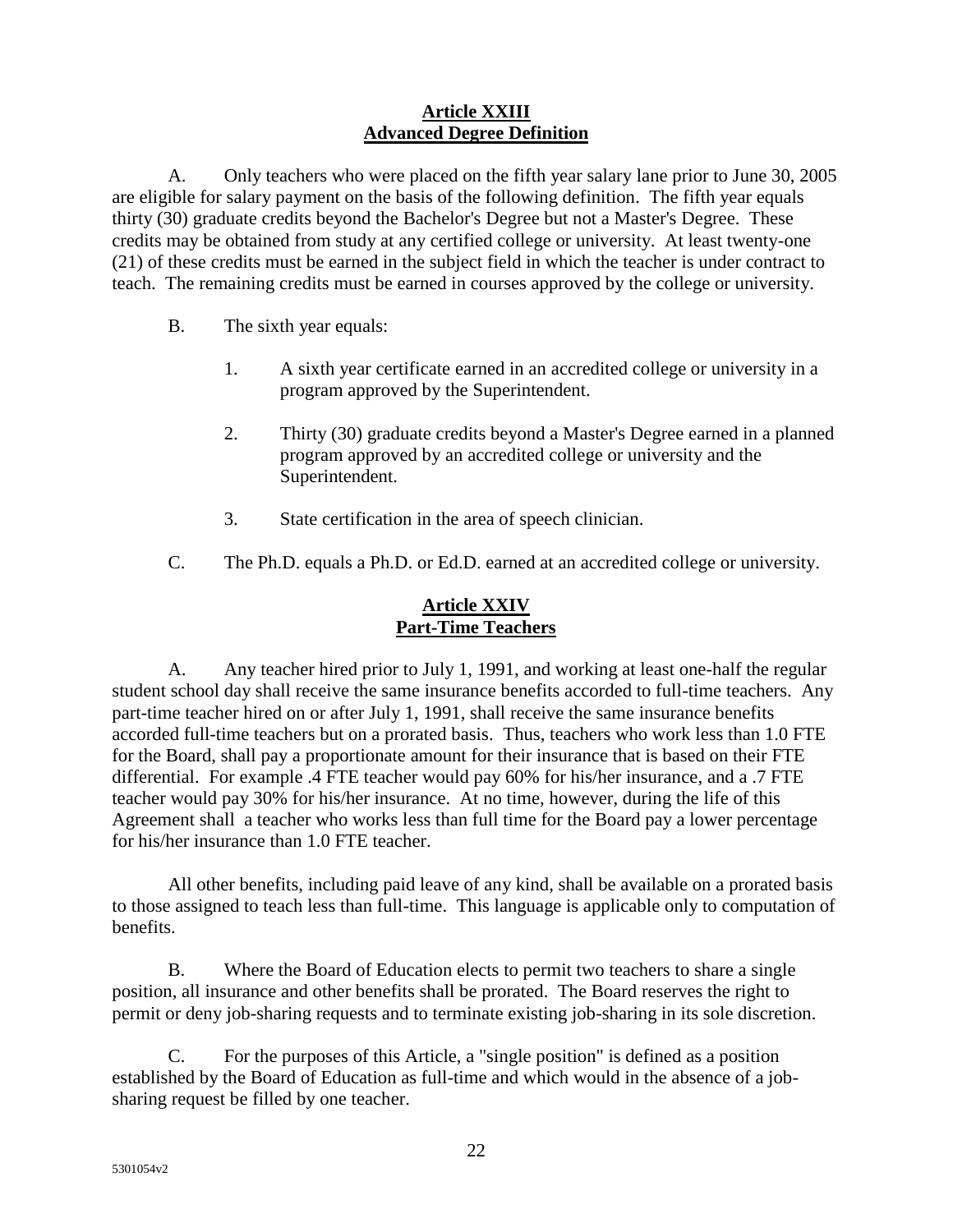D. The above language shall not apply to teachers who the Board authorized to share jobs as of July 1, 1984.

#### **Article XXV Work Stoppages**

A. The Association agrees that it will not authorize, instigate, sanction or condone any strike, concerted refusal to render services, or interference with the orderly operation of the Cromwell School System in all its aspects.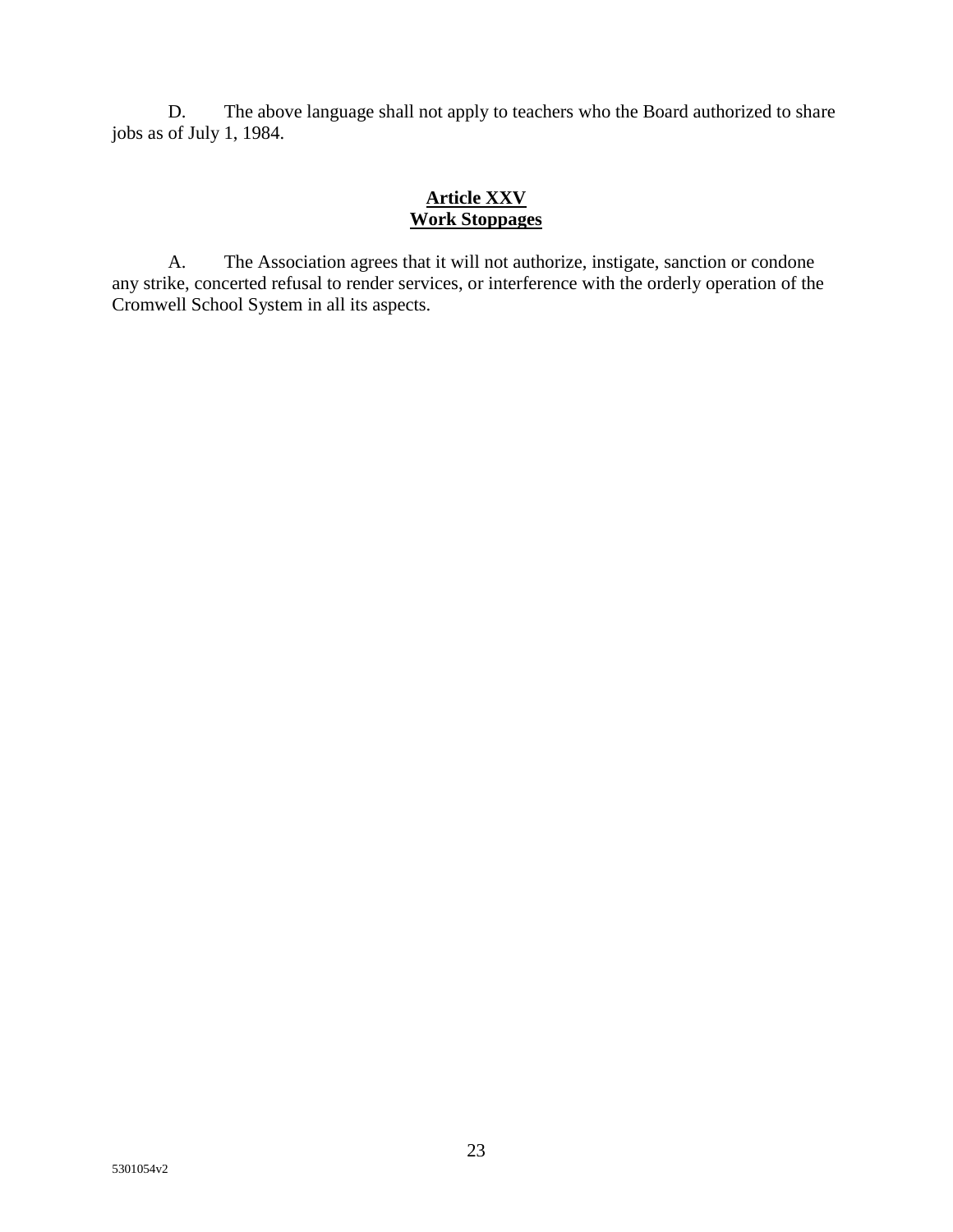## **Article XXVI Employment Security**

This article shall not apply to individuals employed with a durational shortage area permit only. Such individuals have no contractual rights in reference to layoff and/or recall.

A. It is recognized that the Board has the sole and exclusive prerogative to eliminate certified staff positions consistent with the provisions of the state statutes and this agreement. Elimination of certified staff positions may result from the following reasons, among others: decreases in student enrollment, changes in curriculum and changes in financial conditions. Reduction in force shall be non-punitive and non-discriminatory.

- B. Definitions:
	- 1. The term "days" shall mean calendar days.
	- 2. The term "teacher" shall be as defined in Conn. Gen. Stat. §§10-151(c).

C. Prior to commencing action to terminate teacher contracts under this procedure, the Board of Education will, to its best ability, effectuate reduction in staff by:

- 1. Voluntary retirements
- 2. Voluntary resignation
- 3. Transfer of existing staff members
- 4. Voluntary leaves of absence

If a teacher has attained tenure status, his or her contract of employment may be terminated because of elimination of the position to which the teacher was appointed if no other position exists to which he may be appointed if qualified. No tenured teacher (as defined in Section 10-151(b) of the Connecticut General Statutes as amended) shall be laid off when a position exists which is either vacant or occupied by a non-tenured teacher and for which the tenured teacher is certified or immediately certifiable, provided that this Article shall not require the assignment of any teacher in the bargaining unit to an administrative position.

D. In making staff reduction decisions among non-tenured teachers, the Board shall consider the following criteria:

- 1. Qualification to teach particular subjects as determined by certification and length of experience in teaching a particular subject.
- 2. Teaching performance as determined by evaluations.
- 3. Length of teaching service in the Cromwell School System and total years of teaching experience.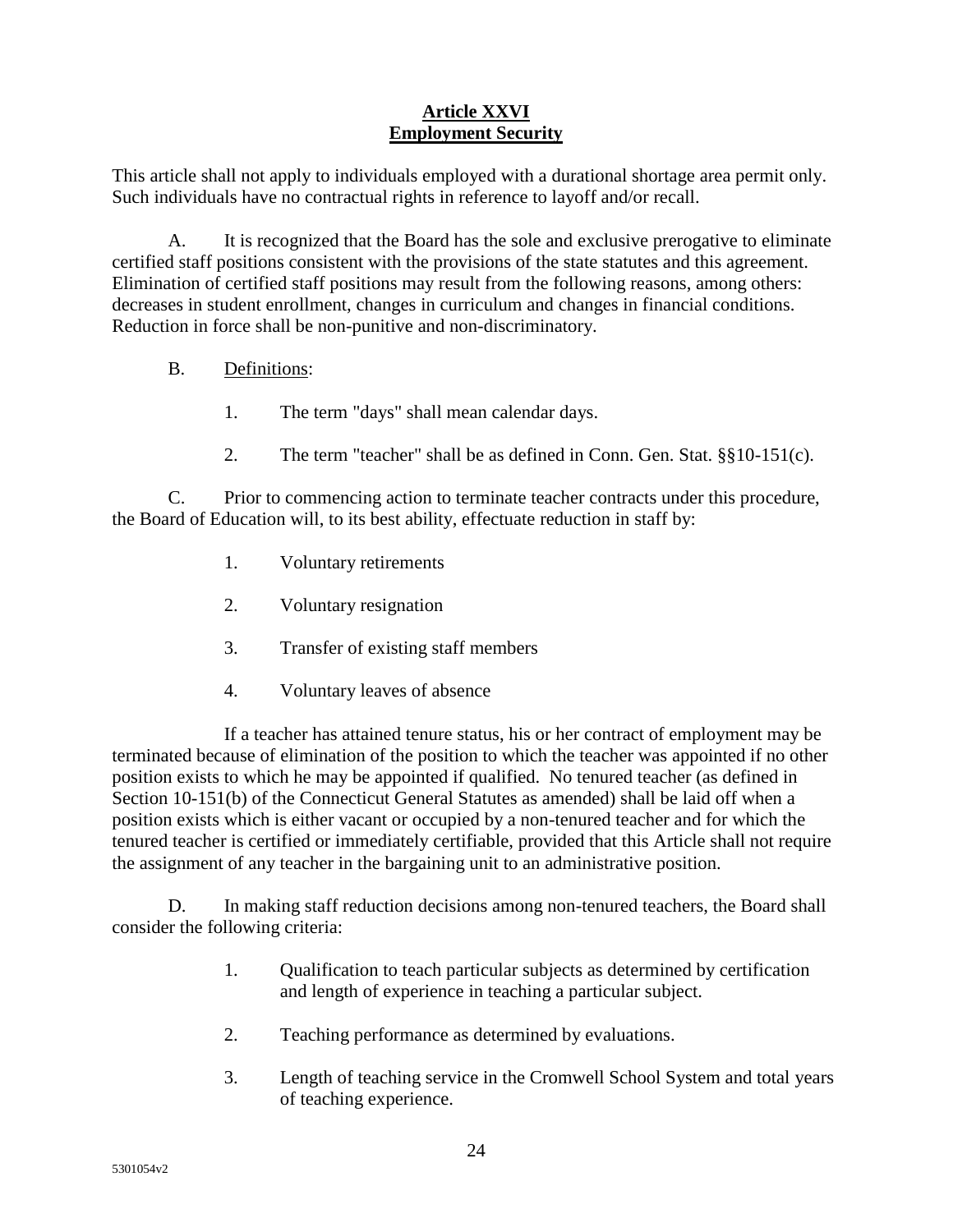E. In making staff reduction decisions among tenured teachers, the Board will base its decision on the following criteria:

- 1. Qualification to teach particular subjects as determined by certification and length of experience in teaching a particular subject.
- 2. Teaching performance as determined by evaluations.
- 3. Length of teaching service in the Cromwell School System and total years of teaching experience.
- 4. Commendations and disciplinary actions contained in the personnel file.

F. No new employee shall be hired to fill a position for which an employee on the reappointment list is certified or immediately certifiable. In cases where more than one employee on the reappointment list is certified or immediately certifiable for a particular position to be filled, employees with tenure shall be given preference.

G. The name of an employee who has been laid off shall be placed upon a reappointment list and remain on such list for one (1) year provided such teacher applies in writing by registered mail for retention of his name on said list on or before June first of each year subsequent to his termination. No teacher hired as a long-term substitute for a teacher on leave, or for any position other than a vacancy, shall have recall rights of any kind under this Agreement.

H. Any teacher on the reappointment list shall receive a written offer of reappointment at least twenty (20) days prior to the date of reemployment. The teacher shall accept or reject the appointment in writing within one calendar week of receipt of the offer. If the teacher rejects the appointment, the teacher shall be removed from the reappointment list.

I. No employee who has been laid off shall be entitled to payment or accrual of any compensation or fringe benefits, whether or not he remains on the reappointment list. However, an employee who is reappointed from the list shall be entitled to reinstatement of any benefits earned or accrued at the time of layoff, and further accrual of salary increments and fringe benefits shall resume where they left off. No years of layoff will be credited as years of service for compensation or retirement purposes.

J. It is understood that a layoff is a termination of employment subject to administrative and/or judicial review in the manner set forth in the subsections of Section 10-151 of the Connecticut General Statutes as amended and in no other manner. In the case of judicial review under those statutory provisions, the parties agree that the provisions of this article can and should be submitted to the court.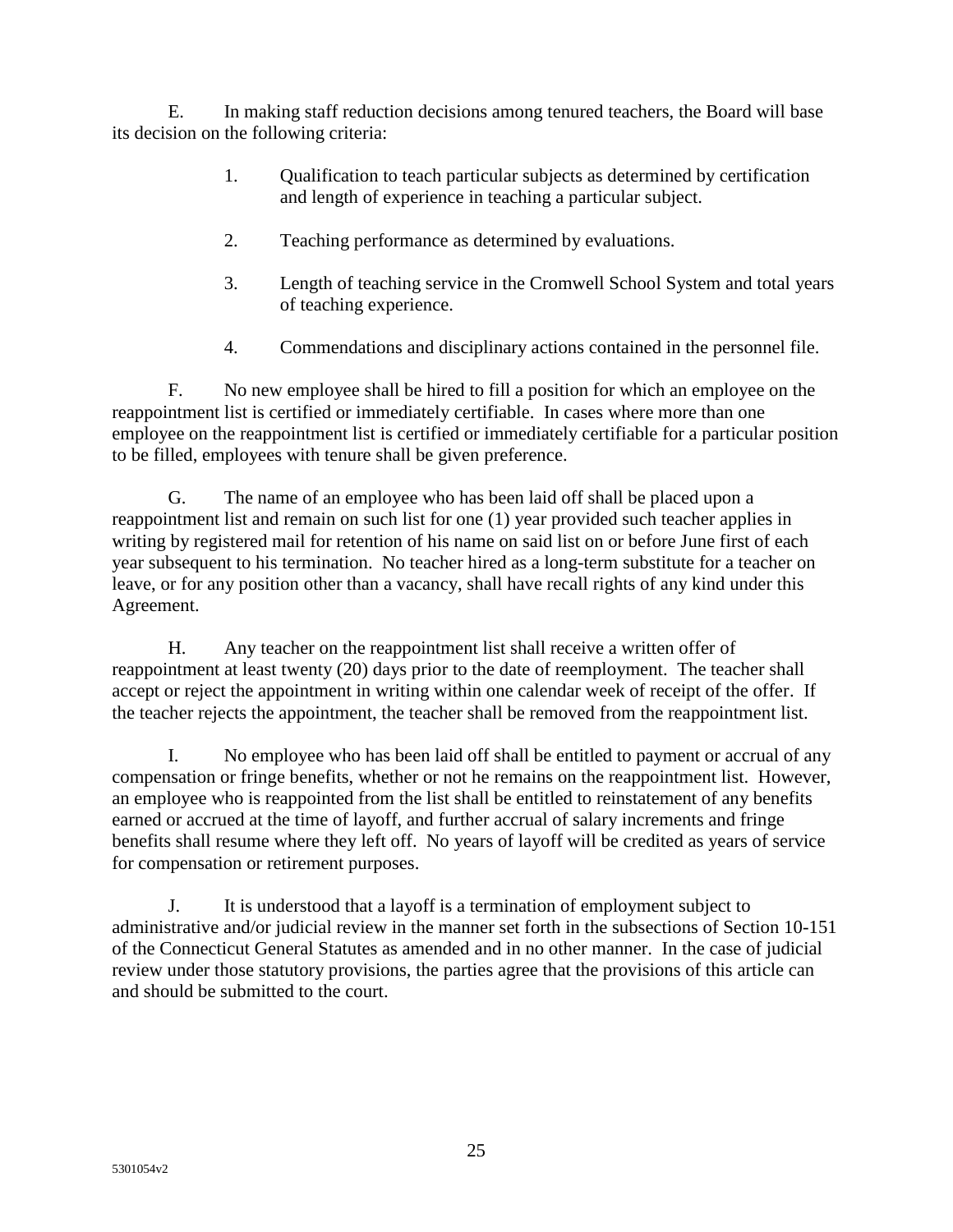#### **Article XXVII Personnel Files /Evaluation Guidelines**

A. After original employment no subjective material shall be placed in a teacher's personnel file unless the teacher has been notified and has had an opportunity to review and discuss the material in question. The teacher may submit a written response to any such material, and the same shall be attached to the file copy of the material in question. If the teacher is asked to sign material placed in his file, such signature shall be understood to indicate his/her awareness of the material, but said signature shall not be interpreted to mean agreement with the content of the material.

B. No teacher shall be suspended, disciplined, reprimanded or denied a wage increase or increment without just cause. A teacher shall receive a written statement of reasons for any such action. An employee who is interviewed concerning a matter which may subject the employee to disciplinary action may, upon request, have an available Union representative present during such interview.

This provision shall not apply to the termination of a teacher holding a durational shortage area permit.

## **Article XXVIII Teacher Transfers**

A. "Teacher transfer" shall be defined as the voluntary or involuntary placement of a teacher into another position for which the teacher is certified or holds a durational shortage area permit.

B. When involuntary transfers are necessary, the Superintendent shall base his/her decision upon certification requirements and the best interest of the school system and the pupils. In making such a decision, the Superintendent may consider length of teaching service, qualifications, areas of certification or special training, and years of experience in the kind of position to which the teacher may be assigned. (\*Note MOA through June 30, 2018).

C. An involuntary transfer shall be made only after a meeting between the teacher involved and the Superintendent or his designee at which time the teacher shall be notified of the reasons for the transfer. In the event that a teacher objects to the transfer at this meeting, the teacher may notify the Association. If the teacher and the Association agree to pursue this matter, then the Superintendent or his designee will meet with the Association representatives to discuss the transfer. If a grievance is processed thereafter, if shall be initiated at Level 3.

## **Article XXIX TEAM Mentor Program**

A. Teachers who participate as TEAM mentors shall receive the annual stipends as provided by the relevant state or grant allocation. In the event that the state reduces the annual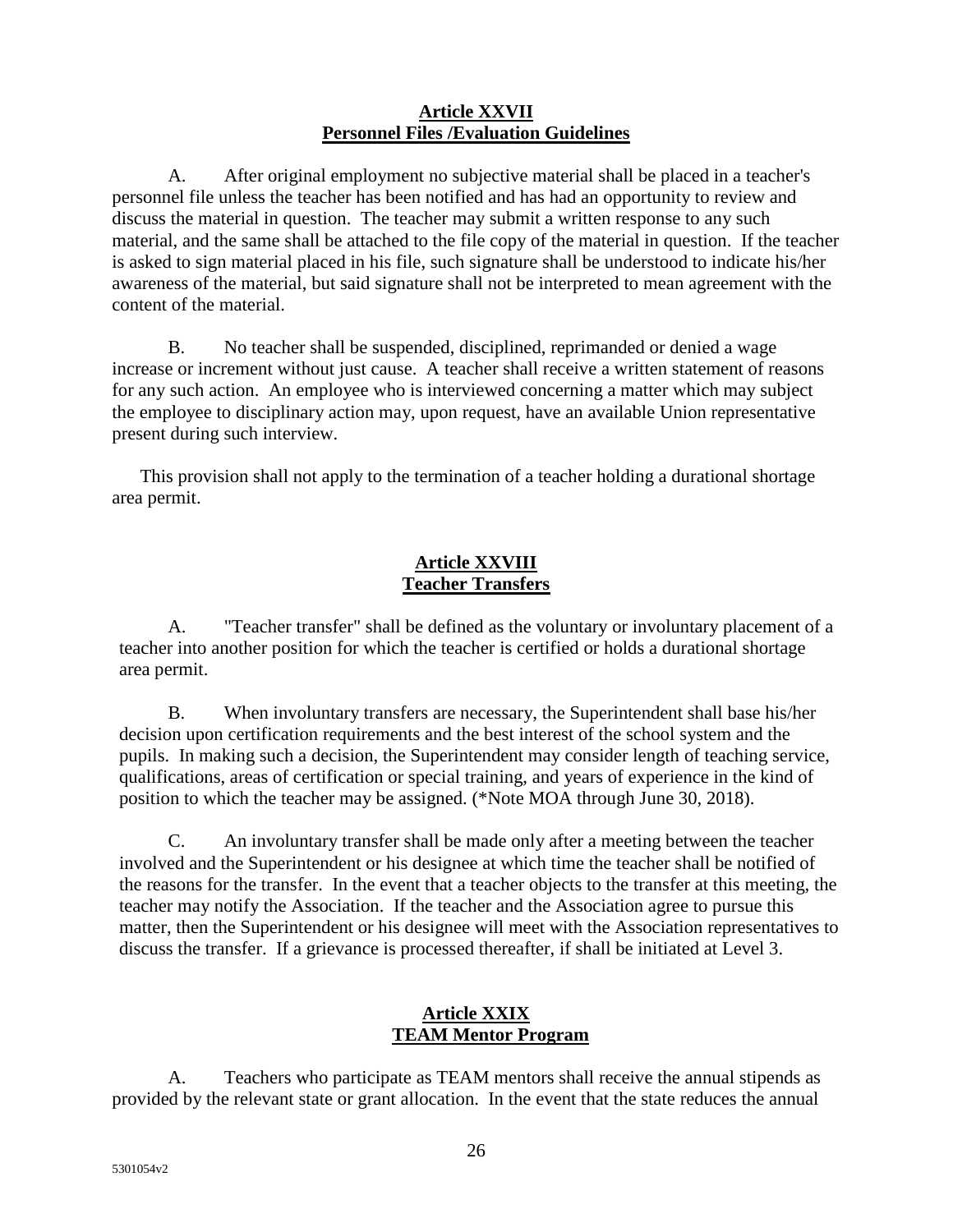stipend as provided for in 2013-14, the Board agrees to compensate the difference. In addition, the parties agree to operate the program in accordance with the State Department guidelines.

## **Article XXX Duration**

A. The provisions of this Agreement shall be effective as of July 1, 2017, and remain in full force and effect to and including June 30, 2020.

B. In the event that any provision or portion of this Agreement is ultimately ruled invalid for any reason by an authority of established and competent legal jurisdiction, the balance and remainder of this Agreement shall remain in full force and effect.

## **Article XXXI Notice of Retirement**

The Board shall provide a stipend in the amount of \$2,000 to any teacher with twentyfive years of Connecticut public school teaching experience who gives notice of his/her retirement to the Superintendent of Schools by January 15<sup>th</sup> of the work year in which the teacher plans to retire. The notice of retirement is irrevocable. The stipend shall be paid to the teacher at the end of the work year

Cromwell Board of Education Education Association of Cromwell

 $\n \ \, \mathrm{By} \,\,\underline{\hspace{1.5cm}}$ 

Date\_\_\_\_\_\_\_\_\_\_\_\_\_\_\_\_\_\_\_\_\_\_\_\_\_\_\_\_\_ Date\_\_\_\_\_\_\_\_\_\_\_\_\_\_\_\_\_\_\_\_\_\_\_\_\_\_\_\_\_\_\_\_\_\_\_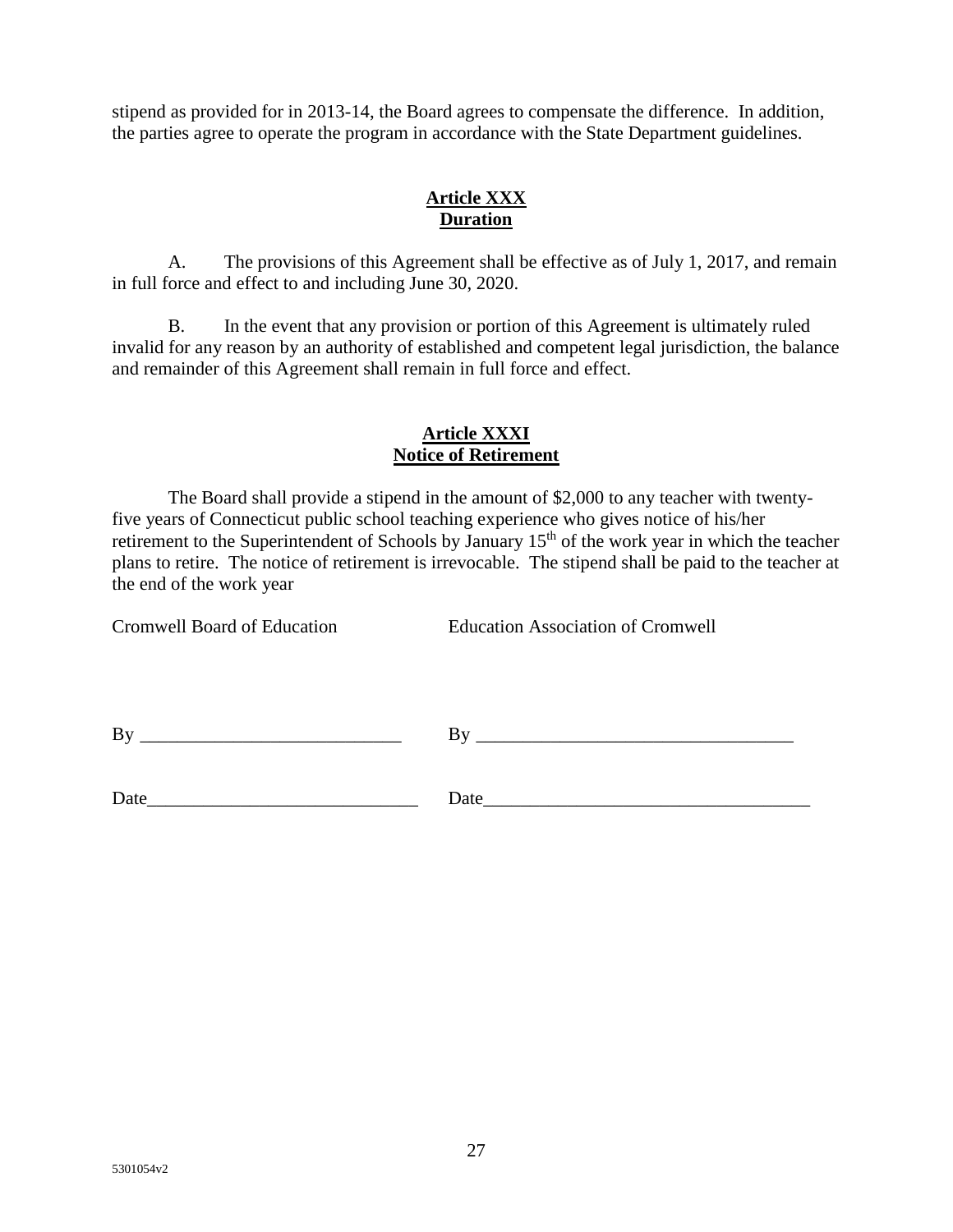|                | Yrs. Of        |                           |          |           |         |              |
|----------------|----------------|---------------------------|----------|-----------|---------|--------------|
| <b>Step</b>    | Exp.           | $\underline{\mathbf{BA}}$ | 5th Yr.* | <b>MA</b> | 6th Yr. | <b>Ph.D.</b> |
| 1              |                | 47,324                    | 49,057   | 50,166    |         |              |
| $\overline{2}$ | $\overline{2}$ | 48,942                    | 50,969   | 52,122    | 55,188  |              |
| 3              | 3              | 50,616                    | 52,962   | 54,168    | 57,315  |              |
| $\overline{4}$ | $4 - 5$        | 52,364                    | 55,031   | 56,291    | 59,526  |              |
| 5              | $6 - 8$        | 54,171                    | 57,193   | 58,642    | 61,834  |              |
| 6              | 9              | 56,041                    | 59,445   | 60,813    | 64,240  | 65,307       |
| 7              | 10             | 57,980                    | 61,796   | 63,215    | 66,744  | 67,894       |
| 8              | 11             | 59,995                    | 64,241   | 65,724    | 69,351  | 70,597       |
| 9              | 12             | 62,083                    | 66,792   | 68,338    | 72,071  | 73,415       |
| 10             | 13             | 64,246                    | 69,442   | 71,054    | 74,906  | 76,346       |
| 11             | 14             | 66,665                    | 72,397   | 74,078    | 78,050  | 79,606       |
| 12             | 15             | 68,238                    | 75,657   | 77,423    | 81,550  | 83,403       |
| 13             | 16             | 69,717                    | 79,391   | 81,249    | 85,549  | 87,430       |
| 14             | 17             |                           | 83,188   | 85,141    | 89,616  | 91,528       |
|                |                |                           |          |           |         |              |

## **APPENDIX A 2017-2018 Teachers' Salary Schedule**

\*Only teachers who were placed on the fifth year salary lane prior to June 30, 2005, are eligible for placement on this salary lane during the life of this Agreement.

All teachers not yet at maximum who were employed in a bargaining unit position prior to July 1, 2017, shall advance one step.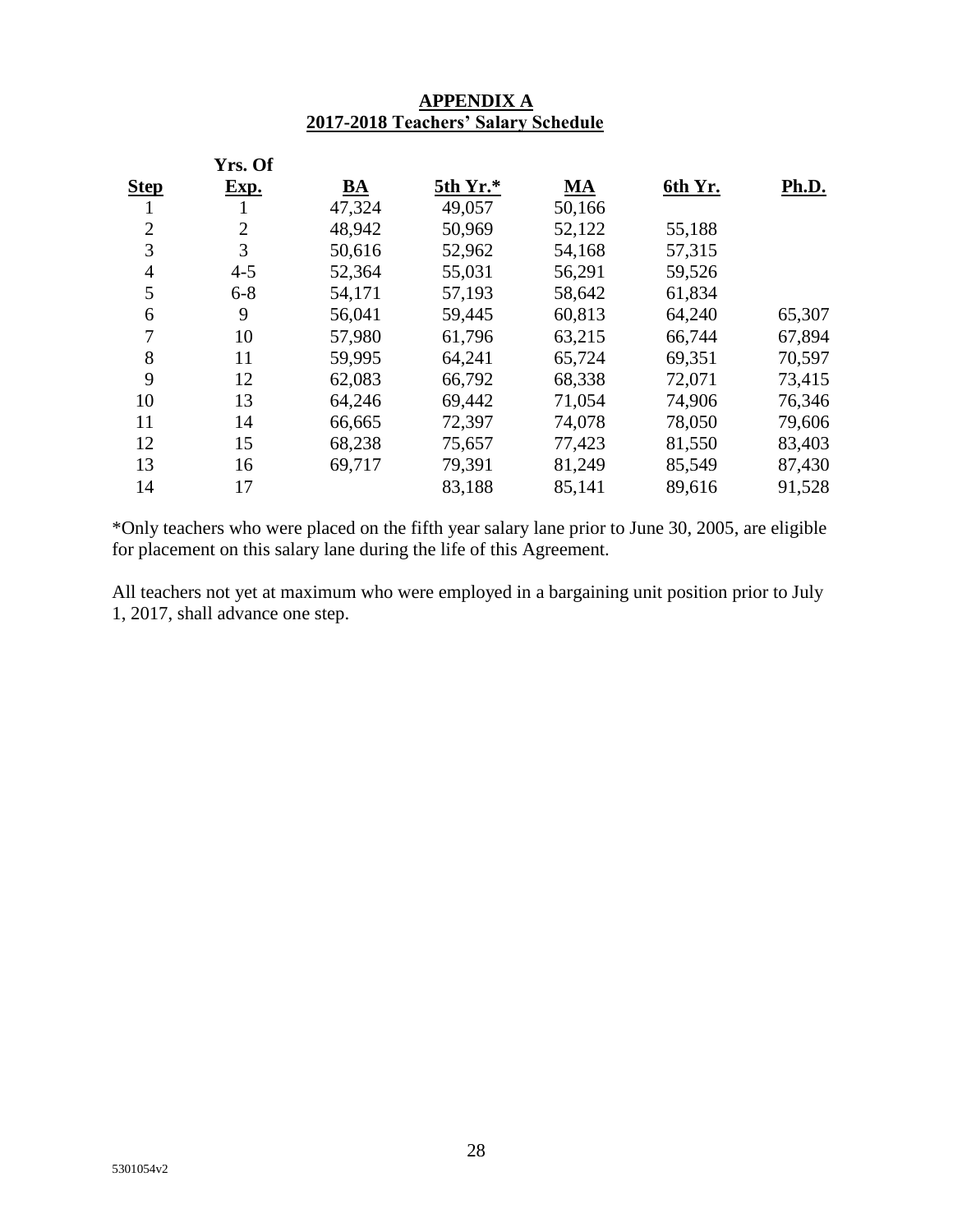|                | Yrs. Of        |        |          |        |         |        |
|----------------|----------------|--------|----------|--------|---------|--------|
| <b>Step</b>    | Exp.           | BA     | 5th Yr.* | MA     | 6th Yr. | Ph.D.  |
| 1              | 1              | 47,324 | 49,057   | 50,166 |         |        |
| $\overline{2}$ | $\overline{2}$ | 48,942 | 50,969   | 52,122 | 55,188  |        |
| 3              | 3              | 50,616 | 52,962   | 54,168 | 57,315  |        |
| $\overline{4}$ | $\overline{4}$ | 52,364 | 55,031   | 56,291 | 59,526  |        |
| 5              | $5 - 6$        | 54,171 | 57,193   | 58,642 | 61,834  |        |
| 6              | $7-9$          | 56,041 | 59,445   | 60,813 | 64,240  | 65,307 |
| $\overline{7}$ | 10             | 57,980 | 61,796   | 63,215 | 66,744  | 67,894 |
| 8              | 11             | 59,995 | 64,241   | 65,724 | 69,351  | 70,597 |
| 9              | 12             | 62,083 | 66,792   | 68,338 | 72,071  | 73,415 |
| 10             | 13             | 64,407 | 69,616   | 71,232 | 75,093  | 76,537 |
| 11             | 14             | 66,998 | 72,759   | 74,448 | 78,440  | 80,004 |
| 12             | 15             | 68,750 | 76,224   | 78,004 | 82,162  | 84,029 |
| 13             | 16             | 70,414 | 80,185   | 82,061 | 86,404  | 88,304 |
| 14             | 17             |        | 84,436   | 86,418 | 90,960  | 92,901 |

#### **APPENDIX A 2018-2019 Teachers' Salary Schedule**

\*Only teachers who were placed on the fifth year salary lane prior to June 30, 2005, are eligible for placement on this salary lane during the life of this Agreement.

All teachers not yet at maximum who were employed in a bargaining unit position prior to July 1, 2018, shall advance one step.

All teachers who earn a National Teacher Certificate during the life of this Agreement shall receive a lump sum stipend of \$500 and shall be reimbursed up to \$200 for application expenses.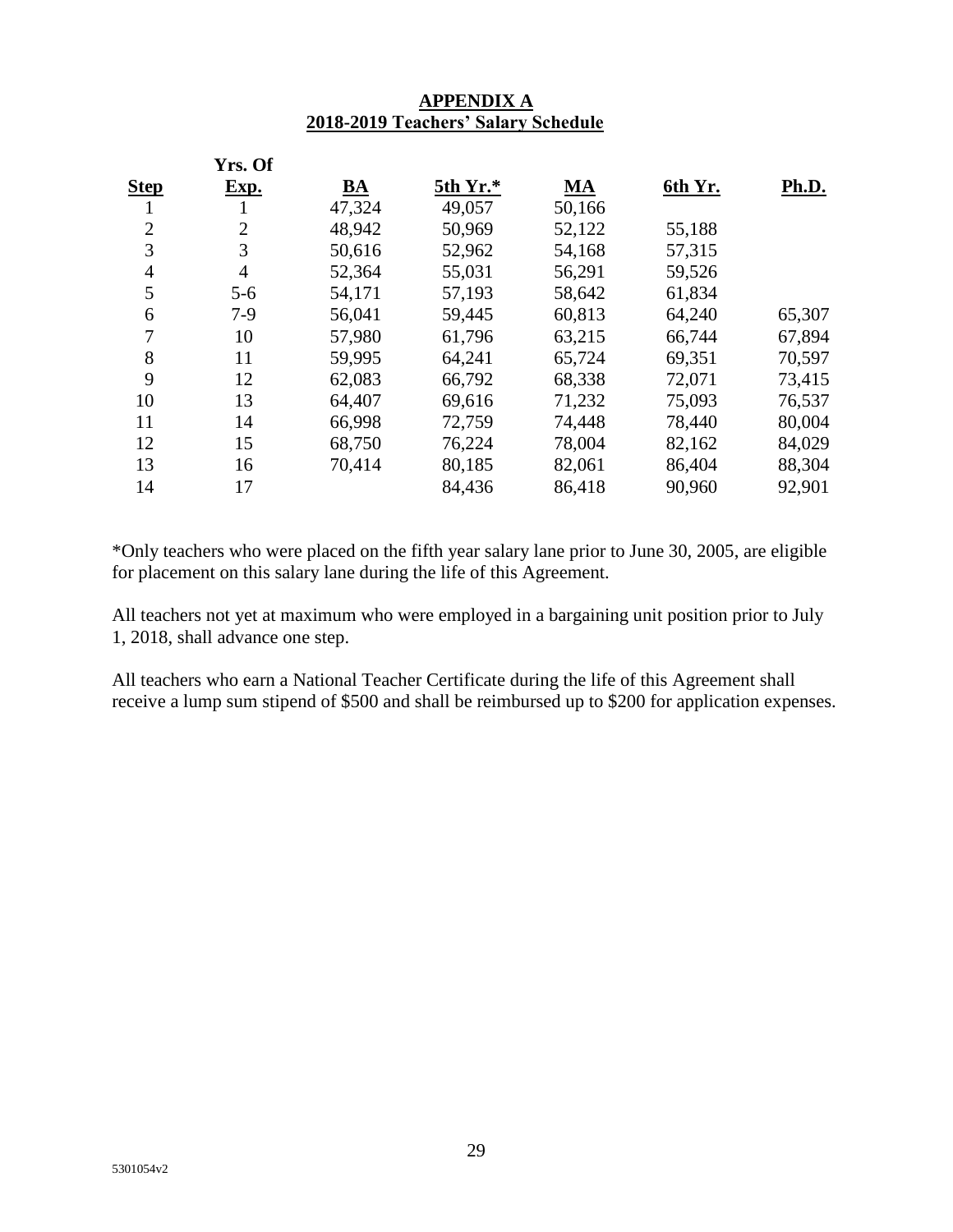|                | Yrs. Of        |           |          |        |         |        |
|----------------|----------------|-----------|----------|--------|---------|--------|
| <b>Step</b>    | Exp.           | <u>BA</u> | 5th Yr.* | MA     | 6th Yr. | Ph.D.  |
| 1              | 1              | 47,324    | 49,057   | 50,166 |         |        |
| $\overline{2}$ | $\overline{2}$ | 48,942    | 50,969   | 52,122 | 55,188  |        |
| 3              | 3              | 50,616    | 52,962   | 54,168 | 57,315  |        |
| 4              | 4              | 52,364    | 55,031   | 56,291 | 59,526  |        |
| 5              | 5              | 54,171    | 57,193   | 58,642 | 61,834  |        |
| 6              | $6 - 7$        | 56,041    | 59,445   | 60,813 | 64,240  | 65,307 |
| 7              | $8 - 10$       | 57,980    | 61,796   | 63,215 | 66,744  | 67,894 |
| 8              | 11             | 59,995    | 64,241   | 65,724 | 69,351  | 70,597 |
| 9              | 12             | 62,083    | 66,792   | 68,338 | 72,071  | 73,415 |
| 10             | 13             | 64,407    | 69,616   | 71,232 | 75,093  | 76,537 |
| 11             | 14             | 66,999    | 72,759   | 74,448 | 78,440  | 80,004 |
| 12             | 15             | 68,750    | 76,225   | 78,004 | 82,162  | 84,028 |
| 13             | 16             | 71,118    | 80,987   | 82,882 | 87,268  | 89,188 |
| 14             | 17             |           | 85,703   | 87,715 | 92,325  | 94,294 |

## **APPENDIX A 2019-2020 Teachers' Salary Schedule**

\*Only teachers who were placed on the fifth year salary lane prior to June 30, 2005, are eligible for placement on this salary lane during the life of this Agreement.

All teachers not yet at maximum who were employed in a bargaining unit position prior to July 1, 2019, shall advance one step.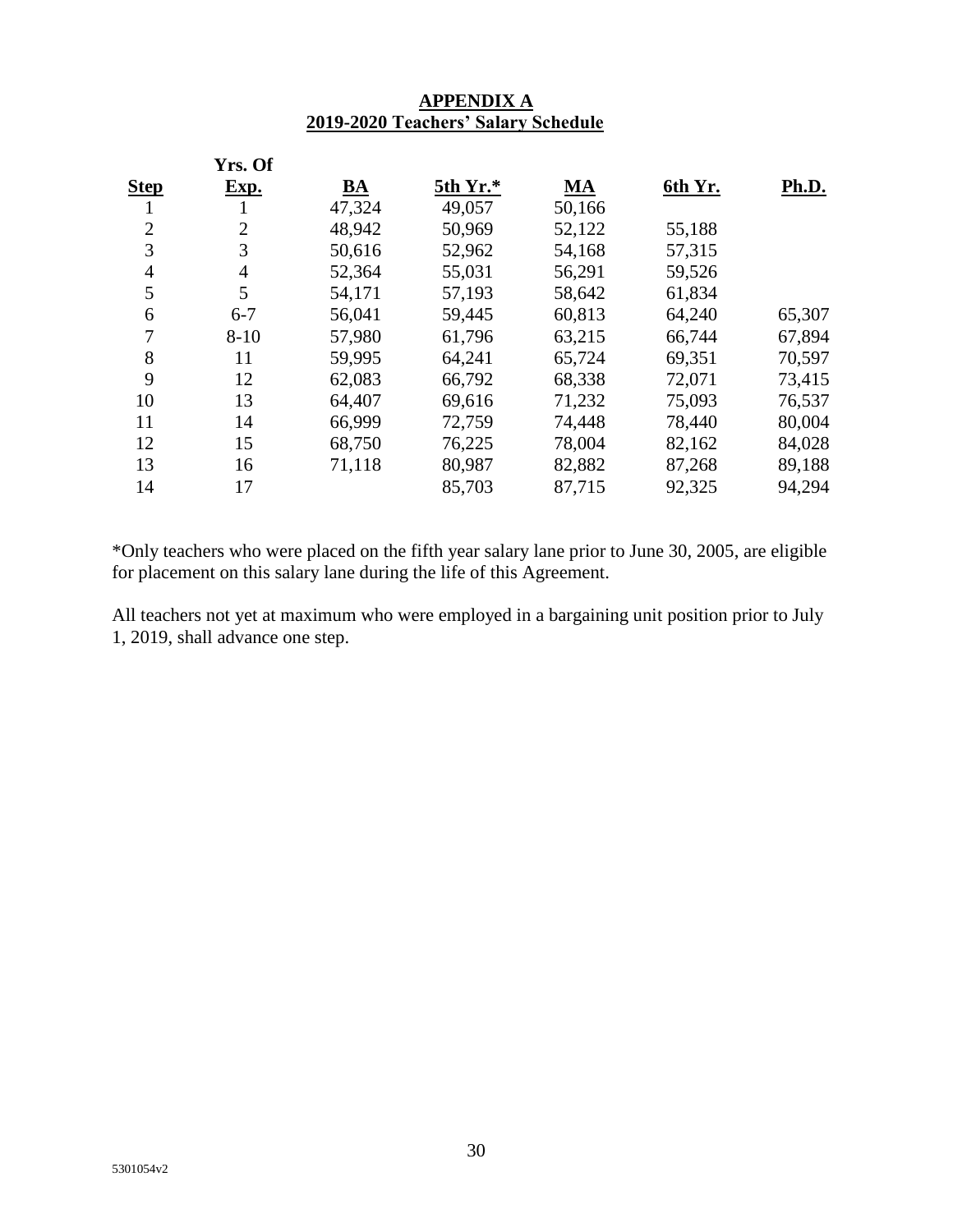## **APPENDIX B STIPEND SCHEDULE 2017 – 2020**

The parties agree that to be assigned and compensated to fill a position under Appendix B, the employee must apply and be approved through the posting process. This process includes completion and submission of an Application for Posted Stipend Position and approval of administration. In addition, stipends will not be applicable when student participation in an activity is a requirement for class/coursework.

| <b>School</b>     | <b>Level</b> | <b>Title</b>                        | <b>Percent</b> | <b>SY17-20</b> |
|-------------------|--------------|-------------------------------------|----------------|----------------|
| <b>SPORTS-CHS</b> |              |                                     |                |                |
| <b>CHS</b>        |              | <b>Athletic Director</b>            | 17.00%         | \$8,045.08     |
| <b>CHS</b>        |              | Baseball - MV                       | 11.20%         | \$5,300.29     |
| <b>CHS</b>        |              | Baseball-MJV                        | 8.20%          | \$3,880.57     |
| <b>CHS</b>        |              | <b>Basketball Cheerleaders</b>      | 10.00%         | \$4,732.40     |
| <b>CHS</b>        |              | Basketball - FV                     | 13.10%         | \$6,199.44     |
| <b>CHS</b>        |              | <b>Basketball-FJV</b>               | 9.50%          | \$4,495.78     |
| <b>CHS</b>        |              | Basketball -MV                      | 13.10%         | \$6,199.44     |
| <b>CHS</b>        |              | Basketball - MJV                    | 9.50%          | \$4,495.78     |
| <b>CHS</b>        |              | Cross Country - FV                  | 8.60%          | \$4,069.86     |
| <b>CHS</b>        |              | <b>Cross Country -MV</b>            | 8.60%          | \$4,069.86     |
| <b>CHS</b>        |              | Football Asst -Coach MJV            | 9.50%          | \$4,495.78     |
| <b>CHS</b>        |              | Football Coach-MJV                  | 11.20%         | \$5,300.29     |
| <b>CHS</b>        |              | Football Asst Coach - MV            | 9.50%          | \$4,495.78     |
| <b>CHS</b>        |              | Football Coach - MV                 | 13.10%         | \$6,199.44     |
| <b>CHS</b>        |              | Football/Soccer Cheerleaders (Fall) | 6.00%          | \$2,839.44     |
| <b>CHS</b>        |              | Golf - Coed                         | 7.50%          | \$3,549.30     |
| <b>CHS</b>        |              | Lacrosse - JVF                      | 8.20%          | \$3,880.57     |
| <b>CHS</b>        |              | Lacrosse - JVM                      | 8.20%          | \$3,880.57     |
| <b>CHS</b>        |              | Soccer - FJV                        | 8.20%          | \$3,880.57     |
| <b>CHS</b>        |              | Soccer - FV                         | 11.20%         | \$5,300.29     |
| <b>CHS</b>        |              | Soccer - MJV                        | 8.20%          | \$3,880.57     |
| <b>CHS</b>        |              | Soccer - MV                         | 11.20%         | \$5,300.29     |
| <b>CHS</b>        |              | Softball - FJV                      | 8.20%          | \$3,880.57     |
| <b>CHS</b>        |              | Softball - FV                       | 11.20%         | \$5,300.29     |
| <b>CHS</b>        |              | Tennis - F                          | 7.50%          | \$3,549.30     |
| <b>CHS</b>        |              | Tennis - M                          | 7.50%          | \$3,549.30     |
| <b>CHS</b>        |              | Track - F                           | 11.20%         | \$5,300.29     |
| <b>CHS</b>        |              | Track - M                           | 11.20%         | \$5,300.29     |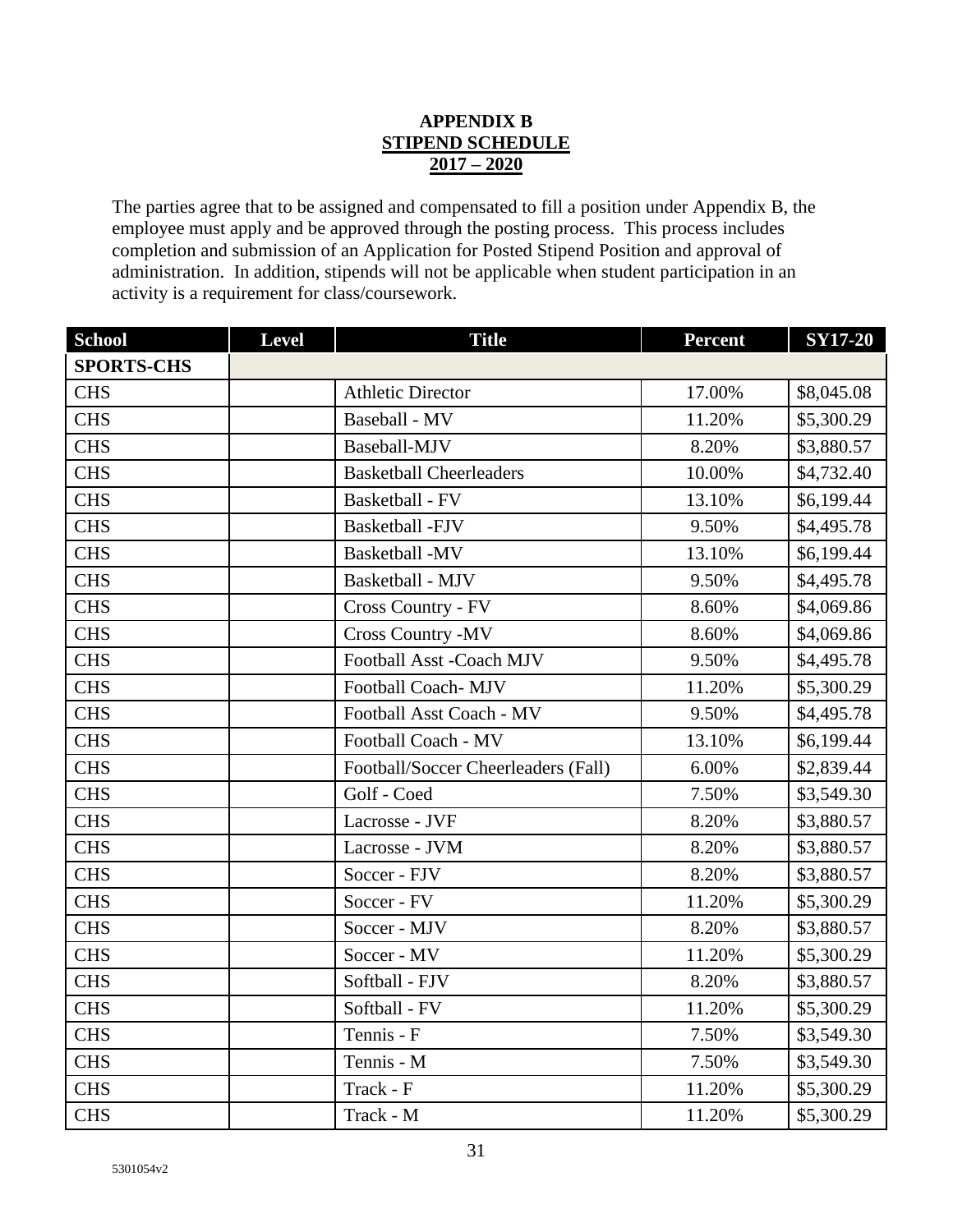| <b>School</b> | <b>Level</b> | Title                 | <b>Percent</b> | SY17-20    |
|---------------|--------------|-----------------------|----------------|------------|
| <b>CHS</b>    |              | Track - Indoor - Coed | 7.70%          | \$3,643.95 |
| <b>CHS</b>    |              | Volleyball - FJV      | 6.00%          | \$2,839.44 |
| <b>CHS</b>    |              | Volleyball - FV       | 7.70%          | \$3,643.95 |

| <b>CLUBS-CHS</b>  |                       |                                   |               |            |
|-------------------|-----------------------|-----------------------------------|---------------|------------|
| <b>CHS</b>        | $\mathbf{F}$          | <b>All School Production</b>      | 11.20%        | \$5,300.29 |
| <b>CHS</b>        | $D+$                  | All School Production - Assistant | 5.75%         | \$2,721.13 |
| <b>CHS</b>        | $\bf{B}$              | C.A.Y.A.C.                        | 3.50%         | \$1,656.34 |
| <b>CHS</b>        | $\, {\bf B}$          | Class Advisor - 9th               | 3.50%         | \$1,656.34 |
| <b>CHS</b>        | $\, {\bf B}$          | Class Advisor - 10th              | 3.50%         | \$1,656.34 |
| <b>CHS</b>        | $D+$                  | Class Advisor - 11th              | 5.75%         | \$2,721.13 |
| <b>CHS</b>        | $D+$                  | Class Advisor - 12th              | 5.75%         | \$2,721.13 |
| <b>CHS</b>        | ${\bf F}$             | Connections (Advisor-Coordinator) | 11.20%        | \$5,300.29 |
| <b>CHS</b>        | $D+$                  | Dance Club                        | 5.75%         | \$2,721.13 |
| <b>CHS</b>        | $\bf{B}$              | Debate Club                       | 3.50%         | \$1,656.34 |
| <b>CHS</b>        |                       | Detention Monitors (after school) | <b>HOURLY</b> | \$39.00    |
| <b>CHS</b>        | $\mathcal{C}$         | <b>ECO Club</b>                   | 4.50%         | \$2,129.58 |
| <b>CHS</b>        | $D+$                  | <b>Future Problem Solvers</b>     | 5.75%         | \$2,721.13 |
| <b>CHS</b>        | $\, {\bf B}$          | <b>History Club</b>               | 3.50%         | \$1,656.34 |
| <b>CHS</b>        | $\overline{C}$        | <b>Jazz Ensemble</b>              | 4.50%         | \$2,129.58 |
| <b>CHS</b>        | $\mathbf{A}$          | Literary Magazine/Newspaper       | 2.50%         | \$1,183.10 |
| <b>CHS</b>        | $\mathbf{A}$          | Music Festival                    | 2.50%         | \$1,183.10 |
| <b>CHS</b>        | $\overline{C}$        | National Art Honor Society        | 4.50%         | \$2,129.58 |
| <b>CHS</b>        | $D+$                  | <b>National Honor Society</b>     | 5.75%         | \$2,721.13 |
| <b>CHS</b>        | $\mathbf{A}$          | Pep Band                          | 2.50%         | \$1,183.10 |
| <b>CHS</b>        | ${\bf F}$             | <b>School to Career</b>           | 11.20%        | \$5,300.29 |
| <b>CHS</b>        | $\overline{C}$        | Senior Activity Advisor           | 4.50%         | \$2,129.58 |
| <b>CHS</b>        |                       | Ski Club                          | <b>FIXED</b>  | \$450.00   |
| <b>CHS</b>        | ${\bf F}$             | <b>Student Council</b>            | 11.20%        | \$5,300.29 |
| <b>CHS</b>        |                       | <b>Ultimate Frisbee Club</b>      | <b>FIXED</b>  | \$500.00   |
| <b>CHS</b>        | B                     | Unity Club/Respect Ethic Pride    | 3.50%         | \$1,656.34 |
| <b>CHS</b>        | ${\bf E}$             | Women's & Men's Choir             | 6.50%         | \$3,076.06 |
| <b>CHS</b>        | $\mathcal{C}$         | World Language Club               | 4.50%         | \$2,129.58 |
| <b>CHS</b>        | Yearbook<br>${\bf F}$ |                                   | 11.20%        | \$5,300.29 |
|                   |                       |                                   |               |            |
| <b>SPORTS-CMS</b> |                       |                                   |               |            |
| <b>CMS</b>        |                       | <b>Athletic Director</b>          | 11.00%        | \$5,205.64 |
| <b>CMS</b>        | Boys' Baseball        |                                   | 7.60%         | \$3,596.62 |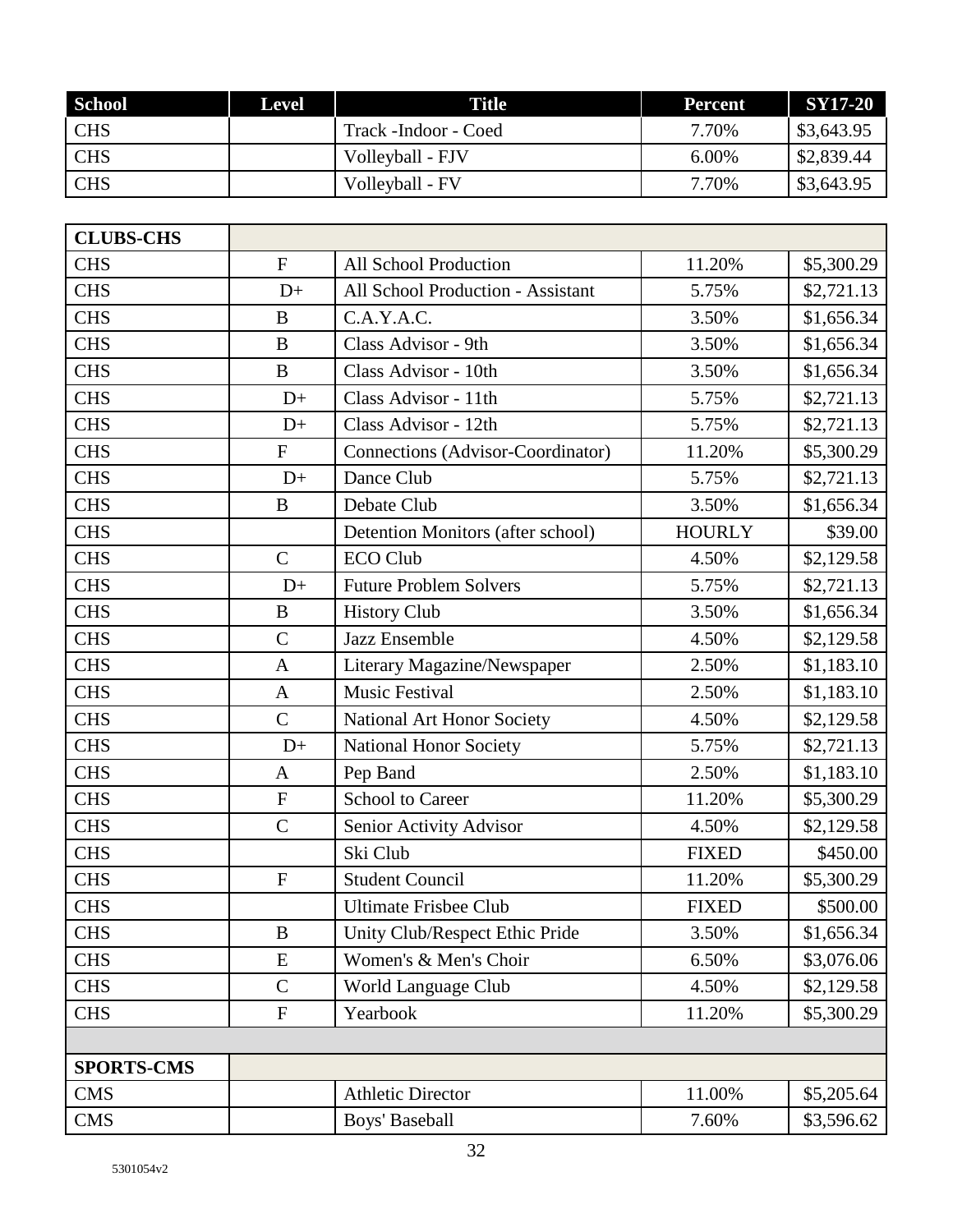| <b>School</b>      | Level               | <b>Title</b>                       | <b>Percent</b> | <b>SY17-20</b> |
|--------------------|---------------------|------------------------------------|----------------|----------------|
| <b>CMS</b>         |                     | Boys' Basketball                   | 8.80%          | \$4,164.51     |
| <b>CMS</b>         |                     | <b>Boys' Soccer</b>                | 7.60%          | \$3,596.62     |
| <b>CMS</b>         |                     | Boys' Track & Field                | 7.60%          | \$3,596.62     |
| <b>CMS</b>         |                     | <b>Cheerleading Advisor</b>        | 6.30%          | \$2,981.41     |
| <b>CMS</b>         |                     | Cross Country - Coed - Coach       | 6.30%          | \$2,981.41     |
| <b>CMS</b>         |                     | Cross Country - Coed - Asst. Coach | 6.30%          | \$2,981.41     |
| <b>CMS</b>         |                     | Girls' Basketball                  | 8.80%          | \$4,164.51     |
| <b>CMS</b>         |                     | Girls' Soccer                      | 7.60%          | \$3,596.62     |
| <b>CMS</b>         |                     | Girls' Softball                    | 7.60%          | \$3,596.62     |
| <b>CMS</b>         |                     | Girls' Track & Field               | 7.60%          | \$3,596.62     |
| <b>CMS</b>         |                     | <b>Track Coed Assistant</b>        | 6.60%          | \$3,123.38     |
| <b>CLUBS-CMS</b>   |                     |                                    |                |                |
| <b>CMS</b>         | ${\bf F}$           | All School Production              | 11.20%         | \$5,300.29     |
| <b>CMS</b>         | $D+$                | All School Production - Assistant  | 5.75%          | \$2,721.13     |
| <b>CMS</b>         | $\, {\bf B}$        | Art Club, 6-8                      | 3.50%          | \$1,656.34     |
| <b>CMS</b>         | $D+$                | <b>Future Problem Solving</b>      | 5.75%          | \$2,721.13     |
| <b>CMS</b>         | $\, {\bf B}$        | <b>Future Stars</b>                | 3.50%          | \$1,656.34     |
| <b>CMS</b>         | $\bf{B}$            | Grade 8 Advisor                    | 3.50%          | \$1,656.34     |
| <b>CMS</b>         |                     | <b>Homework Center</b>             | <b>HOURLY</b>  | \$39.00        |
| <b>CMS</b>         | $D+$                | <b>Jazz Ensemble</b>               | 5.75%          | \$2,721.13     |
| <b>CMS</b>         |                     | Late Bus                           | <b>HOURLY</b>  | \$39.00        |
| <b>CMS</b>         | ${\bf F}$           | <b>Math Counts</b>                 | 7.00%          | \$3,312.68     |
| <b>CMS</b>         | D                   | <b>Memory Book</b>                 | 5.50%          | \$2,602.88     |
| <b>CMS</b>         | $\mathbf{A}$        | Newspaper                          | 2.50%          | \$1,183.10     |
| <b>CMS</b>         | $D+$                | <b>STEM Robotics Club</b>          | 5.75%          | \$2,721.13     |
| <b>CMS</b>         | $\mathbf B$         | Student Council, 6th Grade         | 3.50%          | \$1,656.34     |
| <b>CMS</b>         | $\boldsymbol{B}$    | Student Council, 7th & 8th Grade   | 3.50%          | \$1,656.34     |
| <b>CMS</b>         | $\bf{B}$            | World Language Club                | 3.50%          | \$1,656.34     |
| <b>CMS</b>         | $\bf{B}$            | Tech Club, 6th Grade               | 3.50%          | \$1,656.34     |
| <b>CMS</b>         | $\bf{B}$            | Tech Club, 7th & 8th Grade         | 3.50%          | \$1,656.34     |
| <b>INTRAMURALS</b> |                     |                                    |                |                |
|                    |                     |                                    |                |                |
| <b>CMS</b>         |                     |                                    |                |                |
| <b>CMS</b>         |                     | Archery - Coed                     | <b>HOURLY</b>  | \$25.00        |
| <b>CMS</b>         | Boys' Baseball      |                                    | <b>HOURLY</b>  | \$25.00        |
| <b>CMS</b>         | Boys' Basketball    |                                    | <b>HOURLY</b>  | \$25.00        |
| <b>CMS</b>         | <b>Boys' Soccer</b> |                                    | <b>HOURLY</b>  | \$25.00        |
| <b>CMS</b>         | Boys' Volleyball    |                                    | <b>HOURLY</b>  | \$25.00        |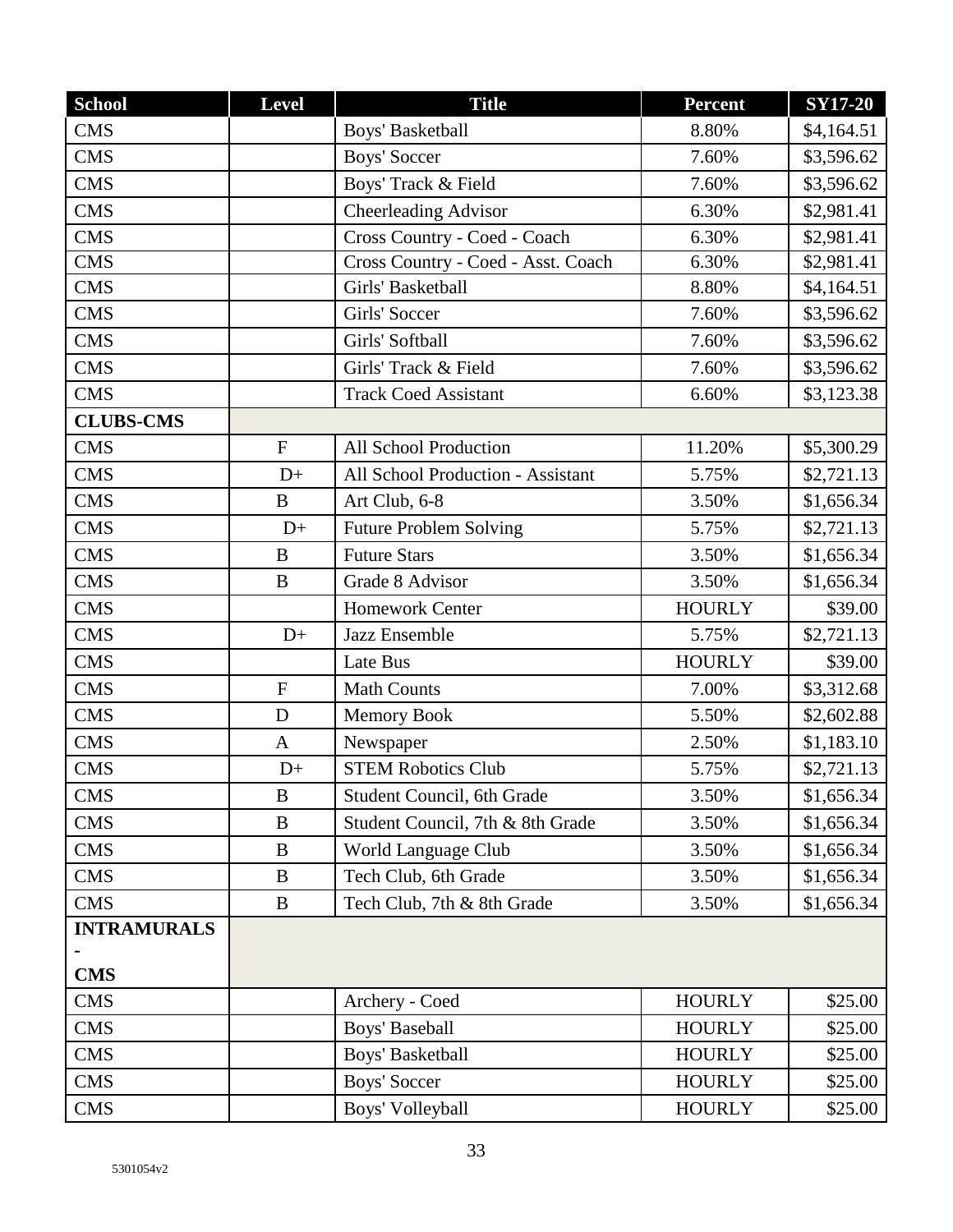| <b>School</b>       | <b>Level</b>                         | <b>Title</b>                    | <b>Percent</b> | <b>SY17-20</b> |
|---------------------|--------------------------------------|---------------------------------|----------------|----------------|
| <b>CMS</b>          | Girls' Basketball                    |                                 | <b>HOURLY</b>  | \$25.00        |
| <b>CMS</b>          |                                      | Girls' Soccer                   | <b>HOURLY</b>  | \$25.00        |
| <b>CMS</b>          |                                      | Girls' Softball                 | <b>HOURLY</b>  | \$25.00        |
| <b>CMS</b>          |                                      | Girls' Volleyball               | <b>HOURLY</b>  | \$25.00        |
| <b>CMS</b>          |                                      | Golf - Coed                     | <b>HOURLY</b>  | \$25.00        |
| <b>CMS</b>          |                                      | Hockey Handball - Coed          | <b>HOURLY</b>  | \$25.00        |
| <b>CMS</b>          |                                      | Skiing - Coed                   | <b>HOURLY</b>  | \$25.00        |
| <b>CMS</b>          |                                      | Tennis - Coed                   | <b>HOURLY</b>  | \$25.00        |
|                     |                                      |                                 |                |                |
| <b>CLUBS-WIS</b>    |                                      |                                 |                |                |
| <b>WIS</b>          | $\mathbf C$                          | Art                             | 2.25%          | \$1,064.79     |
| <b>WIS</b>          | $\overline{C}$                       | Earth Club                      | 2.25%          | \$1,064.79     |
| <b>WIS</b>          | $D+$                                 | <b>Future Problem Solving</b>   | 5.75%          | \$2,721.13     |
| <b>WIS</b>          | $\bf{B}$                             | 1.75%<br>Newspaper              |                | \$828.17       |
|                     |                                      |                                 |                |                |
| <b>FACILITATORS</b> |                                      |                                 |                |                |
| District-Wide       |                                      | <b>Professional Development</b> | Under 3 Hours  | \$187.78       |
| District-Wide       |                                      | Professional Development        | $3+$ Hours     | \$355.25       |
| District 6-12       | Facilitator                          | <b>Special Education</b>        | 7.50%          | \$3,549.30     |
| District k-12*      | Facilitator                          | Art                             | 7.50%          | \$3,549.30     |
| District k-12*      | Facilitator                          | Music                           | 7.50%          | \$3,549.30     |
| District k-12*      | Facilitator                          | PE/Health/Wellness              | 7.50%          | \$3,549.30     |
| <b>CHS</b>          | Facilitator                          | Language Arts                   | 7.50%          | \$3,549.30     |
| <b>CHS</b>          | Facilitator                          | Science                         | 7.50%          | \$3,549.30     |
| <b>CHS</b>          | Facilitator                          | <b>Social Studies</b>           | 7.50%          | \$3,549.30     |
| <b>CHS</b>          | Facilitator                          | Technology                      | 7.50%          | \$3,549.30     |
| <b>CHS</b>          | Facilitator                          | Tech Ed                         | 7.50%          | \$3,549.30     |
| <b>CHS</b>          | Facilitator                          | World Language                  | 7.50%          | \$3,549.30     |
| <b>CMS</b>          | Facilitator                          | <b>Social Studies</b>           | 7.50%          | \$3,549.30     |
| <b>CMS</b>          | Facilitator<br>Language Arts         |                                 | 7.50%          | \$3,549.30     |
| <b>WIS</b>          | Language Arts<br>Facilitator         |                                 | 8.50%          | \$4,022.54     |
| <b>ECS</b>          | <b>Social Studies</b><br>Facilitator |                                 | 8.50%          | \$4,022.54     |
| <b>ECS</b>          | Facilitator<br>Language Arts         |                                 | 8.50%          | \$4,022.54     |

\*Percentages for K-12 Facilitators determined by the school from which they work. K-12 facilitators can change schools on a yearly basis.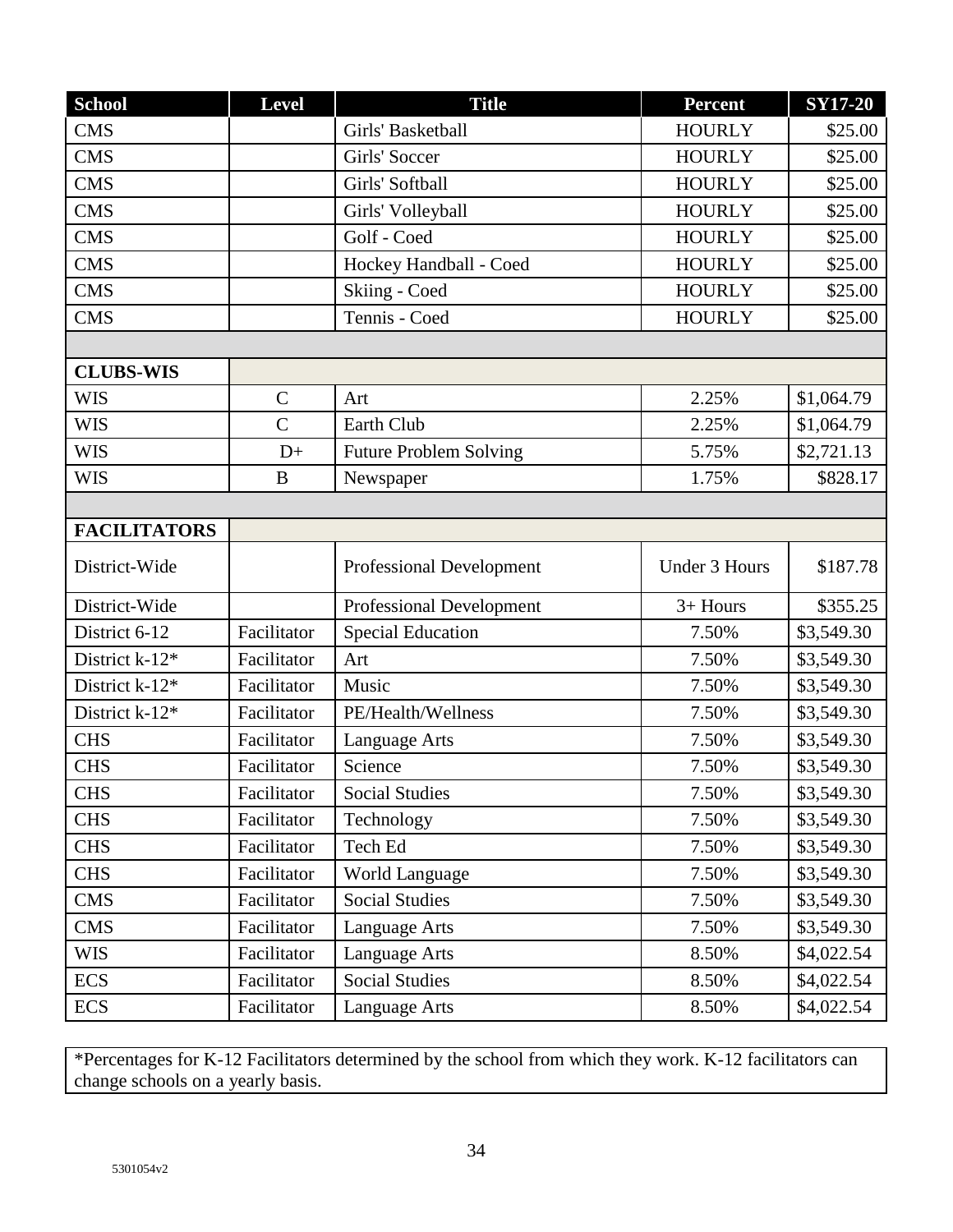| School        | <b>Level</b> | <b>Title</b><br><b>Percent</b> |               | SY17-20 |
|---------------|--------------|--------------------------------|---------------|---------|
|               |              |                                |               |         |
| <b>SUMMER</b> |              |                                |               |         |
| <b>SCHOOL</b> |              |                                |               |         |
| District-Wide |              | Summer School/Reading          | <b>HOURLY</b> | \$45.68 |

| <b>LEVEL</b> | <b>FREQUENCY OF MEETINGS</b>     | <b>MINIMUM # OF HOURS</b> |
|--------------|----------------------------------|---------------------------|
| A            | 1 Per Month                      | 25                        |
| B            | Bi-Monthly                       | 35                        |
| C            | Weekly                           | 45                        |
|              | Throughout Year as Needed        | 55                        |
| $D+$         | Only for Specific Period of Time | 60                        |
| E            | Greater Than 1 Time Per Week     | 65                        |
| F            | <b>Cannot be Determined</b>      | 120                       |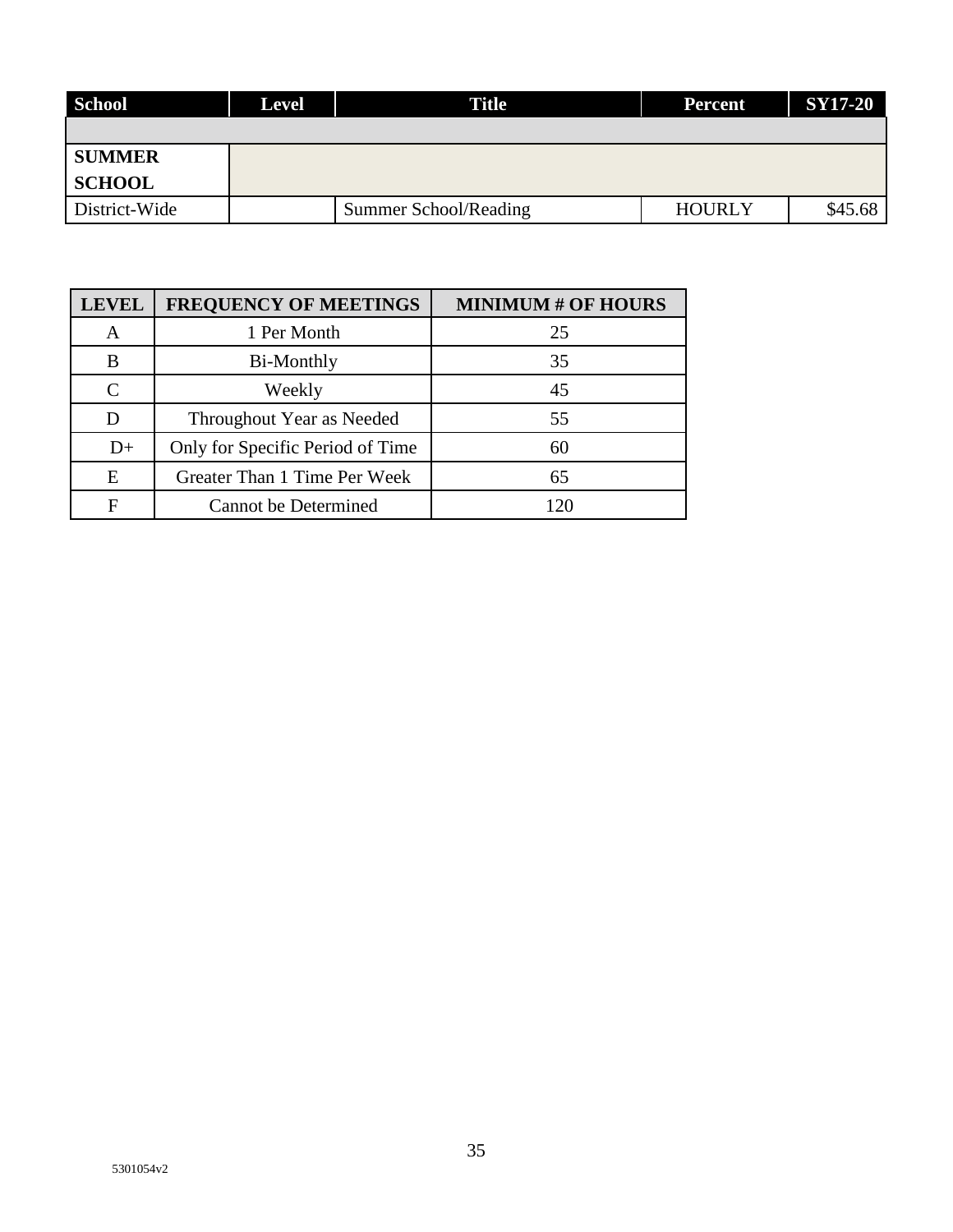**Memorandum of Understanding between the Education Association of Cromwell and the Cromwell Board of Education**

#### **Re: Article XXI, Teaching Conditions Section F, Teacher Work Day**

The parties agree that despite the language in Article XXI, Section F of the 2017-2020 collective bargaining agreement, the Board will not be barred from creating a full time teaching position during the life of the Agreement that includes a work day that commences more than thirty five minutes before the start of the student school day or after the start of the student day, and which ends more than thirty five minutes before or after the conclusion of the student school day. The parties further agree that impact negotiations will commence before the Board posts a full time teaching position that includes an alternative work day schedule.

For the Cromwell Board of Education Date

For the Education Association of Cromwell Date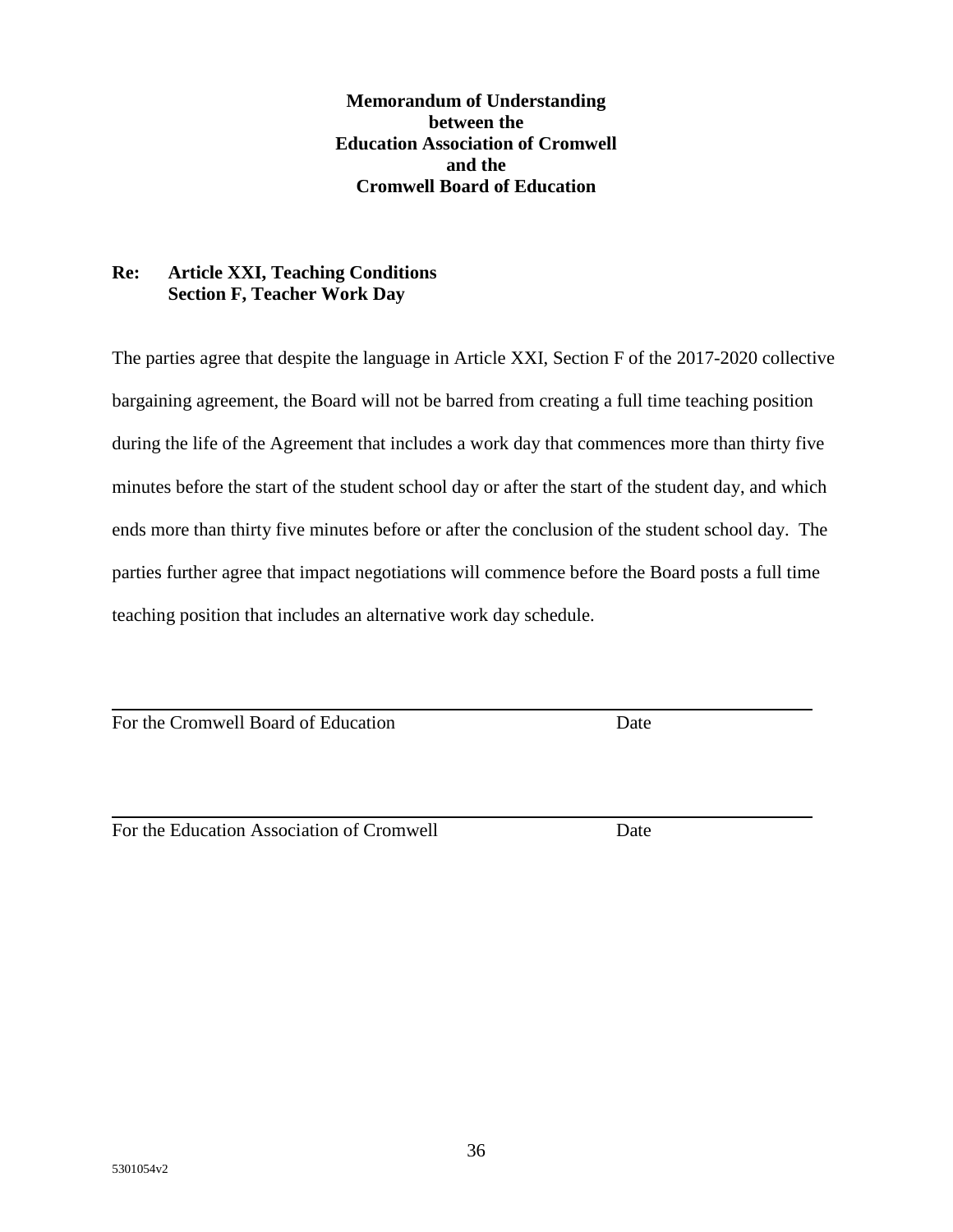**Memorandum of Understanding between the Education Association of Cromwell and the Cromwell Board of Education**

## **Re: Article XVIII/Homebound Instruction Appendix B / Extracurricular Position**

The parties agree that if a teacher is assigned to work directly with a Cromwell Public Schools student participating in a virtual learning course, and the teacher assists the student in learning the material provided through the identified virtual learning course, the teacher will be either compensated at the hourly rate set forth in Article XVIII of the 2017-2020 collective bargaining agreement or will have his/her course load reduced, as determined by the Administration. The Association acknowledges that if the Board employs a staff member to act as a coordinator for the assignments and/or supervision of student completion of administrative tasks associated with virtual learning opportunities during the life of the 2017-2020 agreement, such work shall not be bargaining unit work because the function and tasks of the coordinator position do not require a teaching certificate.

For the Cromwell Board of Education Date

For the Education Association of Cromwell Date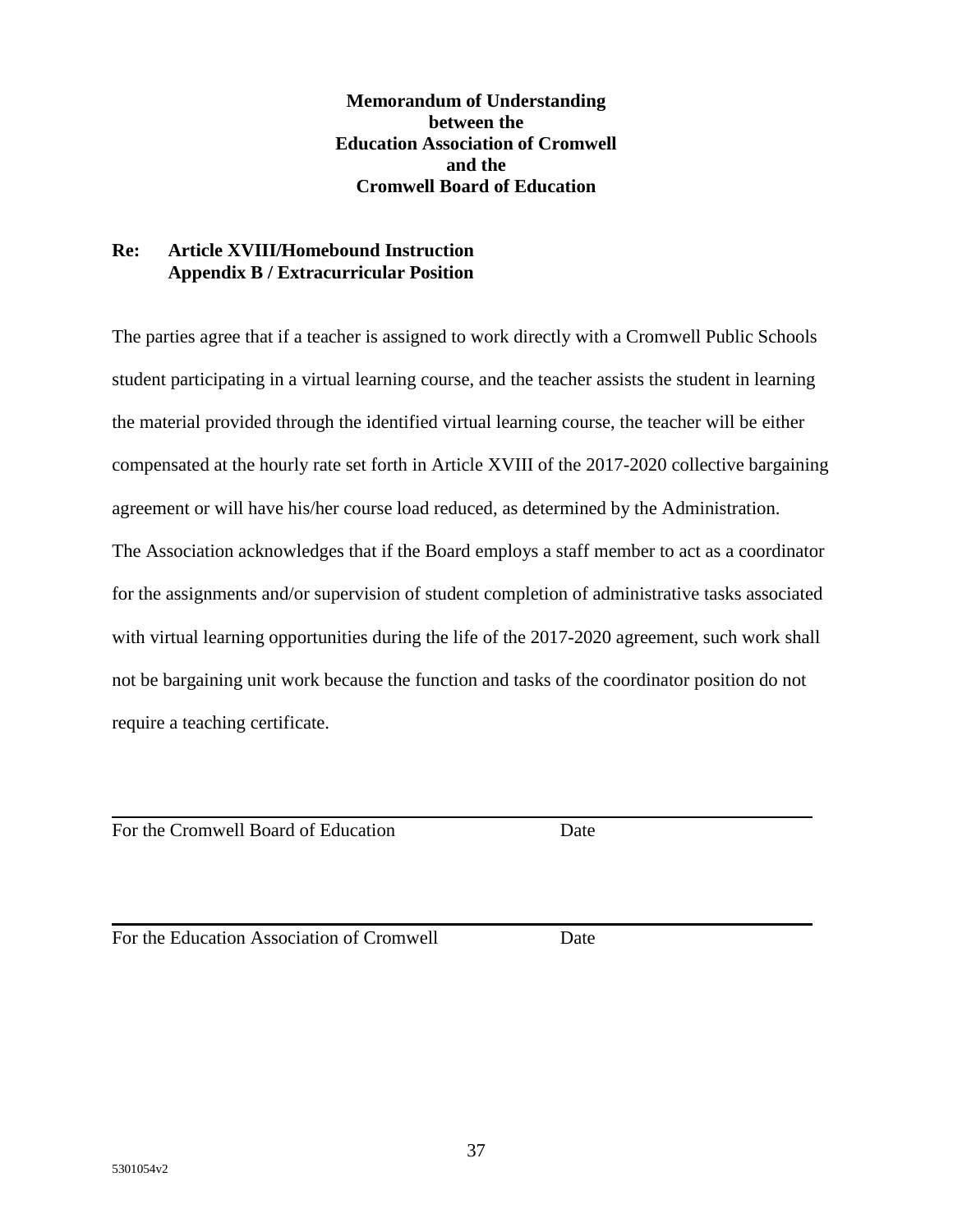#### **AGREEMENT**

This Agreement is made by and between the Cromwell Board of Education (hereinafter the "BOARD") and the Education Association of Cromwell (hereinafter the "ASSOCIATION"), both of which are sometimes hereinafter referred to as "the parties."

1. The Board shall not exercise its involuntary transfer rights set forth in Article XXIX (Teacher Transfers) of the parties' collective bargaining agreement. This Agreement shall take effect November 18, 2016 and shall remain in effect through June 30, 2018. Effective July 1, 2018, the Board shall have the right to invoke the involuntary transfer procedures set forth in the parties' 2017-2020 collective bargaining agreement.

2. Notwithstanding the preceding paragraph, the Board may invoke the involuntary transfer procedure in the event that two or more people within the system request a voluntary transfer to the same position, as specifically contemplated by the parties' collective bargaining agreement in subsection B of Article XXIX.

3. The parties enter into this Agreement voluntarily. This Agreement shall not create a practice or precedent in any respect. The parties agree to accept these terms and further agree not to file and/or pursue any complaints or other claims as a result of the provisions of this agreement, except to enforce the terms of this Agreement. Each party has had a full opportunity to read and consider the provisions of this Agreement, and each party understands the terms of the Agreement.

\_\_\_\_\_\_\_\_\_\_\_\_\_\_\_\_\_\_\_\_\_\_\_\_\_\_\_\_\_\_\_\_\_\_\_ \_\_\_\_\_\_\_\_\_\_\_\_\_\_\_\_\_\_\_\_\_\_\_\_\_\_\_\_\_\_

Cromwell Education Association Cromwell Board of Education

Date **Date**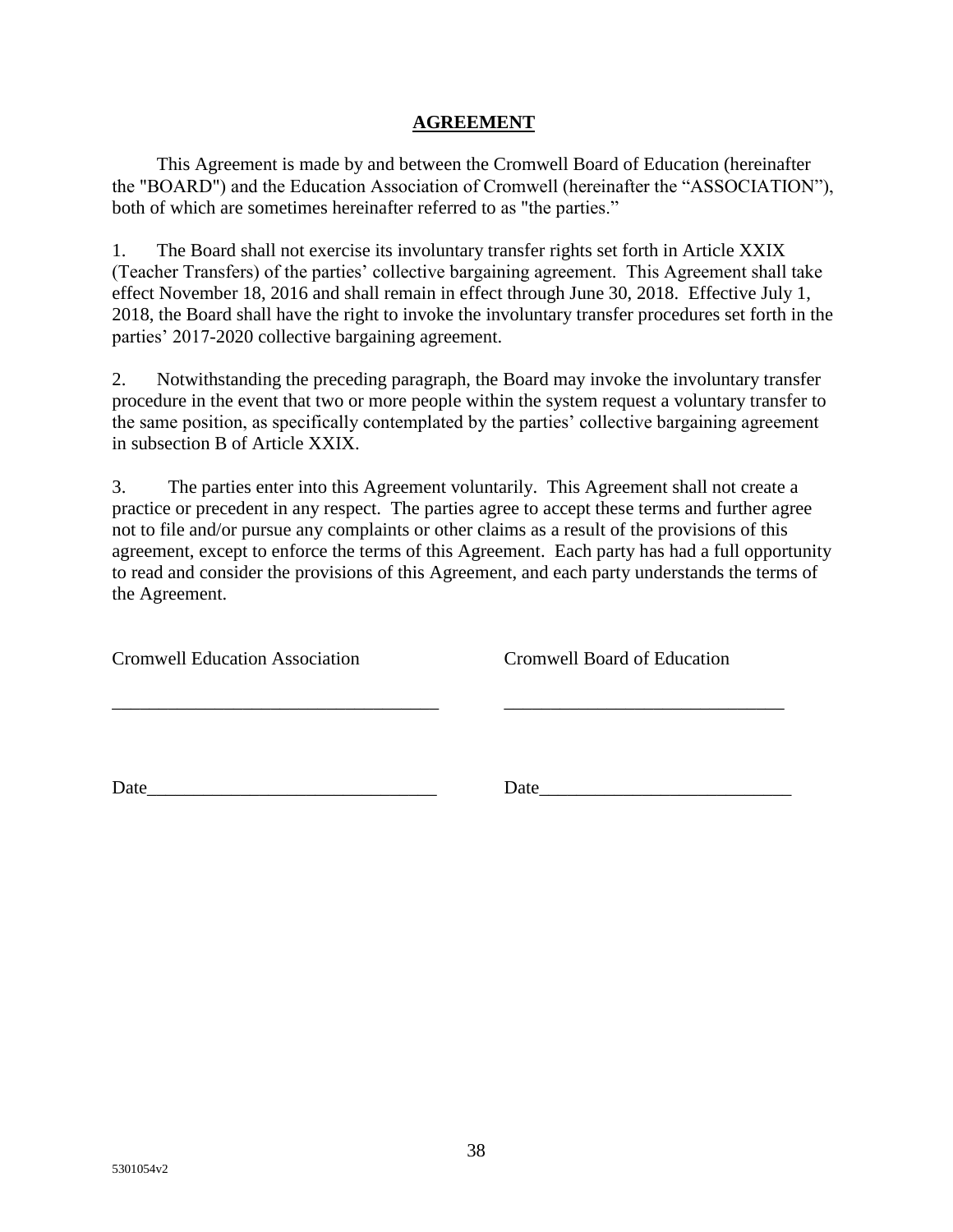#### **AGREEMENT**

This Agreement is made by and between the Cromwell Board of Education (hereinafter the "Board") and the Cromwell Education Association (hereinafter the "Association"), both of which are sometimes hereinafter referred to as "the parties."

Notwithstanding Article VII of the parties 2017-2020 contract, which states that the HDHP Insurance plan shall be the sole insurance plan for all teachers, the Board agrees to grandfather the following employees into the Flex POS Plan buy up option:

#### **Mark Bozeman Patti Penkala**

Said teachers shall contribute the following towards the cost of the annual premium of the Flex POS Plan: an amount equal to the difference between the Board's total contribution for similar coverage under the High Deductible Plan, including the cost of the deductible contribution, and the annual cost of the Flex POS Plan coverage.

The Flex POS Plan shall have copayments and deductibles for the following benefits:

#### **IN NETWORK**

Preventive Health Care Services

| Physical Exam Including Pediatric Well Care<br>and Eye Examinations according to the wellness exam schedule. |                  |          |
|--------------------------------------------------------------------------------------------------------------|------------------|----------|
|                                                                                                              |                  | \$0.00   |
| Home and Office Care                                                                                         |                  |          |
| Home or office Visit                                                                                         |                  | \$20.00  |
| <b>Allergy Testing</b>                                                                                       |                  | \$20.00  |
| Emergency Care                                                                                               |                  |          |
| <b>Emergency Room Care</b>                                                                                   |                  | \$75.00  |
| <b>Urgent Care Center</b>                                                                                    |                  | \$75.00  |
| <b>Inpatient Services</b>                                                                                    |                  |          |
| Per Admission                                                                                                | Unlimited days - | \$375.00 |
| <b>Outpatient Hospital Services</b>                                                                          |                  |          |
| <b>Outpatient Surgery</b>                                                                                    |                  |          |
| (Hospital or Surgical Center)                                                                                |                  | \$300.00 |